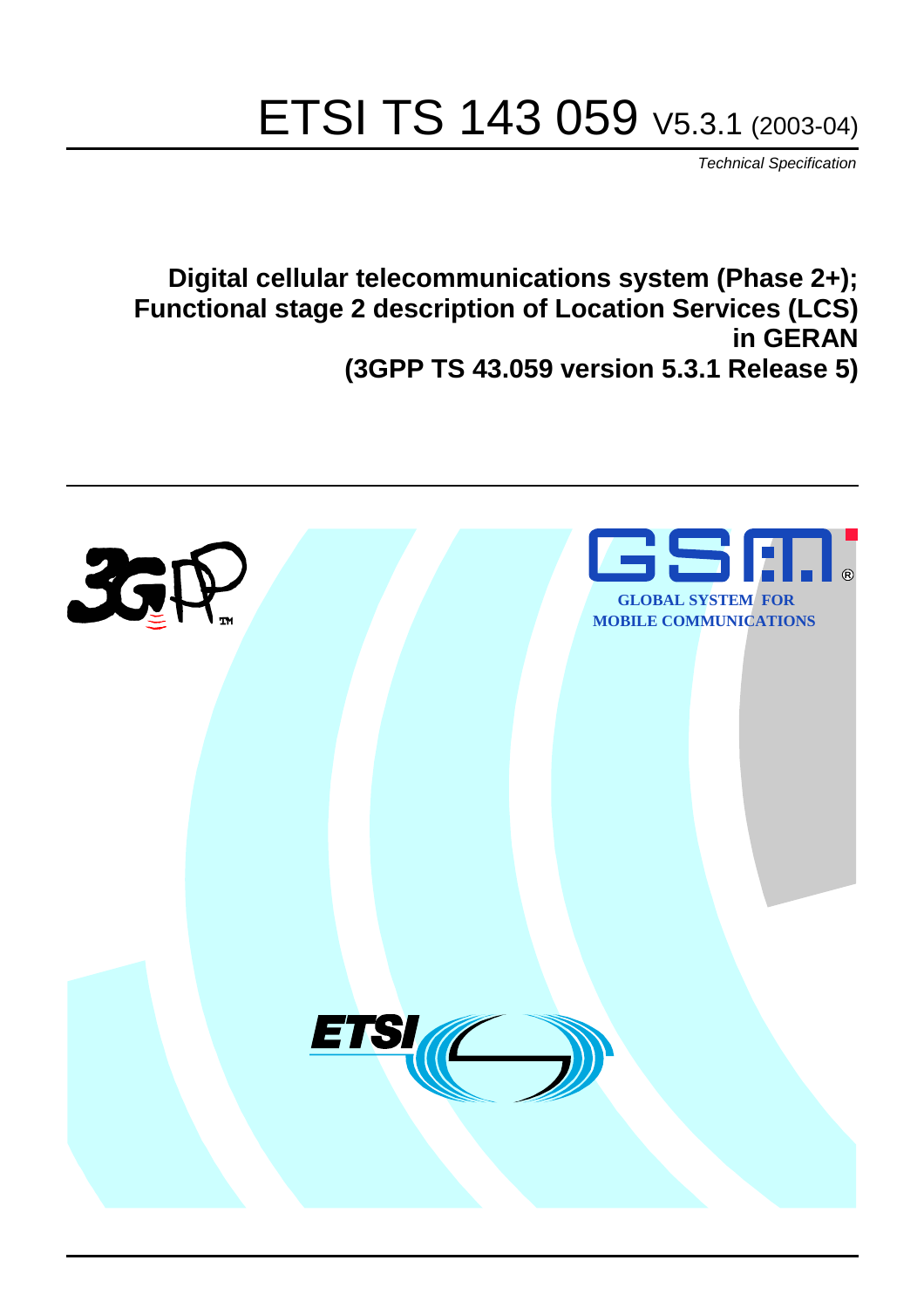Reference RTS/TSGG-0143059v531

> Keywords GSM

#### **ETSI**

#### 650 Route des Lucioles F-06921 Sophia Antipolis Cedex - FRANCE

Tel.: +33 4 92 94 42 00 Fax: +33 4 93 65 47 16

Siret N° 348 623 562 00017 - NAF 742 C Association à but non lucratif enregistrée à la Sous-Préfecture de Grasse (06) N° 7803/88

#### **Important notice**

Individual copies of the present document can be downloaded from: [http://www.etsi.org](http://www.etsi.org/)

The present document may be made available in more than one electronic version or in print. In any case of existing or perceived difference in contents between such versions, the reference version is the Portable Document Format (PDF). In case of dispute, the reference shall be the printing on ETSI printers of the PDF version kept on a specific network drive within ETSI Secretariat.

Users of the present document should be aware that the document may be subject to revision or change of status. Information on the current status of this and other ETSI documents is available at <http://portal.etsi.org/tb/status/status.asp>

> If you find errors in the present document, send your comment to: [editor@etsi.org](mailto:editor@etsi.org)

#### **Copyright Notification**

No part may be reproduced except as authorized by written permission. The copyright and the foregoing restriction extend to reproduction in all media.

> © European Telecommunications Standards Institute 2003. All rights reserved.

**DECT**TM, **PLUGTESTS**TM and **UMTS**TM are Trade Marks of ETSI registered for the benefit of its Members. **TIPHON**TM and the **TIPHON logo** are Trade Marks currently being registered by ETSI for the benefit of its Members. **3GPP**TM is a Trade Mark of ETSI registered for the benefit of its Members and of the 3GPP Organizational Partners.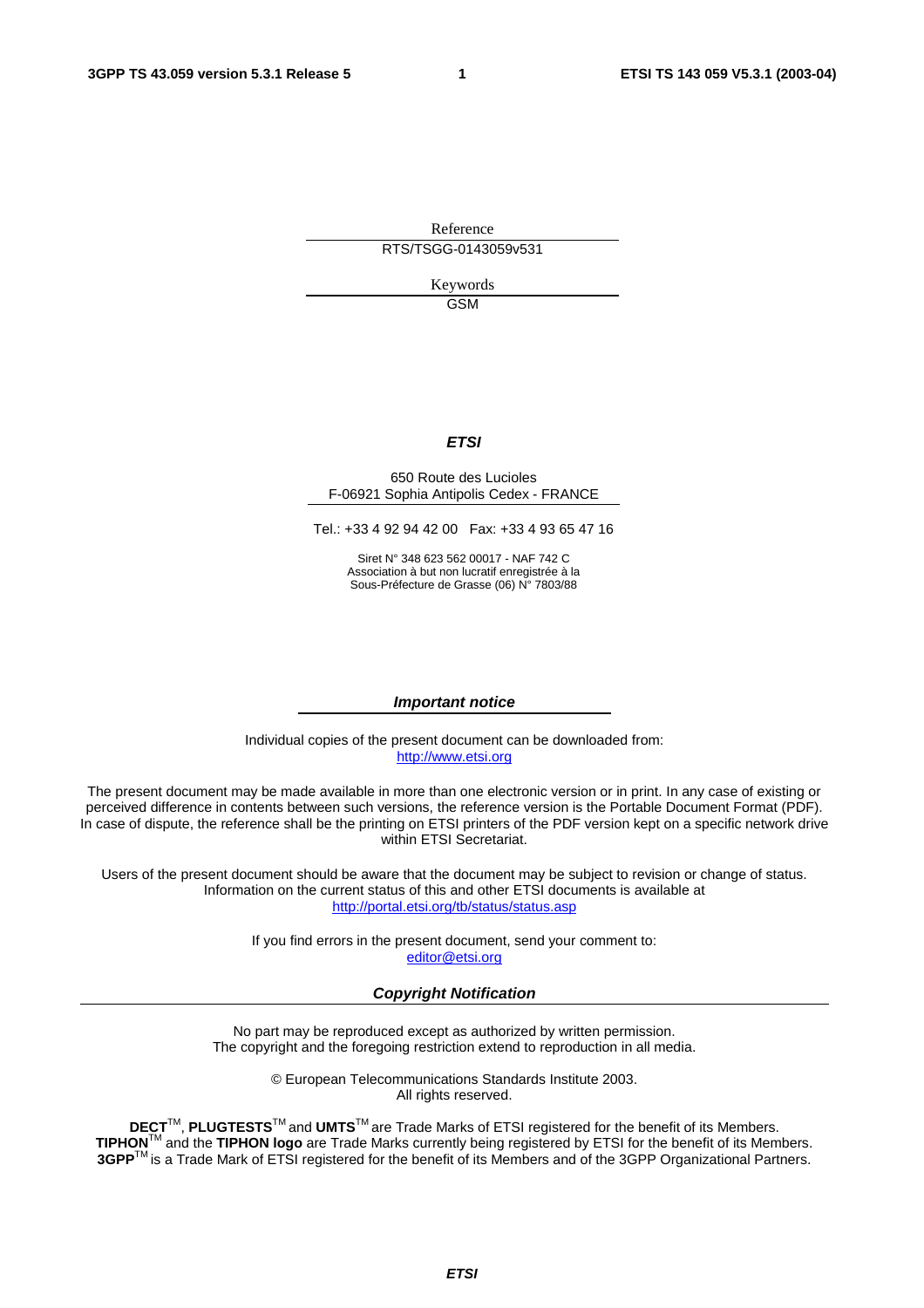## Intellectual Property Rights

IPRs essential or potentially essential to the present document may have been declared to ETSI. The information pertaining to these essential IPRs, if any, is publicly available for **ETSI members and non-members**, and can be found in ETSI SR 000 314: *"Intellectual Property Rights (IPRs); Essential, or potentially Essential, IPRs notified to ETSI in respect of ETSI standards"*, which is available from the ETSI Secretariat. Latest updates are available on the ETSI Web server ([http://webapp.etsi.org/IPR/home.asp\)](http://webapp.etsi.org/IPR/home.asp).

All published ETSI deliverables shall include information which directs the reader to the above source of information.

## Foreword

This Technical Specification (TS) has been produced by ETSI 3rd Generation Partnership Project (3GPP).

The present document may refer to technical specifications or reports using their 3GPP identities, UMTS identities or GSM identities. These should be interpreted as being references to the corresponding ETSI deliverables.

The cross reference between GSM, UMTS, 3GPP and ETSI identities can be found under <http://webapp.etsi.org/key/queryform.asp>.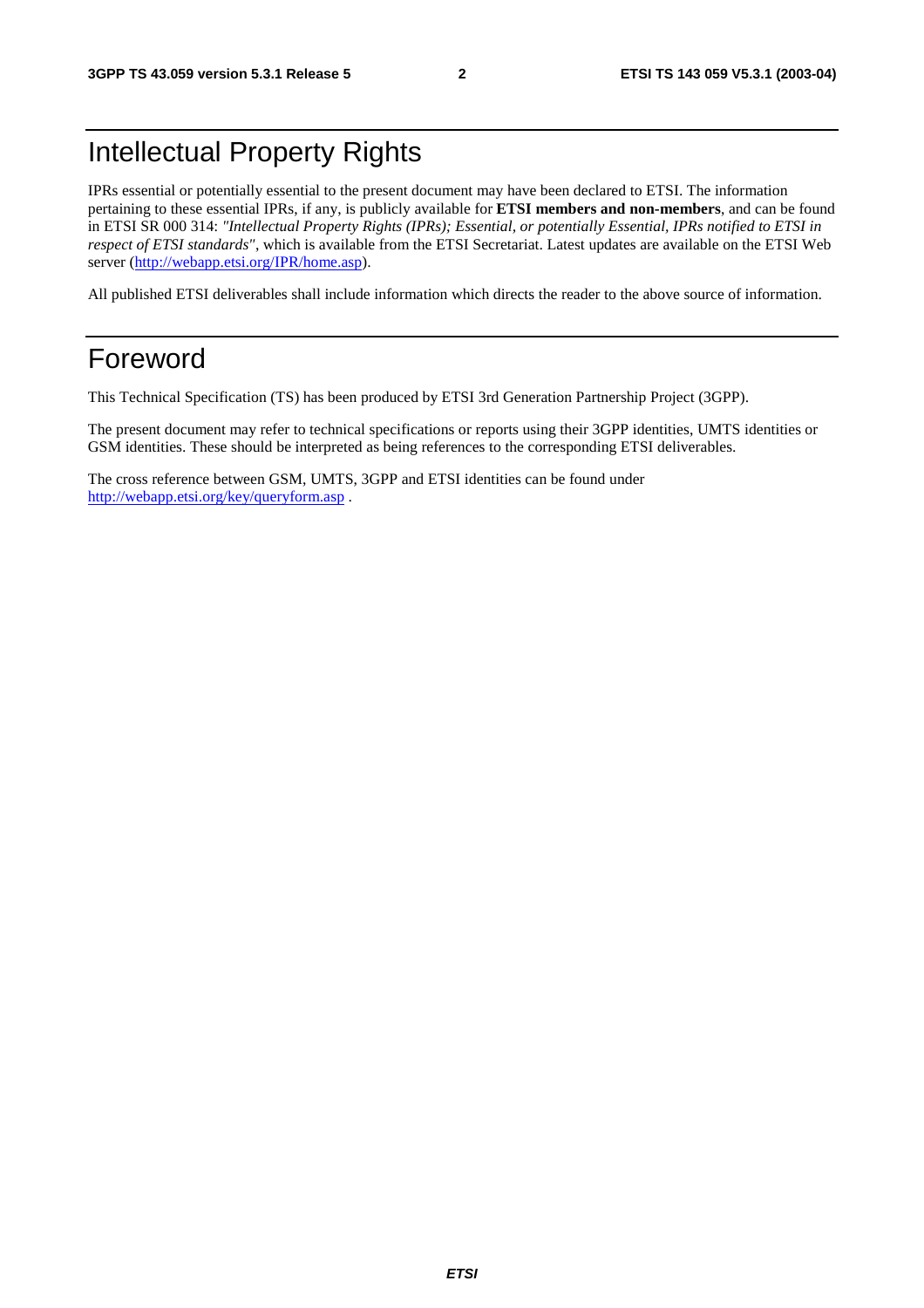$\mathbf{3}$ 

## Contents

| 1                  |  |
|--------------------|--|
| 2                  |  |
| 3                  |  |
| 3.1<br>3.2         |  |
|                    |  |
| 4<br>4.1           |  |
| 4.2                |  |
| 4.2.1              |  |
| 4.2.2              |  |
| 4.2.3              |  |
| 5                  |  |
| 5.1                |  |
| 5.2                |  |
| 5.2.1              |  |
| 5.3                |  |
| 5.3.1              |  |
| 5.3.1.1            |  |
| 5.3.2              |  |
| 5.3.2.1            |  |
| 5.3.2.2            |  |
| 5.3.2.3            |  |
| 5.3.3              |  |
| 5.3.3.1            |  |
| 5.3.3.2            |  |
| 5.3.3.3            |  |
| 5.3.3.4            |  |
| 5.4                |  |
| 5.5                |  |
| 5.5.1              |  |
| 5.5.2<br>5.5.3     |  |
| 5.5.4              |  |
| 5.5.5              |  |
|                    |  |
| 6                  |  |
| 6.1                |  |
| 6.1.1              |  |
| 6.1.2              |  |
| 6.1.2.1<br>6.1.2.2 |  |
| 6.1.2.3            |  |
| 6.1.3              |  |
| 6.1.3a             |  |
| 6.1.4              |  |
| 6.1.5              |  |
| 6.1.5.1            |  |
| 6.1.5.2            |  |
| 6.1.6              |  |
| 6.1.7              |  |
|                    |  |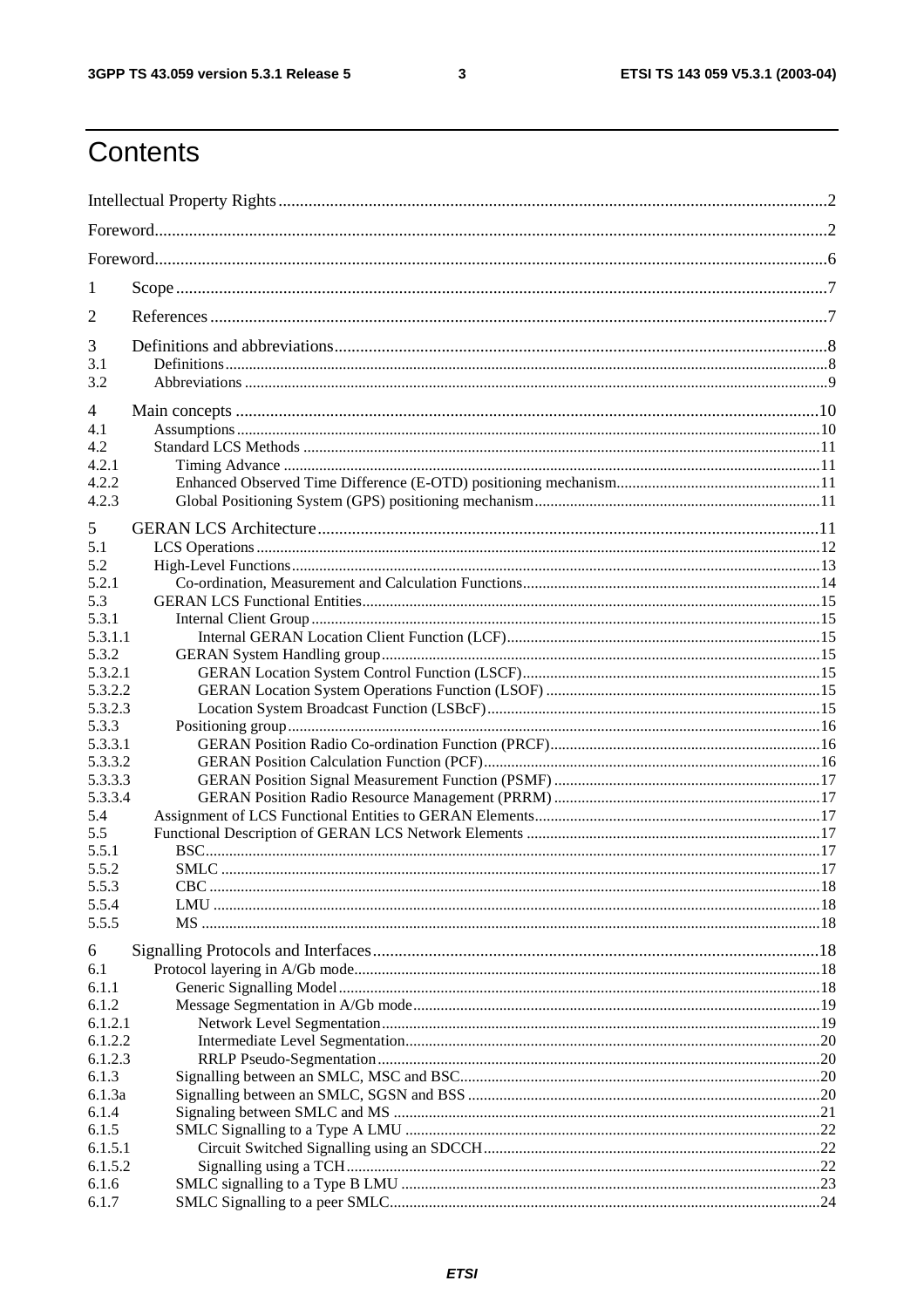$\overline{\mathbf{4}}$ 

| 6.2              |                                                                                       |  |
|------------------|---------------------------------------------------------------------------------------|--|
| 6.2.1            |                                                                                       |  |
| 6.2.2            |                                                                                       |  |
| 6.2.3            |                                                                                       |  |
| 6.2.4            |                                                                                       |  |
| 6.2.5            |                                                                                       |  |
|                  |                                                                                       |  |
| 7                |                                                                                       |  |
| 7.1              |                                                                                       |  |
| 7.1.1            |                                                                                       |  |
| 7.1.1.1          |                                                                                       |  |
| 7.1.1.2          |                                                                                       |  |
| 7.1.2            |                                                                                       |  |
| 7.1.2.1          |                                                                                       |  |
| 7.1.2.2          |                                                                                       |  |
| 7.2              |                                                                                       |  |
| 7.2.1            |                                                                                       |  |
| 7.2.1.1          |                                                                                       |  |
| 7.2.1.2<br>7.2.2 |                                                                                       |  |
|                  |                                                                                       |  |
| 7.2.2.1          |                                                                                       |  |
| 7.2.2.2          |                                                                                       |  |
| 7.3              |                                                                                       |  |
| 7.3.1            |                                                                                       |  |
| 7.3.2            |                                                                                       |  |
| 7.4              |                                                                                       |  |
| 7.4.1            |                                                                                       |  |
| 8                |                                                                                       |  |
| 8.1              | Information Transfer between an SMLC and a Target MS in the CS Domain in A/Gb mode30  |  |
| 8.1a             | Information Transfer between an SMLC and a Target MS in the PS Domain in A/Gb mode 31 |  |
| 8.1b             |                                                                                       |  |
| 8.2              |                                                                                       |  |
| 8.3              |                                                                                       |  |
| 8.3.1            |                                                                                       |  |
| 8.3.2            |                                                                                       |  |
| 8.3.3            |                                                                                       |  |
| 8.3.3.1          |                                                                                       |  |
| 8.3.3.2          |                                                                                       |  |
| 8.3.4            |                                                                                       |  |
| 8.4              |                                                                                       |  |
| 8.4.1            |                                                                                       |  |
| 8.4.2            |                                                                                       |  |
| 8.4.3            |                                                                                       |  |
| 8.5              |                                                                                       |  |
| 8.5.1            |                                                                                       |  |
| 8.5.2            |                                                                                       |  |
| 8.5.3            |                                                                                       |  |
| 8.5.3.1          |                                                                                       |  |
| 8.5.3.2          |                                                                                       |  |
| 8.5.3.3          |                                                                                       |  |
| 8.5.3.4          |                                                                                       |  |
| 8.5.3.5          |                                                                                       |  |
| 8.5.3.6          |                                                                                       |  |
| 8.5.3.7          |                                                                                       |  |
| 8.5.4            |                                                                                       |  |
| 8.5.4.1          |                                                                                       |  |
| 8.5.4.2          |                                                                                       |  |
| 8.5.4.3          |                                                                                       |  |
| 8.5.4.4          |                                                                                       |  |
| 8.5.5            |                                                                                       |  |
| 8.6              |                                                                                       |  |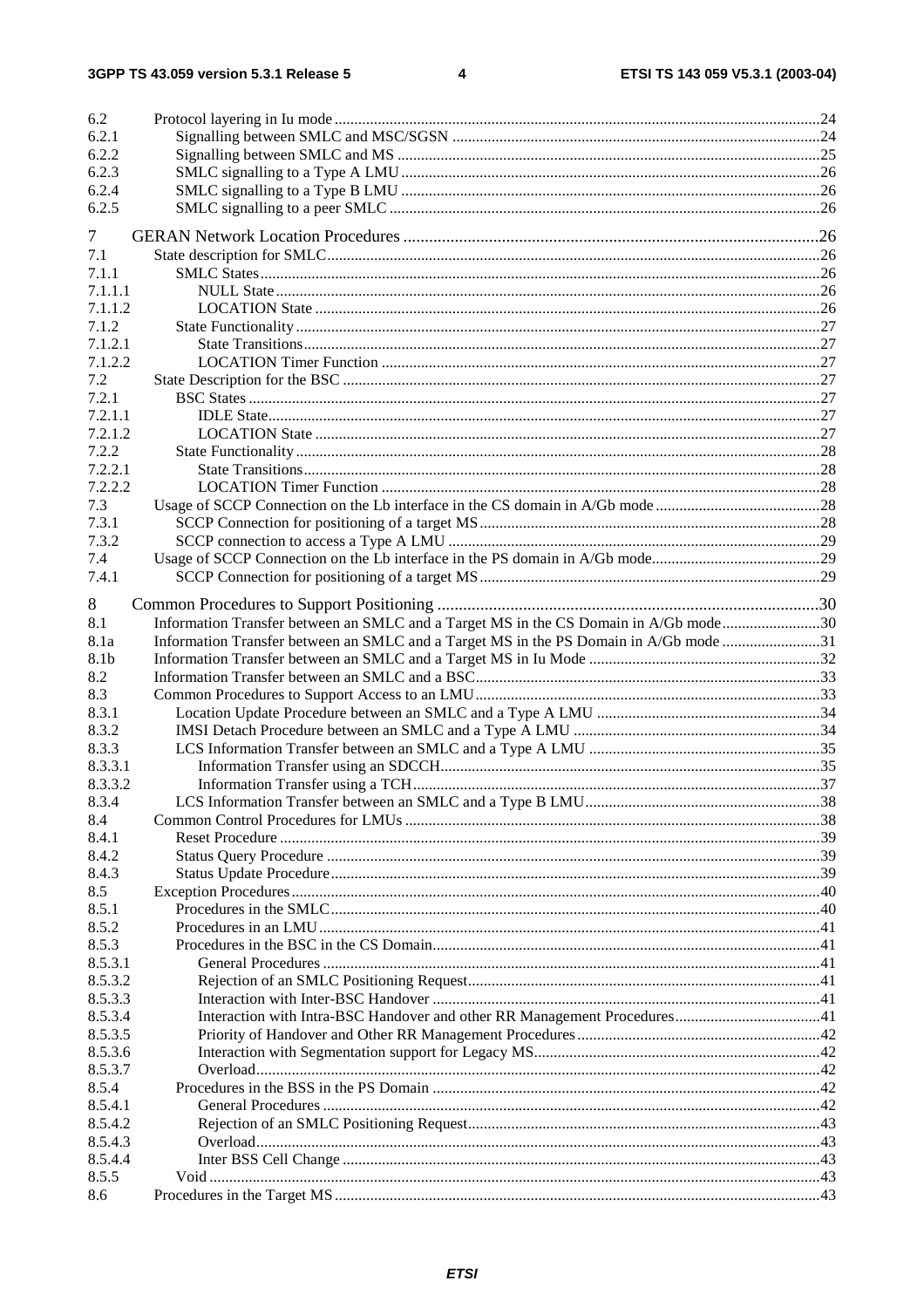| 8.7              |                                                                                               |  |
|------------------|-----------------------------------------------------------------------------------------------|--|
| 9                |                                                                                               |  |
| 9.1              |                                                                                               |  |
| 9.1.1            |                                                                                               |  |
| 9.1.2            | Positioning Procedure Initiation from an Internal LCS Client for the CS Domain (A/Gb mode) 44 |  |
| 9.1.3            |                                                                                               |  |
| 9.1.4            |                                                                                               |  |
| 9.1.5            |                                                                                               |  |
| 9.2              |                                                                                               |  |
| 9.2a             |                                                                                               |  |
| 9.2 <sub>b</sub> |                                                                                               |  |
| 9.2c             |                                                                                               |  |
| 9.2c.1           |                                                                                               |  |
| 9.2c.2           |                                                                                               |  |
| 9.3              |                                                                                               |  |
| 9.3.1            |                                                                                               |  |
| 9.3.1.1          |                                                                                               |  |
| 9.3.1.2          |                                                                                               |  |
| 9.3.2            |                                                                                               |  |
| 9.3.3            |                                                                                               |  |
| 9.3a             |                                                                                               |  |
| 9.3a.1           |                                                                                               |  |
| 9.3a.1.1         |                                                                                               |  |
| 9.3a.1.2         |                                                                                               |  |
| 9.3a.2           |                                                                                               |  |
| 9.3a.3           |                                                                                               |  |
| 9.4              |                                                                                               |  |
| 9.4.1            |                                                                                               |  |
| 9.4.2            |                                                                                               |  |
| 9.4.3            |                                                                                               |  |
| 9.4.4            |                                                                                               |  |
| 9.4.5            |                                                                                               |  |
| 9.4.5a           |                                                                                               |  |
| 9.4.6            |                                                                                               |  |
| 9.4.6.1          |                                                                                               |  |
| 9.4.6.2          |                                                                                               |  |
| 9.4.6.2.1        |                                                                                               |  |
| 9.4.6.3          |                                                                                               |  |
| 10               |                                                                                               |  |
| 10.1             |                                                                                               |  |
| 10.2             |                                                                                               |  |
|                  |                                                                                               |  |
|                  |                                                                                               |  |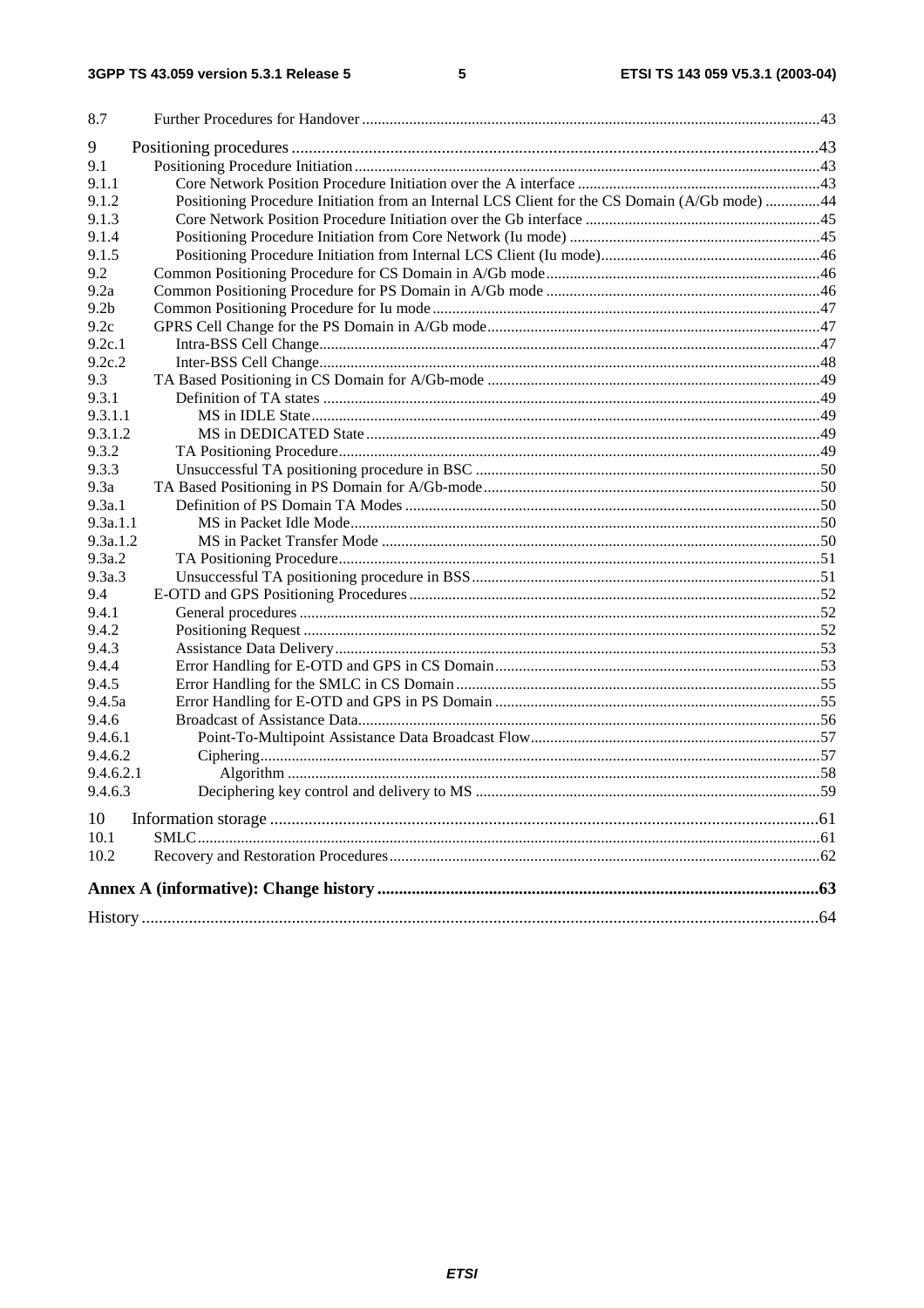## Foreword

This Technical Specification has been produced by the 3<sup>rd</sup> Generation Partnership Project (3GPP).

The contents of the present document are subject to continuing work within the TSG and may change following formal TSG approval. Should the TSG modify the contents of the present document, it will be re-released by the TSG with an identifying change of release date and an increase in version number as follows:

Version x.y.z

where:

- x the first digit:
	- 1 presented to TSG for information;
	- 2 presented to TSG for approval;
	- 3 or greater indicates TSG approved document under change control.
- y the second digit is incremented for all changes of substance, i.e. technical enhancements, corrections, updates, etc.
- z the third digit is incremented when editorial only changes have been incorporated in the document.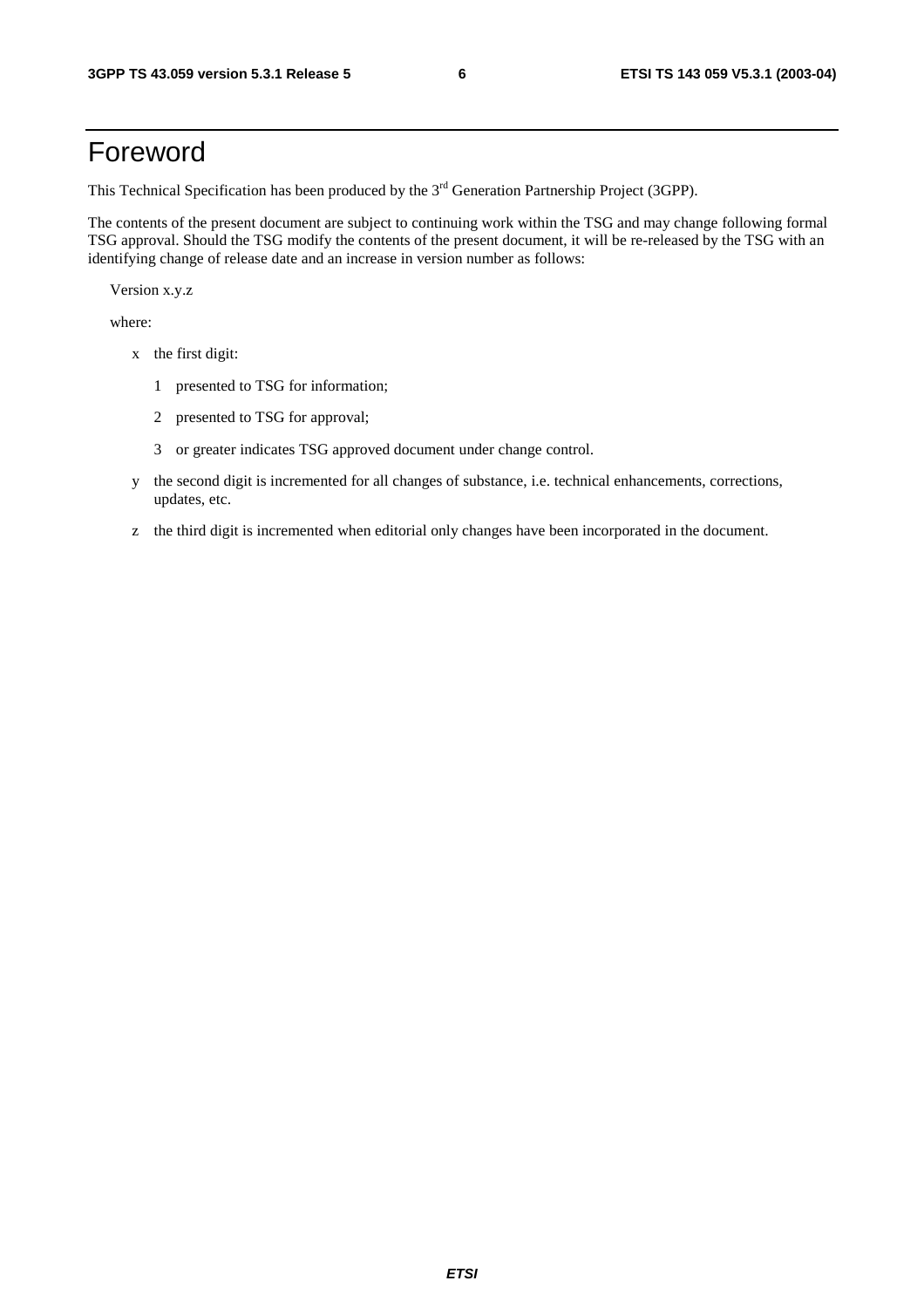## 1 Scope

The present document specifies the stage 2 of the LoCation Services (LCS) feature in GERAN, which provides the mechanisms to support mobile location services for operators, subscribers and third party service providers.

The purpose of this stage 2 specification is to define the GERAN LCS architecture, functional entities and operations to support location methods. This description is confined to the aspects of LCS within the GERAN and does not define nor describe the LCS entities or operations within the Core Network.

Location Services may be considered as a network provided enabling technology consisting of standardised service capabilities, which enable the provision of location applications. The application(s) may be service provider specific. The description of the numerous and varied possible location applications which are enabled by this technology are outside the scope of the present document. However, clarifying examples of how the functionality being described may be used to provide specific location services may be included.

This stage 2 specification covers the GERAN LCS functional model and entities, the location methods, state descriptions, and message flows.

## 2 References

The following documents contain provisions which, through reference in this text, constitute provisions of the present document.

- References are either specific (identified by date of publication, edition number, version number, etc.) or non-specific.
- For a specific reference, subsequent revisions do not apply.
- For a non-specific reference, the latest version applies. In the case of a reference to a 3GPP document (including a GSM document), a non-specific reference implicitly refers to the latest version of that document *in the same Release as the present document*.
- [1] 3GPP TR 21.905: "Vocabulary for 3GPP Specifications".
- [2] 3GPP TS 22.071: "Location Services (LCS); Service description Stage 1".
- [3] 3GPP TS 22.101: "Service aspects; Service principles".
- [4] 3GPP TS 23.007: "Restoration procedures".
- [5] 3GPP TS 23.032: "Universal Geographical Area Description (GAD)".
- [6] 3GPP TS 23.041: "Technical realization of Cell Broadcast Service (CBS)".
- [7] 3GPP TS 23.271: "Functional stage 2 description of location services".
- [8] 3GPP TS 24.008: "Mobile Radio Interface Layer 3 specificiation; Core Network Protocols; Stage 3".
- [9] 3GPP TS 24.030: "Location Services (LCS); Supplementary service operations; Stage 3".
- [10] 3GPP TS 24.080: "Mobile radio Layer 3 Supplementary Services specification; Formats and coding".
- [11] 3GPP TS 43.051: "GSM/EDGE Radio Access Network (GERAN) overall description; Stage 2".
- [12] 3GPP TS 44.006: "Mobile Station Base Station System (MS BSS) interface; Data Link (DL) layer specification".
- [13] 3GPP TS 44.012: "Short Message Service Cell Broadcast (SMSCB) Support on the Mobile Radio Interface".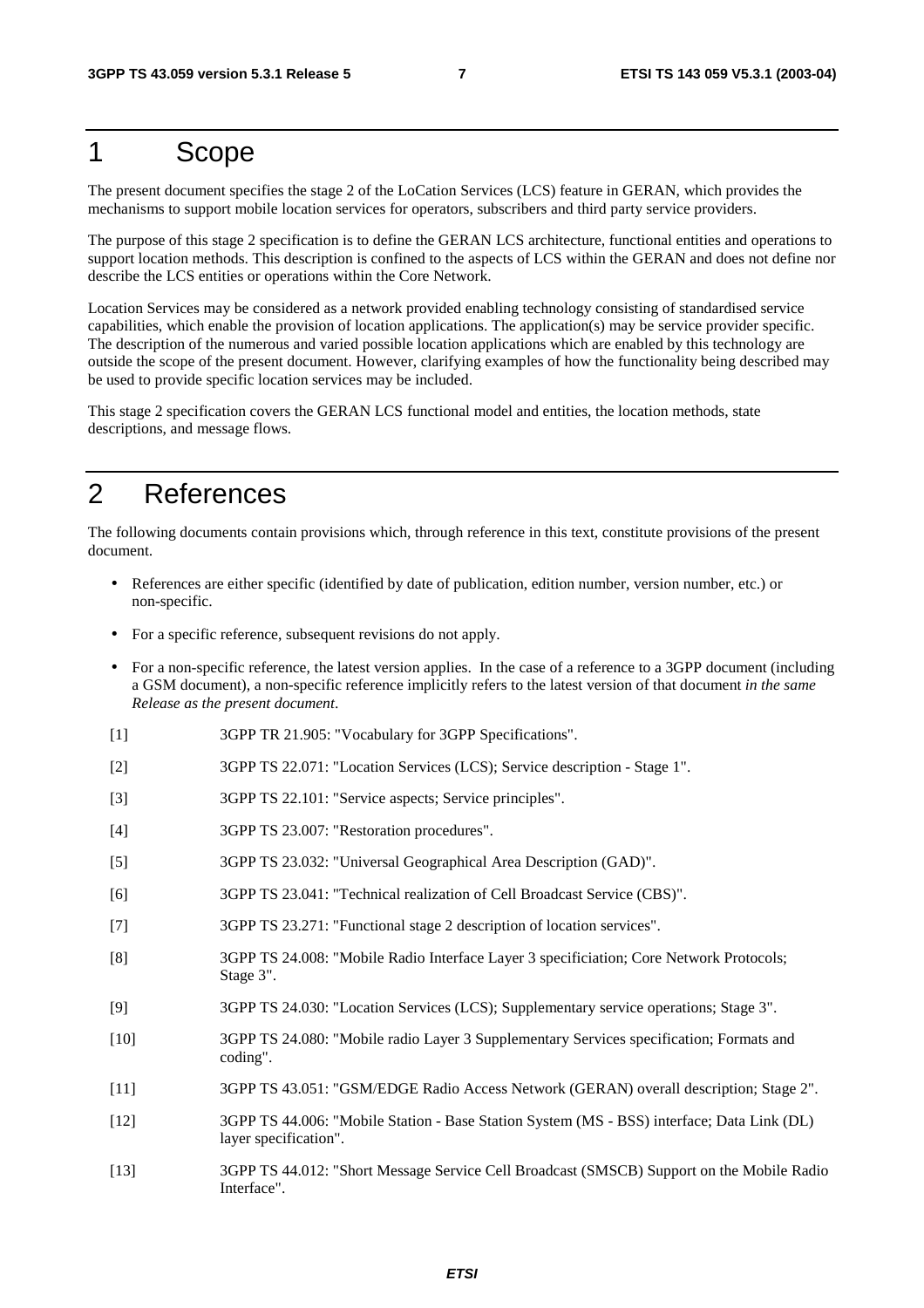- [14] 3GPP TS 44.018: "Mobile radio interface layer 3 specification; Radio Resource Control Protocol". [15] 3GPP TS 44.031: "Location Services (LCS); Mobile Station (MS) - Serving Mobile Location Centre (SMLC) Radio Resource LCS Protocol (RRLP)". [16] 3GPP TS 44.035: "Location Services (LCS); Broadcast Network Assistance for Enhanced Observed Time Difference (E-OTD) and Global Positioning System (GPS) Positioning Methods". [17] 3GPP TS 44.071: "Location Services (LCS); Mobile Radio Interface Layer 3 Location Services (LCS) specification". [18] 3GPP TS 48.008: "Mobile-services Switching Centre - Base Station System (MSC - BSS) interface; Layer 3 specification". [19] 3GPP TS 48.031: "Location Services (LCS); Serving Mobile Location Centre - Serving Mobile Location Centre (SMLC - SMLC); SMLCPP specification". [20] 3GPP TS 48.058: "Base Station Controller - Base Transceiver Station (BSC - BTS) interface; Layer 3 specification". [21] 3GPP TS 48.071: "Serving Mobile Location Center – Base Station System (SMLC-BSS) interface; Layer 3 specification". [22] 3GPP TS 49.031: "Location Services (LCS); Base Station System Application Part LCS Extension (BSSAP-LE)". [23] TIA/EIA/IS-J-STD-036 (2000): "Emergency Services Data Communications". [24] 3GPP TS 48.016: "General Packet Radio Service (GPRS); Base Station System (BSS) - Serving GPRS Support Node (SGSN) interface; Network Service". [25] 3GPP TS 48.018: "General Packet Radio Service (GPRS); Base Station System (BSS) - Serving GPRS Support Node (SGSN); BSS GPRS Protocol (BSSGP)". [26] 3GPP TS 44.064: "Mobile Station - Serving GPRS Support Node (MS-SGSN) Logical Link Control (LLC) layer specification". [27] 3GPP TS 23.060: "General Packet Radio Service (GPRS); Service description; Stage 2". [28] 3GPP TS 44.060: "General Packet Radio Service (GPRS); Mobile Station (MS) - Base Station System (BSS) interface; Radio Link Control/Medium Access Control (RLC/MAC) protocol". [29] 3GPP TS 25.410: "UTRAN Iu Interface: General Aspects and Principles". [30] 3GPP TS 25.411: "UTRAN Iu Interface Layer 1". [32] 3GPP TS 25.412: "UTRAN Iu Interface signalling transport". [33] 3GPP TS 25.413: "UTRAN Iu Interface RANAP signalling".
	- [34] 3GPP TS 44.118: "Mobile radio interface layer 3 specification; Radio Resource Control (RRC) Protocol Iu Mode".

## 3 Definitions and abbreviations

## 3.1 Definitions

For the purposes of the present document the following terms and definitions apply and the terms and definitions given in 3GPP TS 22.101.

**A/Gb mode:** see 3GPP TS 43.051 [11].

**Iu mode:** see 3GPP TS 43.051 [11].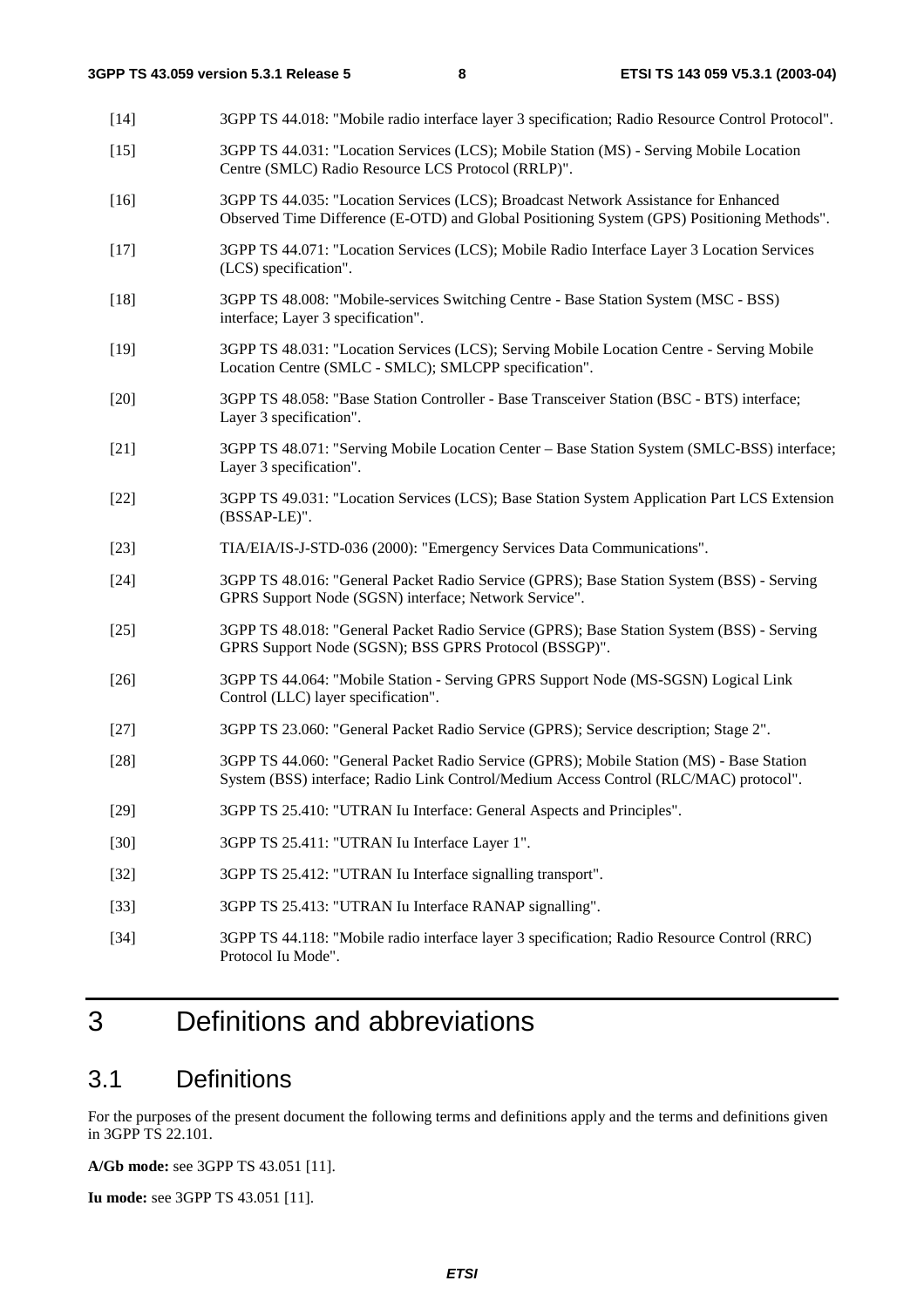**LCS (LoCation Services):** LCS is a service concept in system standardisation. LCS specifies all the necessary network elements and entities, their functionality, interfaces, as well as communication messages, necessary to implement the positioning functionality in a cellular network.

NOTE 1: LCS does not specify any location based (value added) services except locating of emergency calls.

**LCS Client:** software and/or hardware entity that interacts with a LCS Server for the purpose of obtaining location information for one or more Mobile Stations. LCS Clients subscribe to LCS in order to obtain location information. LCS Clients may or may not interact with human users. The LCS Client is responsible for formatting and presenting data and managing the user interface (dialogue). The LCS Client may reside in the Mobile Station (MS).

**LCS Server:** software and/or hardware entity offering LCS capabilities. The LCS Server accepts requests, services requests, and sends back responses to the received requests. The LCS server consists of LCS components, which are distributed to one or more PLMN and/or service provider.

**Location Estimate:** geographic location of an MS and/or valid Mobile Equipment (ME), expressed in latitude and longitude data. The Location Estimate shall be represented in a well-defined universal format. Translation from this universal format to another geographic location system may be supported, although the details are considered outside the scope of the primitive services.

**Mobile Assisted positioning:** any mobile centric positioning method (e.g. E-OTD, GPS) in which the MS provides position measurements to the network for computation of a location estimate by the network. The network may provide assistance data to the MS to enable position measurements and/or improve measurement performance.

**Mobile Based positioning:** any mobile centric positioning method (e.g. E-OTD, GPS) in which the MS performs both position measurements and computation of a location estimate and where assistance data useful or essential to one or both of these functions is provided to the MS by the network. Position methods where an MS performs measurements and location computation without network assistance data are not considered within this category.

**Mobile Station:** consists of Mobile or User Equipment (ME or MS) with a valid SIM or USIM attached

**Positioning (***l***ocation detecting**): positioning is a functionality, which detects a geographical location (of e.g. a mobile terminal)

**Positioning technology (/locating technology):** technology or system concept including the specifications of RF interfaces, data types, etc. to process the estimation of a geographical location, e.g. GPS and E-OTD

**Radio Interface Timing:** Comprise Absolute Time Differences (ATDs) or Real Time Differences (RTDs) of the signals transmitted by Base Stations, where timing differences are measured relative to either some absolute time difference (ATD) or the signals of another Base Station (RTD)

**RRLP maximum PDU size:** maximum PDU size for the RRLP protocol, which is 242 octets

**RRLP pseudo-segmentation:** use of several RRLP data messages to deliver a large amount of information

**Target MS:** Mobile Station being positioned

**Type A LMU:** accessed exclusively over the air interface (Um interface): there is no wired connection to any other network element

**Type B LMU:** is accessed over the Abis interface from a BSC. The LMU may be either a standalone network element addressed using some pseudo-cell ID or connected to or integrated in a BTS

NOTE 2: Abis interface is beyond the scope of the present document.

### 3.2 Abbreviations

For the purposes of the present document, the following abbreviations and the abbreviations given in 3GPP TS 21.905 apply.

| $2G-$ | Second Generation                   |
|-------|-------------------------------------|
| 3G-   | Third Generation                    |
| А     | Interface between GERAN BSS and MSC |
| A-GPS | Assisted GPS                        |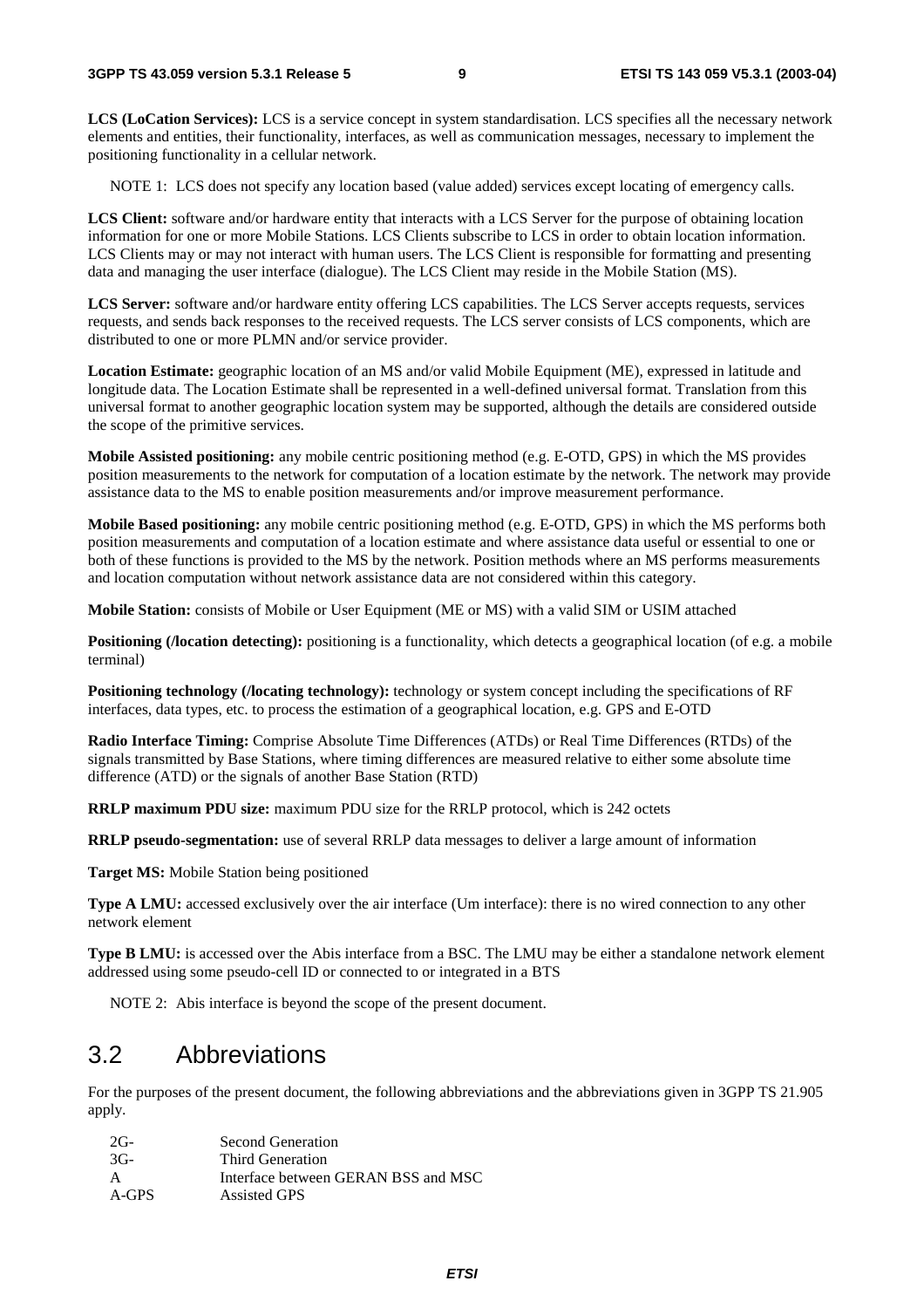| <b>ATD</b>      | Absolute Time Difference                           |
|-----------------|----------------------------------------------------|
| <b>BSSLAP</b>   | <b>Base Station System Application Part</b>        |
| <b>BSSAP-LE</b> | Base Station System Application Part LCS Extension |
| CBC-BSC         | Interface between CBC and BSC                      |
| <b>CBC-SMLC</b> | Interface between CBC and SMLC                     |
| D-GPS           | Differential GPS                                   |
| E-OTD           | <b>Enhanced Observed Time Difference</b>           |
| Iu              | Interface between GERAN BSS and 3G Core Network    |
| Iu-cs           | Interface between GERAN BSS and 3G MSC             |
| Iu-ps           | Interface between GERAN BSS and 3G SGSN            |
| Gb              | Interface between GERAN BSS and SGSN               |
| Lb              | Interface between SMLC and BSC                     |
| <b>LCCF</b>     | <b>Location Client Control Function</b>            |
| <b>LCF</b>      | <b>Location Client Function</b>                    |
| <b>LSBcF</b>    | <b>Location System Broadcast Function</b>          |
| <b>LSCF</b>     | <b>Location System Control Function</b>            |
| <b>LSOF</b>     | <b>Location System Operation Function</b>          |
| PCF             | <b>Position Calculation Function</b>               |
| <b>PRCF</b>     | Positioning Radio Co-ordination Function           |
| <b>PRRM</b>     | Positioning Radio Resource Management              |
| <b>PSMF</b>     | Positioning Signal Measurement Function            |
| RIT             | Radio Interface Timing                             |
| <b>RRLP</b>     | Radio Resource Link Protocol                       |
| <b>RTD</b>      | <b>Real Time Difference</b>                        |
| <b>SMSCB</b>    | <b>Short Message Service Cell Broadcast</b>        |
| <b>SMLCPP</b>   | Serving Mobile Location Center Peer Protocol       |
| TA              | Timing Advance                                     |
| <b>UDT</b>      | <b>SCCP</b> Unitdata message                       |
| Um              | <b>GERAN Air Interface</b>                         |
| UTC             | <b>Universal Coordinated Time</b>                  |
|                 |                                                    |

## 4 Main concepts

A general description of location services and the service requirements is given in the specification 3GPP TS 22.071. By measuring radio signals the capability to determine the geographic location of the mobile station (MS) shall be provided. The location information may be requested by and reported to a client (application) associated with the MS, or by a client within or attached to the Core Network. The location information may also be utilised internally by GERAN, for example to support features such as home location billing. The location information shall be reported in standard formats, such as those for cell based or geographical coordinates of the location of the MS.

It shall be possible for the majority of the MS (active or idle) within a network to use the feature without compromising the radio transmission or signalling capabilities of the GERAN.

Three positioning mechanisms are supported for LCS: Timing Advance (TA), Enhanced Observed Time Difference (E-OTD), and Global Positioning System (GPS).

## 4.1 Assumptions

- SMLC is either an integrated functionality in BSS or a standalone network element within GERAN.
- LMU is either an integrated functionality in BTS (Type B LMU) or a standalone network element (Type A LMU) where communication is over the Um interface.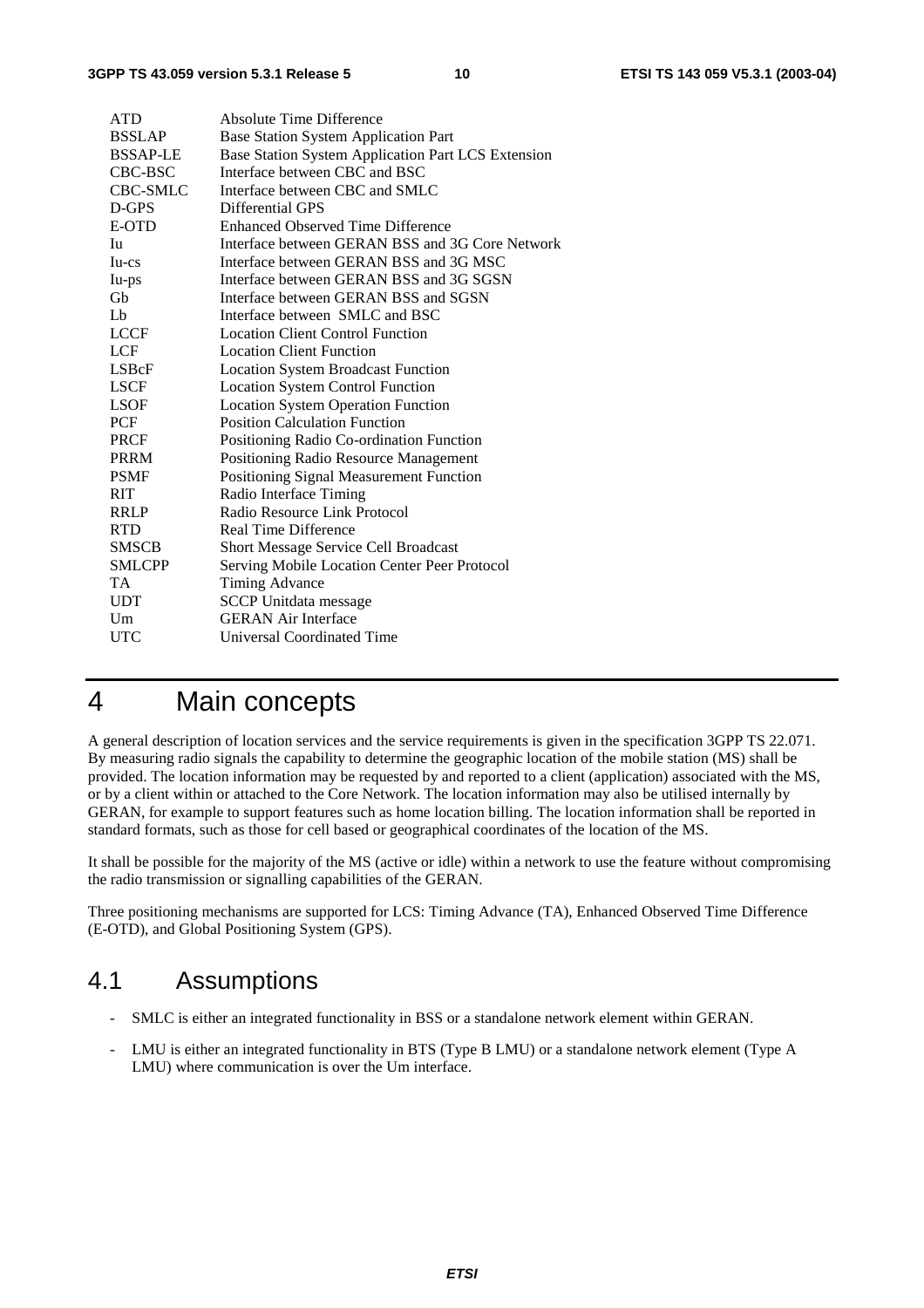## 4.2 Standard LCS Methods

### 4.2.1 Timing Advance

The TA is based on the existing Timing Advance (TA) parameter. The TA value is known for the serving BTS. To obtain TA values in case the MS is in idle mode a special procedure, not noticed by the GSM subscriber (no ringing tone), is set up. The cell-ID of the serving cell and the TA is returned as the result of the TA.

TA may be used to assist all positioning mechanisms.

### 4.2.2 Enhanced Observed Time Difference (E-OTD) positioning mechanism

The E-OTD method is based on measurements in the MS of the Enhanced Observed Time Difference of arrival of bursts of nearby pairs of BTSs. For E-OTD measurement synchronization, normal and dummy bursts are used. When the transmission frames of BTSs are not synchronized, the network needs to measure the Real or Absolute Time Differences (RTDs or ATDs) between them. To obtain accurate trilateration, E-OTD measurements and, for non-synchronized BTSs, RTD or ATD measurements are needed for at least three distinct pairs of geographically dispersed BTSs. Based on the measured E-OTD values the location of MS can be calculated either in the network or in the MS itself, if all the needed information is available in MS.

### 4.2.3 Global Positioning System (GPS) positioning mechanism

The Global Positioning System (GPS) method refers to any of several variants that make use of GPS signals or additional signals derived from GPS signals in order to calculate MS position. These variants give rise to a range of optional information flows between the MS and the network. One dimension of variation is where position calculation is performed at: a) MS-based PCF or b) network-based PCF. Another dimension is whether "assistance data" is required - irrespective of where position calculation is performed. Examples of assistance data include differential GPS data; lists of satellites in view based on approximate MS position, etc. A third dimension of variation is closely related to the preceding, namely, the origin and distribution of any assistance data. For example, even while assistance data may be required of a GPS method, it may be optional that the assistance data originates from and is distributed within and by the PLMN, VPLMN, etc.

## 5 GERAN LCS Architecture

Figure 1 shows the general arrangement of the Location Service feature. This illustrates, generally, the relation of LCS Clients and servers in the core network with the GERAN. The definition and operation of LCS entities operating in the core network is outside the scope of the present document. The LCS entities within the GERAN communicate with the Core Network (CN) across the A, Gb and Iu interfaces.

Communication among the GERAN LCS entities makes use of the messaging and signalling capabilities of the GERAN.

As part of their service or operation, the LCS Clients may request the location information of Mobile Station. There may be more than one LCS client. These may be associated with the core network, associated with the GERAN, operated as part of a MS application or accessed by the MS through its access to an application (e.g. through the Internet).

Within the GERAN, the BSC receives authenticated requests for LCS information from the core network across the A, Gb or Iu interface and passes these to the SMLC. The SMLC may be a standalone network element or functionality that is integrated to the BSC. LCS entities then manage the GERAN resources, including the base station, the LMU, the MS and calculation functions, to estimate the location of the MS and return the result to the Core Network.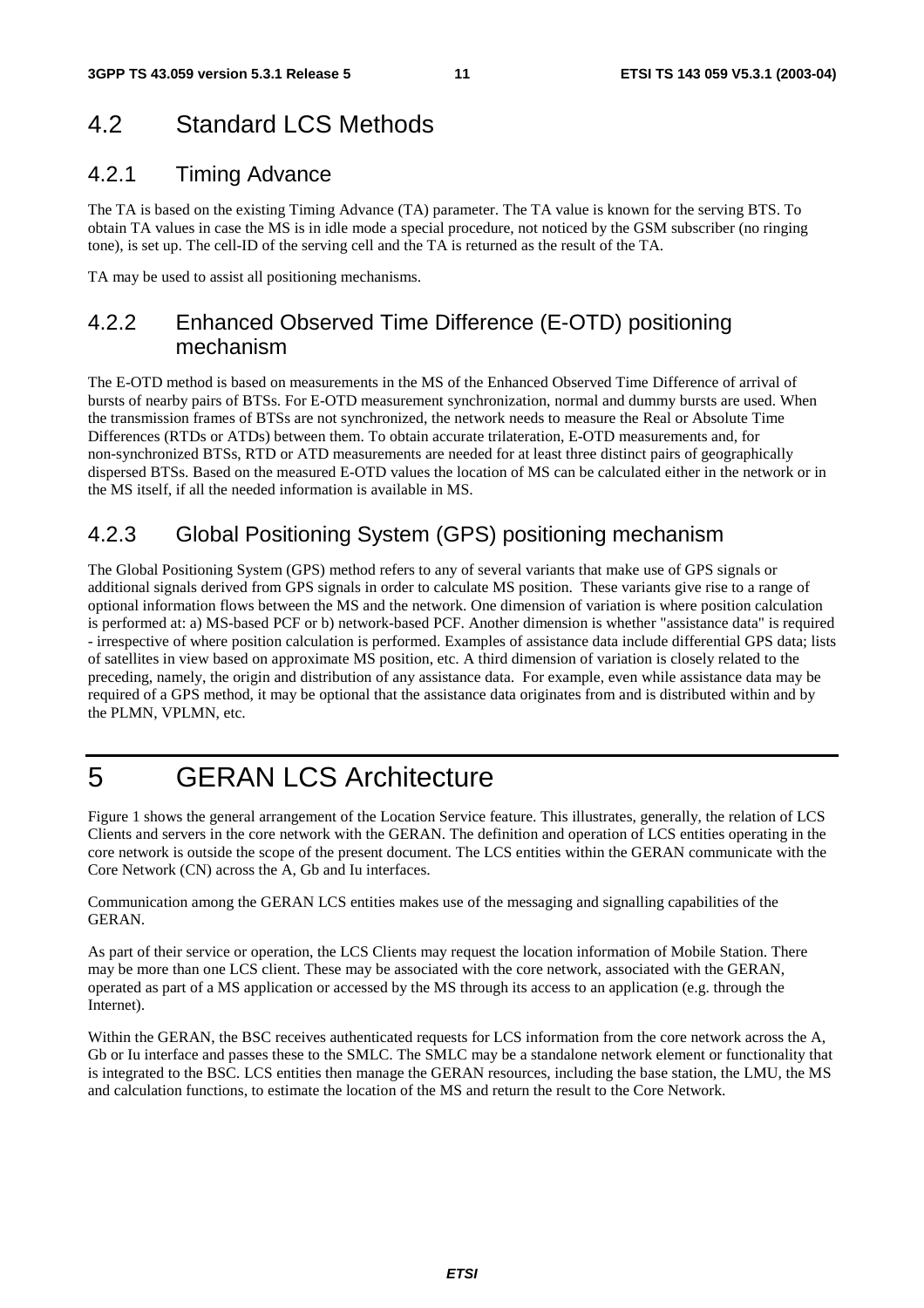

**Figure 1: Functional LCS Architecture in GERAN** 

## 5.1 LCS Operations

The schematic functional description of LCS operations is defined in figure 2.

Upon request from the LCS entities or for internal operations, the GERAN LCS functional entities will:

- request measurements, typically from the MS and/or one or more BTS radio apparatus;
- send the measurement results to the appropriate calculating function within GERAN;
- receive the result from the calculating function within GERAN;
- send the results to the LCS entities in the core network or to application entities within GERAN.

In the event that the client is internal to GERAN the request may be made directly to the GERAN LCS entities as the internal clients are considered to be "pre-authorised".

As part of its operation, the GERAN LCS calculating function may require additional information. This may be obtained by the function directly by communication with a database, or it may be through a request to GERAN LCS entities that will mediate the request and return of information from the appropriate database (or databases if more than one is needed to fulfil the requests).

There may possibly also be available independent information that is able to supply the location information directly, or may be able to supply auxiliary information to the calculation function. The GERAN LCS co-ordination function, as part of its activity to supervise the location process, may query the MS or other elements of the GERAN to determine their capabilities and use this information to select the mode of operation.

This general operation is outlined in the following (generic) sequence diagram Figure 2. This figure is not intended to show the complete LCS operation for GERAN, but to simply to outline the basis for operation. Location measurements may continually be taken in the background.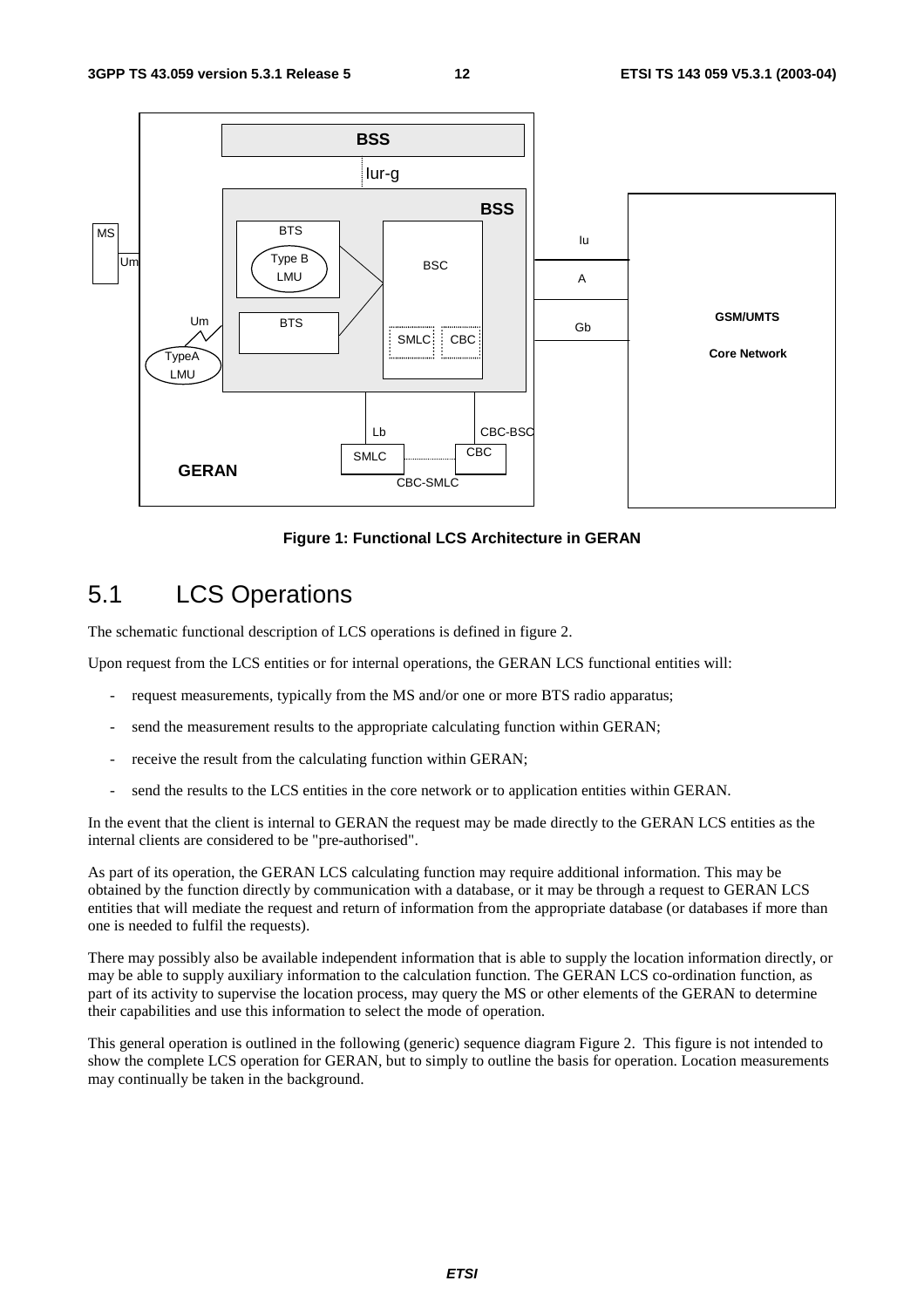

**Figure 2: General sequence for LCS operation**

## 5.2 High-Level Functions

Several functional groupings may be defined to describe the LCS. These groupings occur in both the Core Network and the GERAN. The overall LCS functional grouping is described in the system stage 2, 3GPP TS 23.271. Each grouping encompasses a number of functional components and functions.

The functions within the GERAN are described in more detail in the following clauses of the present document.

Within GERAN the functional entities may be grouped as follows:

- the Internal Client group;
- the GERAN System Handling group;
- the Positioning group.

The LCS functional diagram shown in figure 3 depicts the interaction of the LCS functional entities within the GERAN. The GERAN uses the various LCS components to provide the target MS Location Information to the internal LCS client.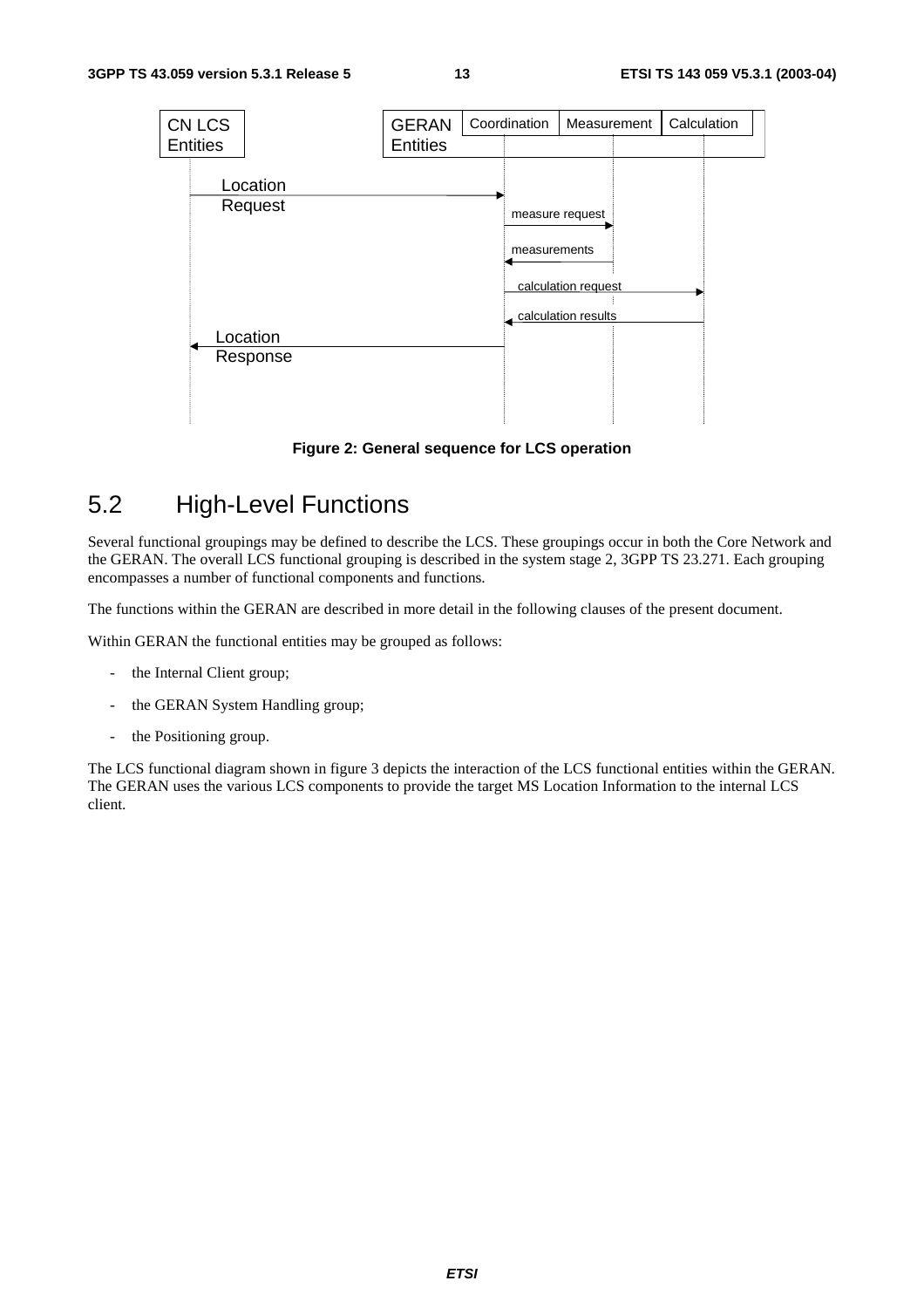

#### **Figure 3: GERAN LCS Capability Functional Diagram**

### 5.2.1 Co-ordination, Measurement and Calculation Functions

These GERAN functions (including functions in the System handling and Positioning groups) provide the co-ordination, measurement and calculation functions needed to provide a location estimate. The functions interface with the requesting application and select the appropriate location method and speed of response. The functions co-ordinate the operations of the radio and measurement equipment to transmit the needed signals and to make the needed measurements. The functions may also access databases or other sources of information appropriate for the location method. The functions also provide the calculation functions appropriate for the location method to estimate the MS location and the accuracy of the report. The functions also may record information on the usage of the LCS that may be used for administrative purposes (e.g. forwarded to a billing function in the Core Network). If needed by the location method, the functions will ensure the broadcast of information and gather and update information concerning GERAN operating parameters (e.g. timing of BTS transmissions) needed for LCS operations.

These entities are mainly concerned with the location method, controlling the radio equipment and performing the calculations to determine the location and thus may be associated with the SMLC in the GERAN. These functions may receive location requests from either the core network or from applications internal to the GERAN.

These functions communicate with the core network across the A, Gb and Iu interfaces, and with the BTS and LMU and with the MS across the Um interface.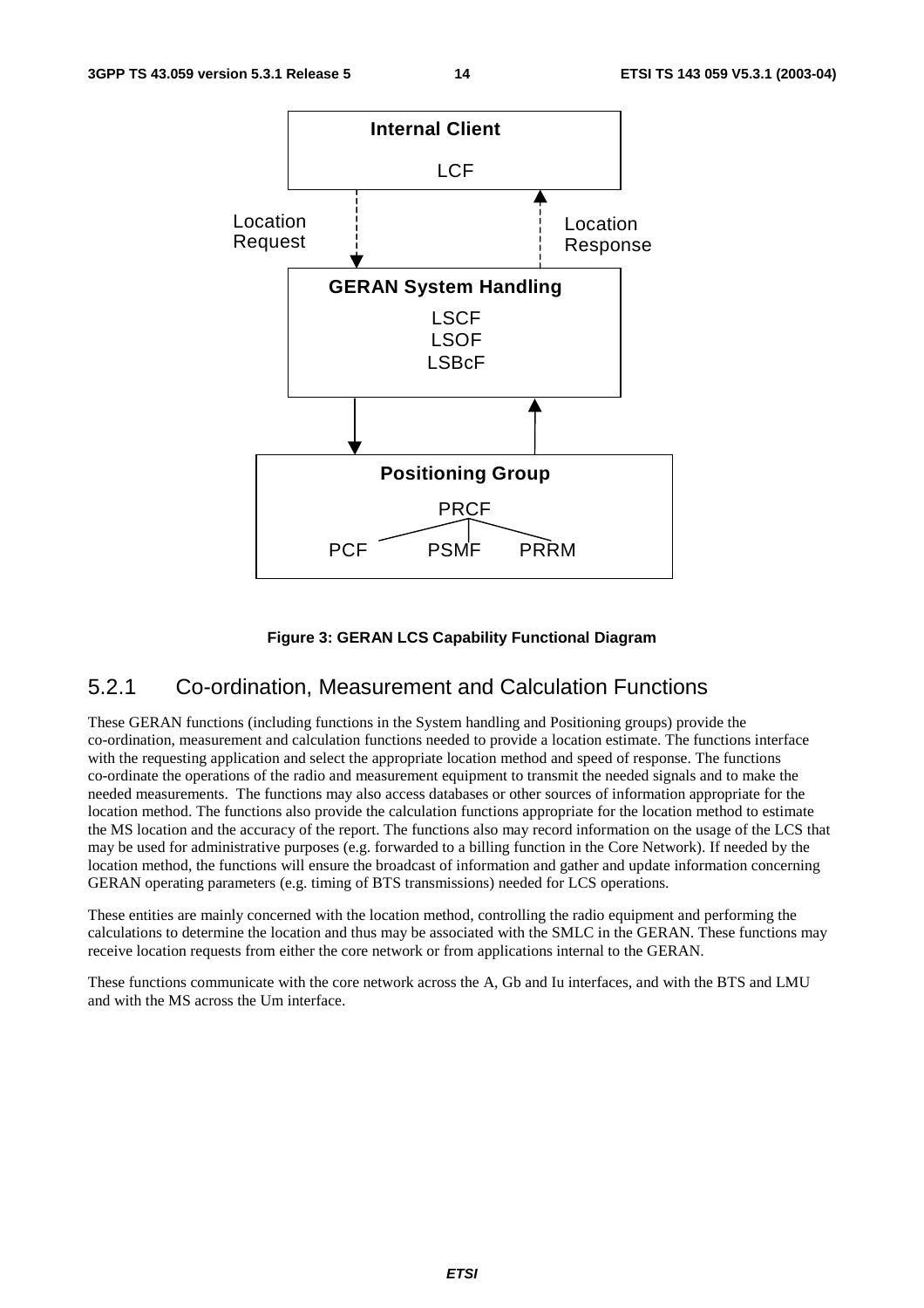## 5.3 GERAN LCS Functional Entities

### 5.3.1 Internal Client Group

### 5.3.1.1 Internal GERAN Location Client Function (LCF)

The Location Client Function (LCF) represents a logical interface between the internal GERAN LCS applications and the LCS BSC Handling entities (e.g. the Location System Control Function (LSCF) in the BSC).

NOTE: There is not necessarily a requirement for a LCCF (Location Client Control Function) for the GERAN Internal Client as is described for external clients in the system stage 2 specification, 3GPP TS 23.271.

The GERAN may make use of location information for internal operations such as location assisted handover. In such a case, a LCF representing the internal GERAN LCS application may communicate with the LSCF to request and receive the location information.

## 5.3.2 GERAN System Handling group

### 5.3.2.1 GERAN Location System Control Function (LSCF)

The GERAN Location System Control Function is responsible for co-ordinating location requests. This function manages call-related and non-call-related location requests and allocates network resources for handling them. This function "insulates" the Location clients in the Core Network from the detailed operation of the location method in order that the GERAN may be used by several types of core network and with several location methods.

The LSCF provides flow control between simultaneous location requests. Simultaneous location requests must be queued in a controlled manner to account for priority requests (e.g. for Emergency Clients). The details of the flow control, priority selection and queuing are beyond the scope of the present document.

The LSCF will select the appropriate location method based on the availability of resources and parameters of the location request. The LSCF coordinates resources and activities needed to obtain data (e.g. base station geographic coordinates) needed for the location method. It also records LCS usage data for the location service request that may be passed to a Location System Recording Function (LSRF) or O&M function in the Core Network.

### 5.3.2.2 GERAN Location System Operations Function (LSOF)

The Location System Operations Function (LSOF) is responsible for provisioning of data, location capabilities, data related to clients and subscription (LCS client data and MS data), fault management and performance management of LCS within the BSC.

An LSOF may be associated with each entity. The LSOF interacts with Internal (O&M) Clients for administration and maintenance of the data.

### 5.3.2.3 Location System Broadcast Function (LSBcF)

The Location System Broadcast Function (LSBcF) provides broadcast capability. The LSBcF capability is only used when broadcast data is required for E-OTD or A-GPS positioning methods. Broadcast information (such as the geographic coordinates of the base stations) may be required, for example, to support a Position Calculation Function (PCF) located in the mobile station. These broadcasts may also include other information (such as currently observable satellites) that may assist a MS in the use of external location services.

The information to be broadcast is selected based on the location techniques offered for use by the LCS and the needs of the MS. This broadcast information may be specially coded (i.e. encrypted) to ensure its availability only to subscribers of the service. The use of broadcasts or other methods for signalling to the MS may be selected based on the chosen location method.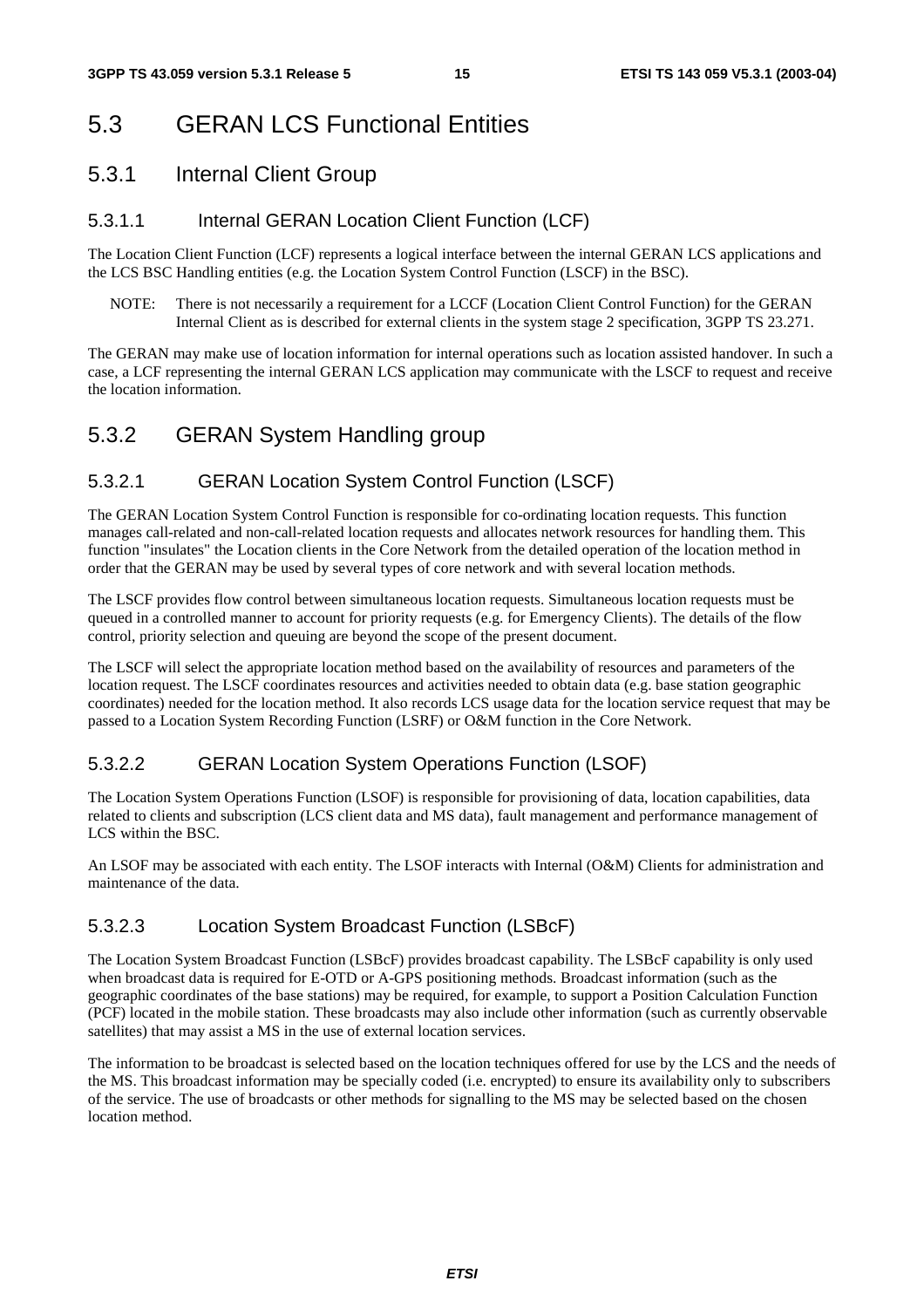The information to be broadcast includes for example:

#### **1. E-OTD Assistance:**

- Reference Time:
- Neighbour Channel Time Slot Scheme;
- Information about sectored neighbour channels;
- Neighbour channel 51 Multiframe Offset values;
- Neighbour channel BCC values;
- RTD Drift Factor values (ciphered if active);
- Neighbour channel RTD values (ciphered if active);
- Serving cell and neighbour cell location information (ciphered if active).

#### **2. GPS Assistance Data:**

- Reference Time:
- Reference Location;
- Differential GPS Correction Data (DGPS);
- Ephemeris and Clock Correction Data;
- Almanac and Other Data.

### 5.3.3 Positioning group

#### 5.3.3.1 GERAN Position Radio Co-ordination Function (PRCF)

The GERAN Position Radio Control Function manages a location request for a MS through overall co-ordination and scheduling of resources to perform location measurements. This function interfaces with the PSMF, the PRRM and the PCF. The PRCF determines the location method to be used based on the location request, the QoS, the capabilities of the GERAN, and the MS's capabilities. The PRCF also manages the needed radio resources through the PRRM. It determines which PSMFs are to be involved, what to measure, and obtains processed signal measurements from the PSMF.

Some location methods may involve measurements made at the MS. In this case the PRCF interfaces with the MS to obtain the measurements (or the location results if they have been determined by the MS). Some location methods may involve measurements or information from several sources, including radio units at several BTSs and involve a series of transmissions and receptions. The PRCF entity also provides ancillary measurements in case of network-assisted location method. Ancillary information may be extracted from navigating systems like GPS.

The PRCF forwards the signal measurement data to the PCF.

It is the function of the PRCF to co-ordinate the sequence of activities and compensate for failures (if they occur) to provide the location estimate.

#### 5.3.3.2 GERAN Position Calculation Function (PCF)

The GERAN Position Calculation Function is responsible for calculating the location of the MS. This function applies an algorithmic computation on the collected signal measurements to compute the final location estimate and accuracy.

It may obtain related data (e.g.: base station geographic coordinates) needed for the calculation. There may be more than one calculating function available within, or associated with, the calculation function of the GERAN.

The Position Calculation Function is also responsible for estimating the accuracy of the location estimate.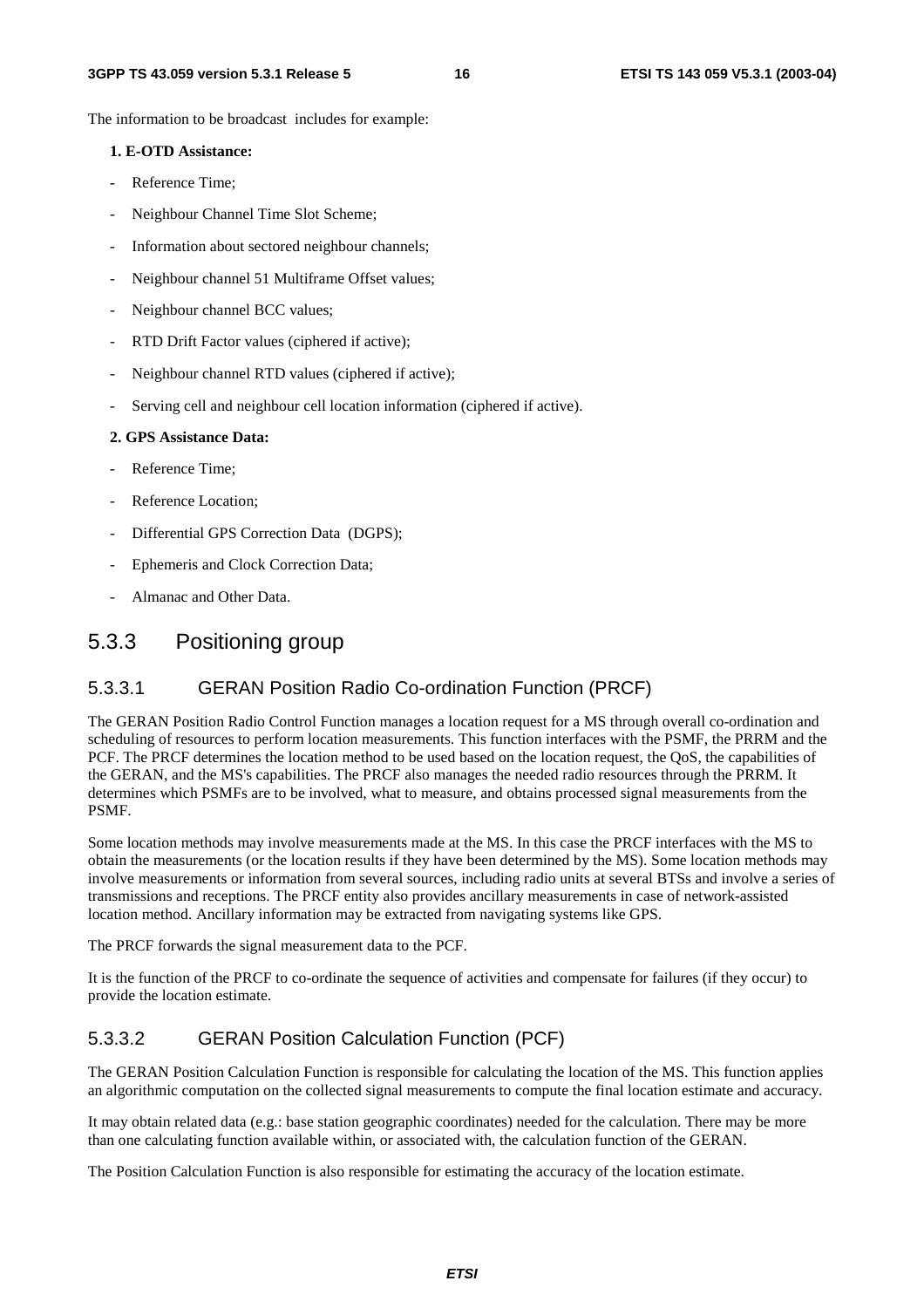#### 5.3.3.3 GERAN Position Signal Measurement Function (PSMF)

The GERAN Position Signal Measurement Function (PSMF) is responsible for performing and gathering uplink or downlink radio signal measurements for use in the calculation of a MS's location. These measurements can be location related or ancillary.

There may be one or more PSMF within a GERAN and they may be located at the MS or a Location Measurement Unit (LMU). The PSMF, generally, may provide measurement of signals (i.e. satellite signals) in addition to measurements of the GERAN radio transmissions. The measurements to be made will depend on the selected location method.

#### 5.3.3.4 GERAN Position Radio Resource Management (PRRM)

The GERAN Position Radio Resource Management entity is responsible for managing the effect of LCS operations on the overall performance of the radio network. This may ensure, for example, that the operation of the PSMF does not degrade the QoS of other calls.

## 5.4 Assignment of LCS Functional Entities to GERAN Elements

The following Table 1 shows the generic configuration for different location methods, including network-based, mobile-based, mobile-assisted and network-assisted methods. With this approach both the network and the mobiles are able to measure the timing of signals and compute the mobile's location estimate. Depending on the applied location method it is possible to utilise the corresponding configuration containing all needed entities. For instance, if a networkbased location method is applied, the entities that are involved in measuring the mobile's signal and calculating its location estimate are allocated to the network elements of the access network. On the other hand, in case mobile-based or network-assisted methods are used these entities should be allocated to the mobile station.

|              | MS | <b>LMU</b> | <b>SMLC</b> | <b>BSC</b> |
|--------------|----|------------|-------------|------------|
| <b>LCF</b>   | X  |            |             |            |
| <b>LSBcF</b> |    |            |             |            |
| <b>LSCF</b>  |    |            |             |            |
| <b>PRCF</b>  |    |            | X           |            |
| <b>PCF</b>   |    |            |             |            |
| <b>PRRM</b>  |    |            |             |            |
| <b>PSMF</b>  | X  |            |             |            |
| <b>LSOF</b>  |    |            |             |            |

#### **Table 1: Example Allocation of LCS Functional Entities to Network Elements**

### 5.5 Functional Description of GERAN LCS Network Elements

### 5.5.1 BSC

The BSC receives authenticated requests for LCS information from the CN across A, Gb and Iu interfaces and passes these to the SMLC.

### 5.5.2 SMLC

The SMLC is either a separate network element of GERAN or integrated functionality in BSC that contains functionality required to support LCS. The SMLC manages the overall co-ordination and scheduling of resources required for the location of a mobile. It also calculates the final location estimate and estimates the achieved accuracy. The SMLC may control a number of LMUs for the purpose of obtaining radio interface measurements to locate or help locate MS subscribers in the area that it serves. The SMLC is administered with the capabilities and types of measurement produced by each of its LMUs.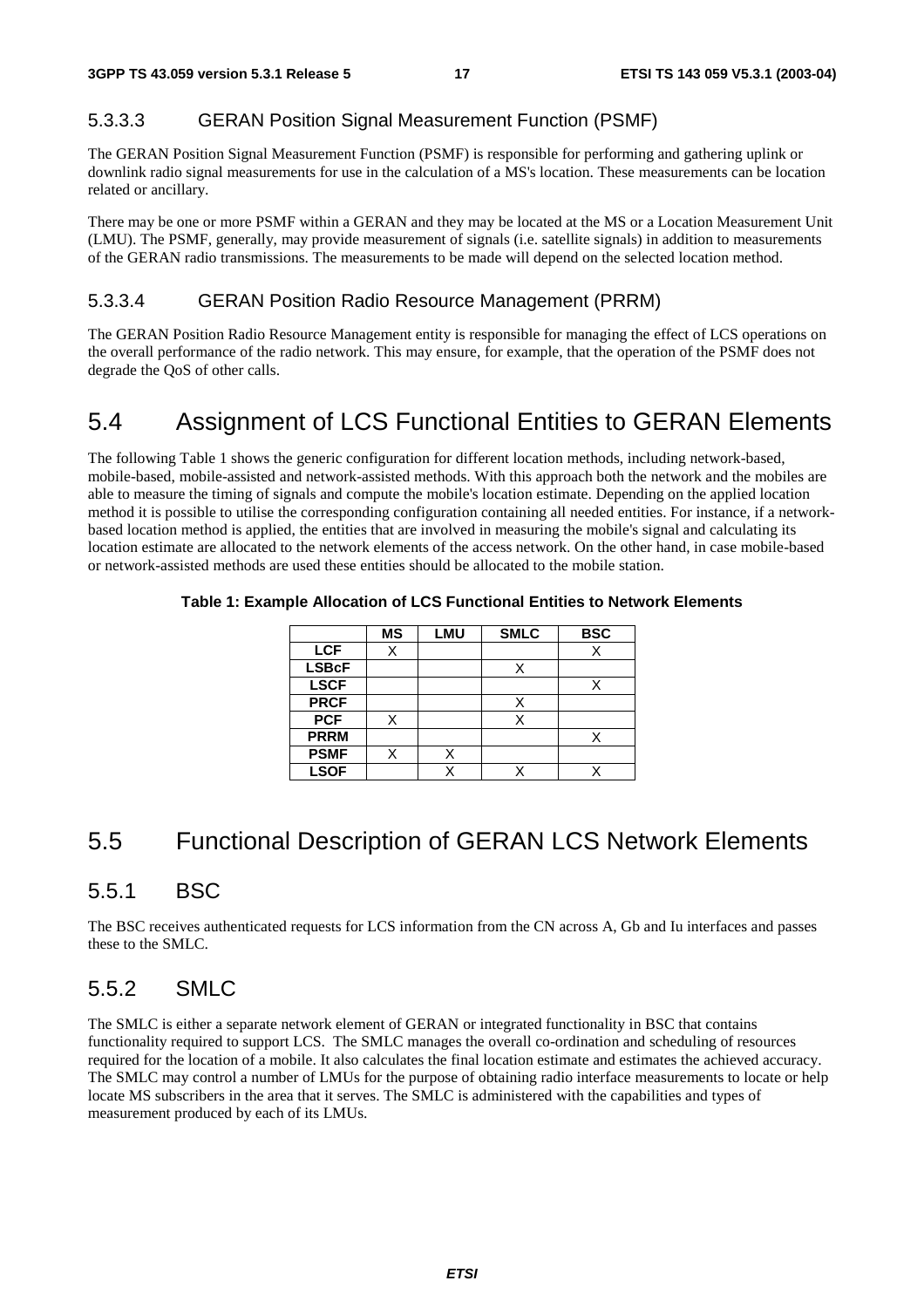### 5.5.3 CBC

For Location Services, when a Cell Broadcast Center (CBC) is associated with a BSC, the SMLC may interface to a CBC in order to broadcast assistance data using existing cell broadcast capabilities. The SMLC shall behave as a user, Cell Broadcast Entity, to the CBC (refer to 3GPP TS 23.041).

### 5.5.4 LMU

The LCS Measurement Unit (LMU) entity makes measurements (e.g. of radio signals) and communicates these measurements to the SMLC (e.g. the PRCF). The LMU contains a PSMF and may also perform calculations associated with the measurements. The LMU may make its measurements in response to requests (e.g. from the SMLC), or it may autonomously measure and report regularly (e.g. timing of BTS transmissions) or when there are significant changes in radio conditions (e.g. changes in the RTD). There may be one or more LMUs associated with the SMLC and an LCS request may involve measurements by one or more LMUs. LMU functionality may be integrated in a BTS.

An LMU makes radio measurements to support one or more positioning methods; these assistance measurements are specific to all MSs in a certain geographic area. All location and assistance measurements obtained by an LMU are supplied to the SMLC associated with the LMU. Instructions concerning the timing, the nature, and any periodicity of these measurements are either provided by the SMLC or are pre-administered in the LMU.

The following assistance measurement obtained by an LMU has a generic status usable by more than one position method:

- Radio Interface Timing measurements – comprise Absolute Time Differences (ATDs) or Real Time Differences (RTDs) of the signals transmitted by Base Stations, where timing differences are measured relative to either some absolute time difference (ATD) or the signals of another Base Station (RTD).

### 5.5.5 MS

The MS interacts with the measurement co-ordination functions to make measurements of downlink signals. The measurements to be made will be determined by the chosen location method.

The MS may also contain LCS applications, or access an LCS application through communication with a network accessed by the MS or an application residing in the MS and/or satellite signals. The MS may include the needed measurement and calculation functions to determine the MS's location with or without assistance of the GERAN LCS entities.

## 6 Signalling Protocols and Interfaces

### 6.1 Protocol layering in A/Gb mode

### 6.1.1 Generic Signalling Model

Figure 4 shows the generic signalling model applicable to LCS for signalling interaction in which an SMLC forms at least one of the signalling end points.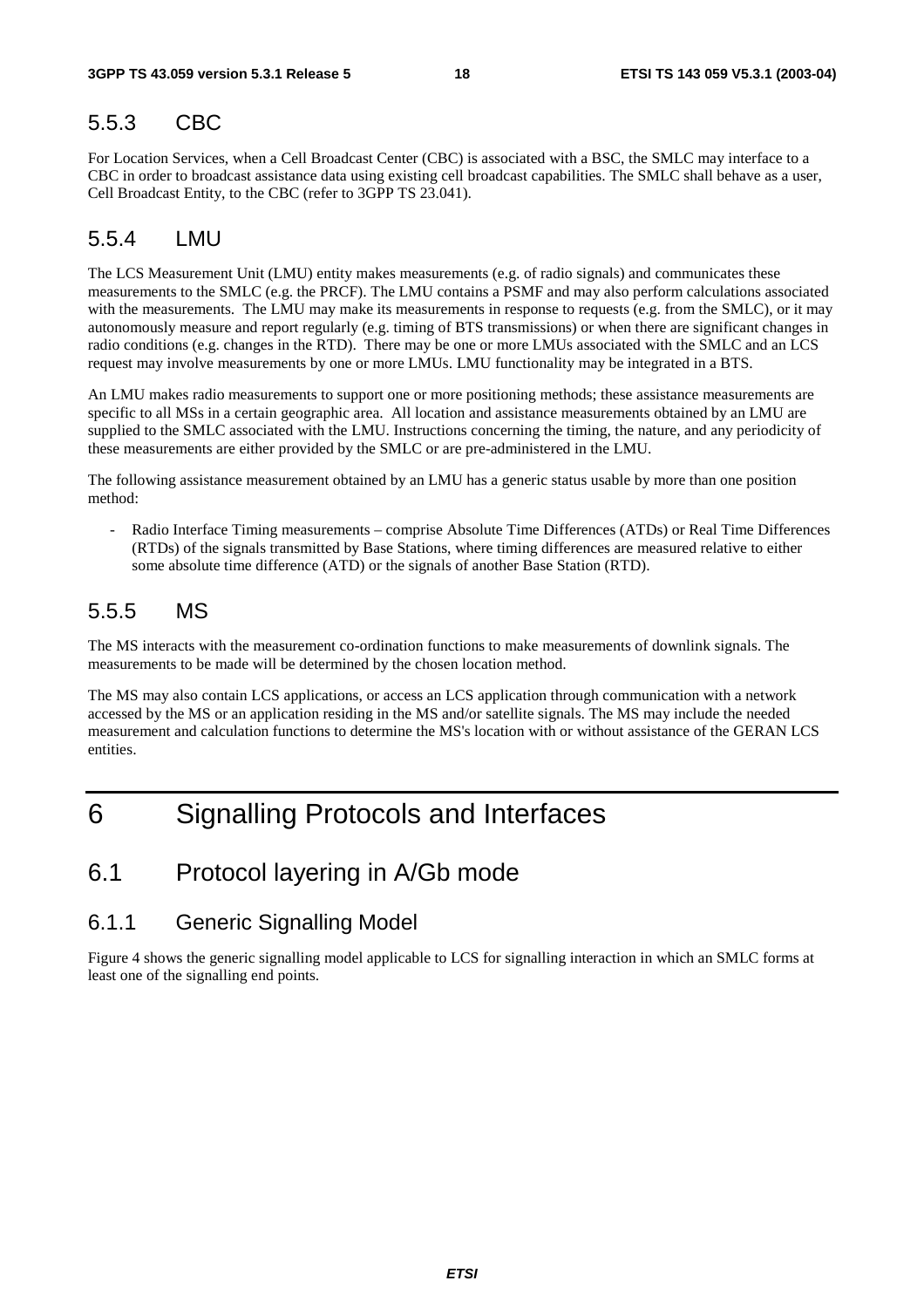

**Figure 4: Generic Model for LCS Signalling to an SMLC** 

The functions performed by each protocol layer are as follows:

- a) LCS application protocol this depends on the other signalling end point (e.g. whether a target MS or LMU) and may be absent if supported in the BSSAP-LE layer. The application protocol supports specific LCS functions (e.g. positioning measurements, assistance measurements) and is independent of lower protocol layers.
- b) BSSAP-LE this is an extension of BSSAP and carries the LCS application protocol signaling units. Necessary functions include identification of the LCS application protocol and identification, where not provided by the network layer, of the two end points. This layer can be relayed by an intermediate entity or mapped into an equivalent layer 3 protocol used by the other signaling end point. This layer supports segmentation of LCS application layer protocols.
- c) Network Layer provides signaling transport between the SMLC and either the other end point or some intermediate entity at which the BSSAP-LE layer is relayed or mapped. The network layer may support connection oriented or connectionless signaling. For second generation circuit oriented applications, the network layer is provided using MTP and SCCP. This layer supports segmentation of LCS application layer protocols.
- d) Physical Layer –SS7 signaling links are supported by the physical layer.
- e) L3 a protocol layer compatible with or the same as BSSAP-LE.
- f) L2 logical link layer for the other endpoint
- g) L1 physical layer for the other end point.

### 6.1.2 Message Segmentation in A/Gb mode

Message segmentation is needed to transport any large LCS message that exceeds the message size limitation supported by any GSM interface over which transport is needed.

#### 6.1.2.1 Network Level Segmentation

Segmentation and reassembly of large SMLCPP messages at the network (e.g. SCCP) level may be supported. For message transfer over any interface where network level segmentation is not supported, segmentation at the application level shall be used. This may require support of both network and intermediate level segmentation by certain intermediate entities.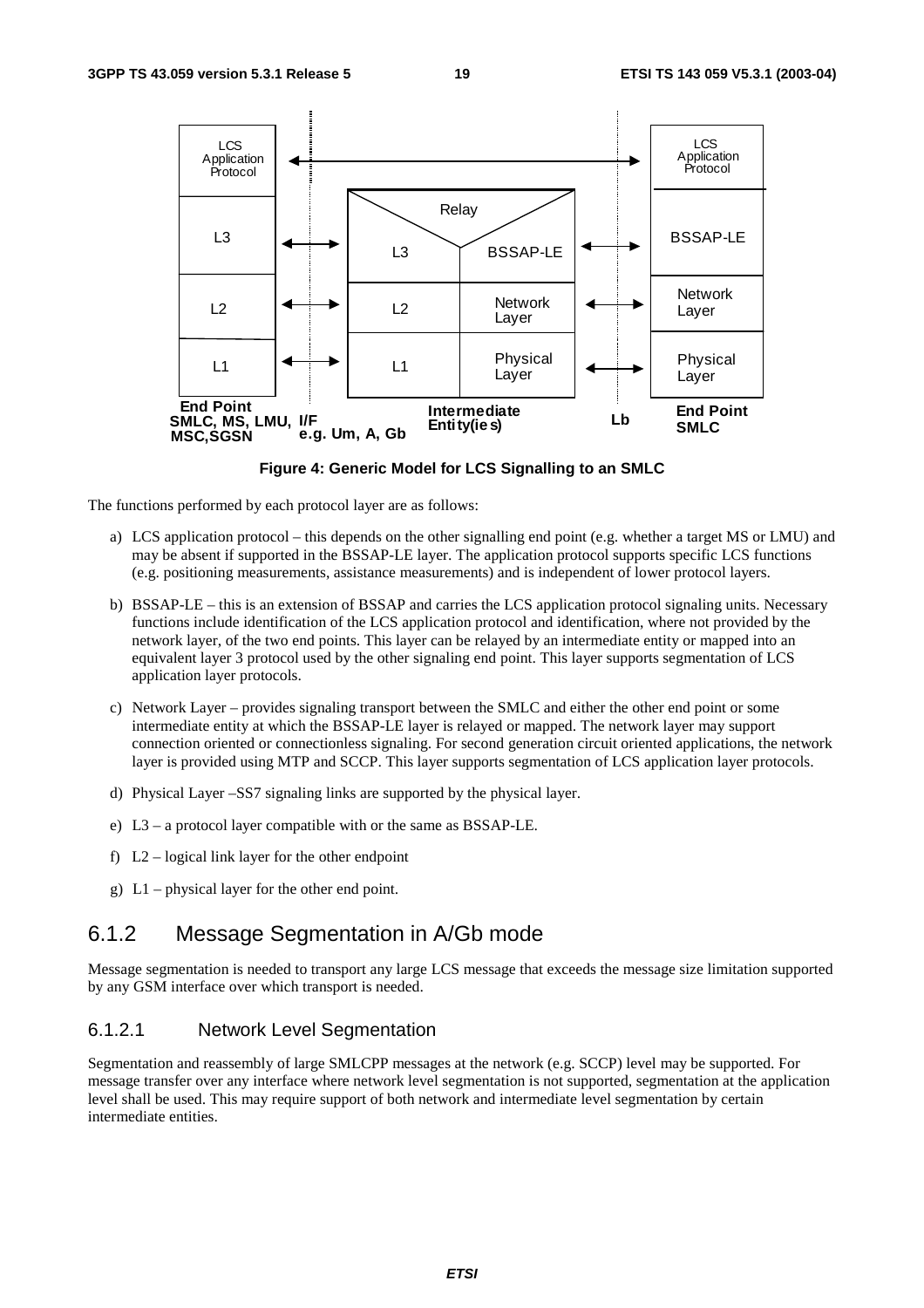### 6.1.2.2 Intermediate Level Segmentation

The segmentation of SMLCPP 3GPP TS 48.031[19], messages is supported by segmentation mechanisms defined in 3GPP TS 48.008 [18], and 3GPP TS 49.031[22]. The sending, receiving and all intermediate entities supporting segmentation shall ensure reliable and sequenced delivery of the message segments by appropriate use of the capabilities supported by lower transport and network level protocols.

For support of legacy (Rel4 and older) MS and GERAN, there are segmentation mechanisms defined in the RR layer (3GPP TS 44.018 [14]) and BSSAP-LE layer (3GPP TS 49.031 [22]) for segmentation of RRLP (3GPP TS 44.031) messages, which need to be supported by the MS, BSS, and SMLC in the uplink direction in the CS domain and by the MS and BSS for the downlink direction in the CS domain.

### 6.1.2.3 RRLP Pseudo-Segmentation

The use of several RRLP messages to deliver a large amount of information is called "RRLP pseudo-segmentation". If more information than what fits in the RRLP maximum PDU size needs to be delivered, the RRLP pseudosegmentation shall be used. (For Rel 4 or older MS and GERAN, may also use intermediate level segmentation).

### 6.1.3 Signalling between an SMLC, MSC and BSC

An SMLC can either be separate logical entity or integrated functionality in the BSC. If the SMLC is a separate logical entity, the LCS signalling between SMLC and MSC is accomplished through the A and Lb interfaces. If the SMLC is integrated, the LCS signalling is accomplished through the A interface only. Figure 5 shows the protocol layers used to support LCS signaling between the SMLC, MSC and BSC.



**Figure 5: Signalling Protocols between SMLC, MSC and BSC** 

### 6.1.3a Signalling between an SMLC, SGSN and BSS

An SMLC can either be separate logical entity or integrated functionality in the BSS. If the SMLC is a separate logical entity, the LCS signalling between SMLC and SGSN is accomplished through the Gb and Lb interfaces. If the SMLC is integrated, the LCS signalling is accomplished through the Gb interface only. Figure 5a shows the protocol layers used to support LCS signaling between the SMLC, SGSN and BSS. Notice that the Network Service layer may be based on frame relay or IP (see 3GPP TS 48.016 [24]).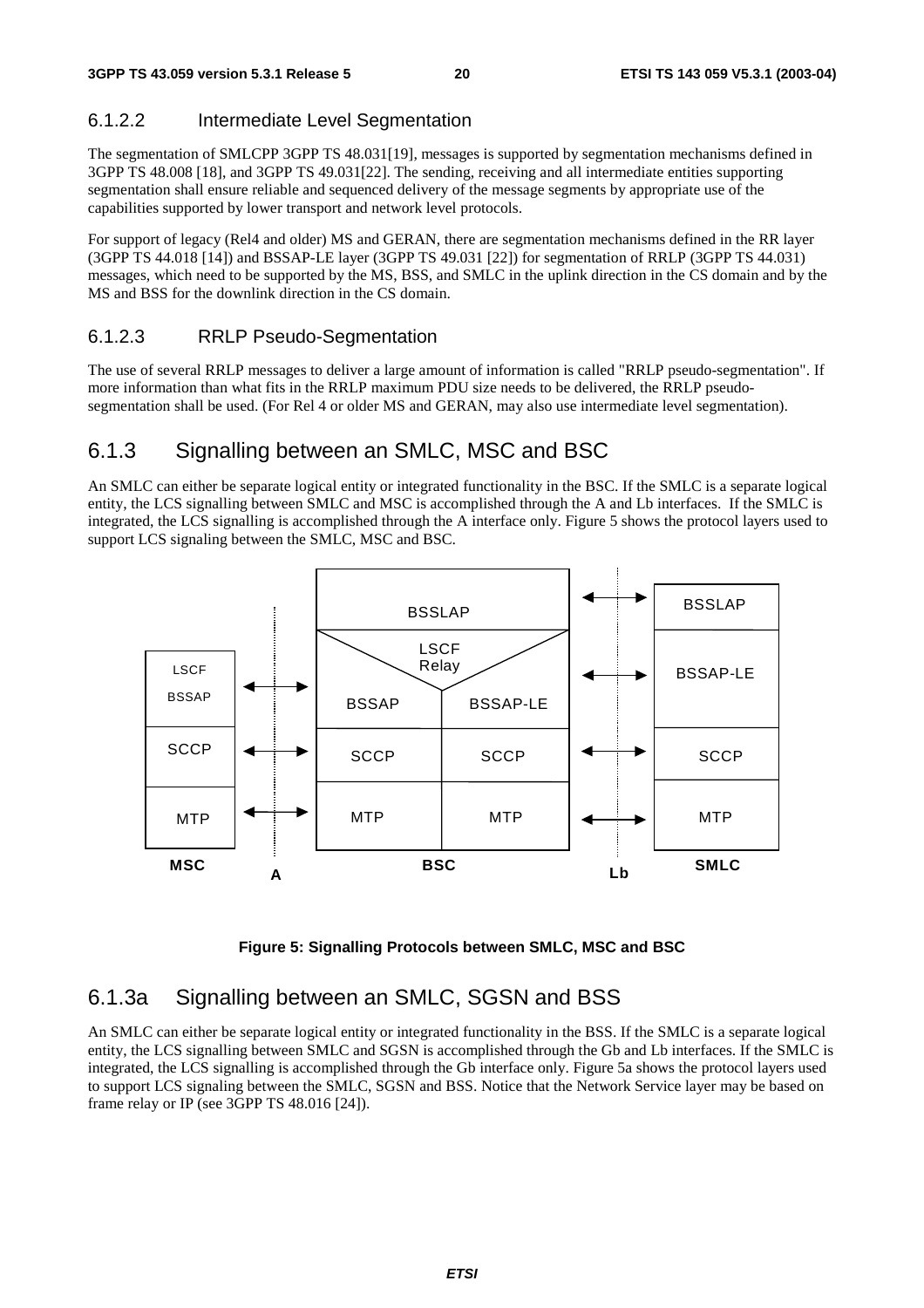

**Figure 5a: Signalling Protocols between SMLC, SGSN and BSS** 

### 6.1.4 Signaling between SMLC and MS

SMLC Signalling to a target MS is accomplished through the Um interface. Figure 6 shows the protocol layers used to support signaling between an SMLC and target MS in the CS domain.



**Figure 6: Signalling between an SMLC and Target MS in CS domain** 

Figure 6a shows the protocol layers used to support signaling between an SMLC and target MS in the PS domain. The signalling is routed through the core network to utilize standard GPRS functions. BSSGP is specified in 3GPP TS 48.018 [25] and RLC/MAC is specified in 3GPP TS 44.060 [28]. The TOM and LLC protocols are specified in 3GPP TS 44.064 [26]. The TOM Protocol Header for RRLP is specified in 44.031 [15]. For an overview of GPRS, see 3GPP TS 23.060 [27].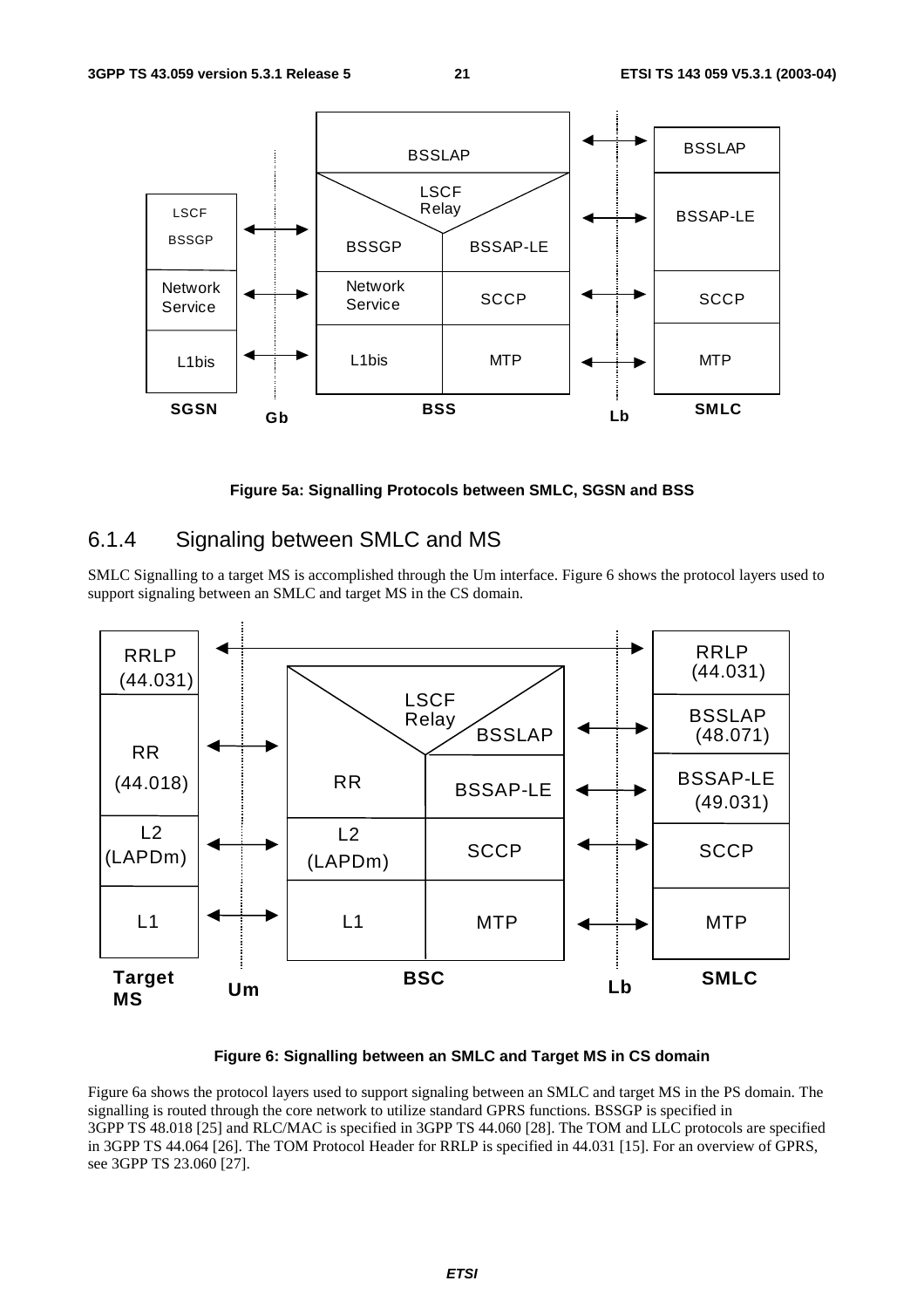



#### **Figure 6a: Signalling between an SMLC and Target MS in PS domain**

### 6.1.5 SMLC Signalling to a Type A LMU

Notice that the signalling to a Type A LMU is using CS signalling over the Um interface. A Type A LMU can be used to support positioning of mobile stations both in the CS and the PS domain.

### 6.1.5.1 Circuit Switched Signalling using an SDCCH

Figure 7 shows the protocol layers used to support signaling between an SMLC and a Type A LMU, using an SDCCH on the Um interface.





#### 6.1.5.2 Signalling using a TCH

Figure 8 shows the protocol layers that can be used to support signaling between an SMLC and a Type A LMU using a TCH on the Um interface. The TCH is assumed to support either transparent or non-transparent synchronous data and may be provided in a multislot configuration. The main usage would be for O&M data and SW download – e.g. during offpeak hours.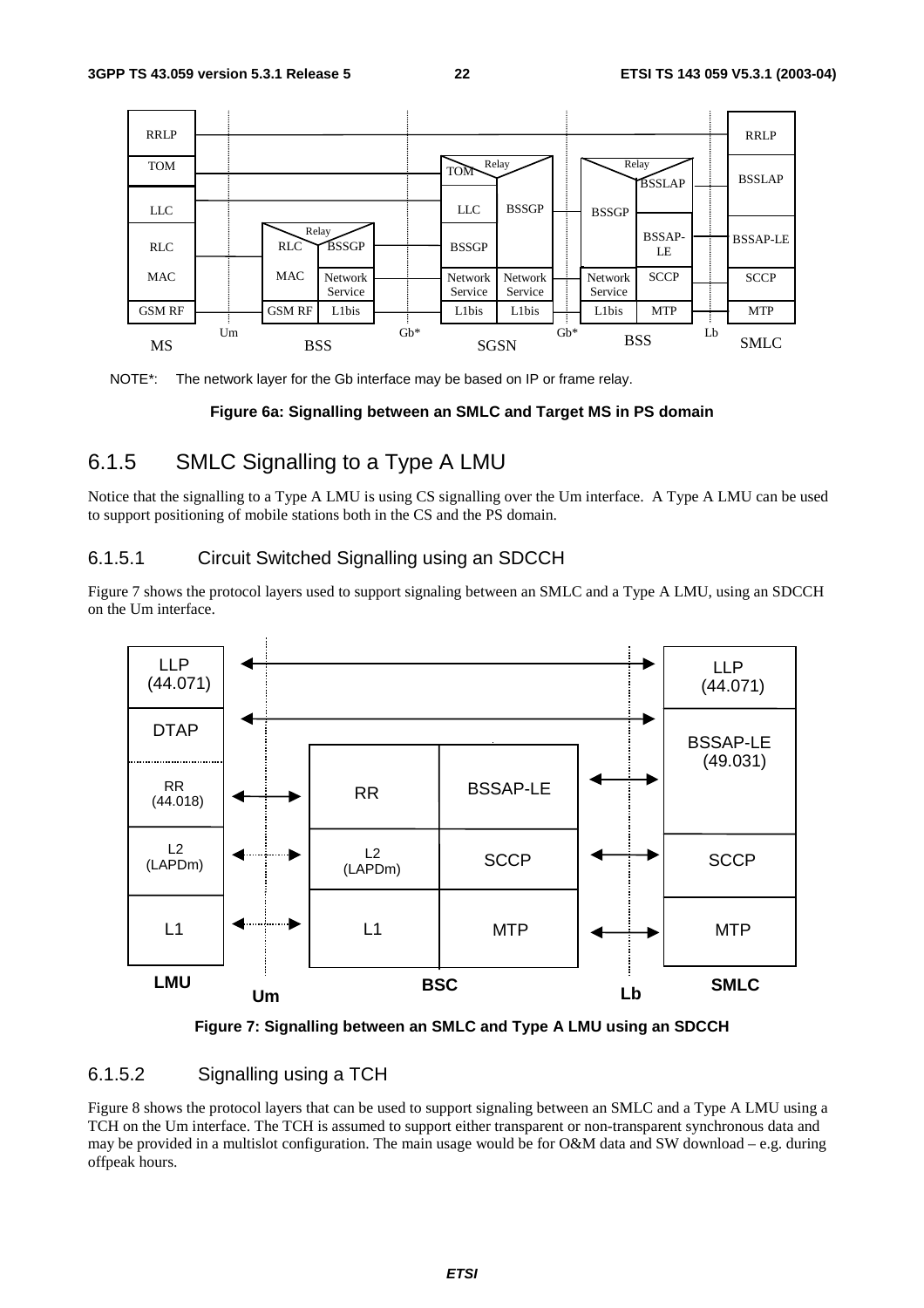

**Figure 8: Signalling between an SMLC and a Type A LMU using a TCH** 

### 6.1.6 SMLC signalling to a Type B LMU

The protocol layers employed to enable signaling between the SMLC and a Type B LMU are shown in figure 9. Notice that the signalling to a Type B LMU can be used to support positioning of mobile stations both in the CS and the PS domain.



**Figure 9: Signalling between an SMLC and Type B LMU** 

NOTE\*: Abis interface is beyond the scope of the present document.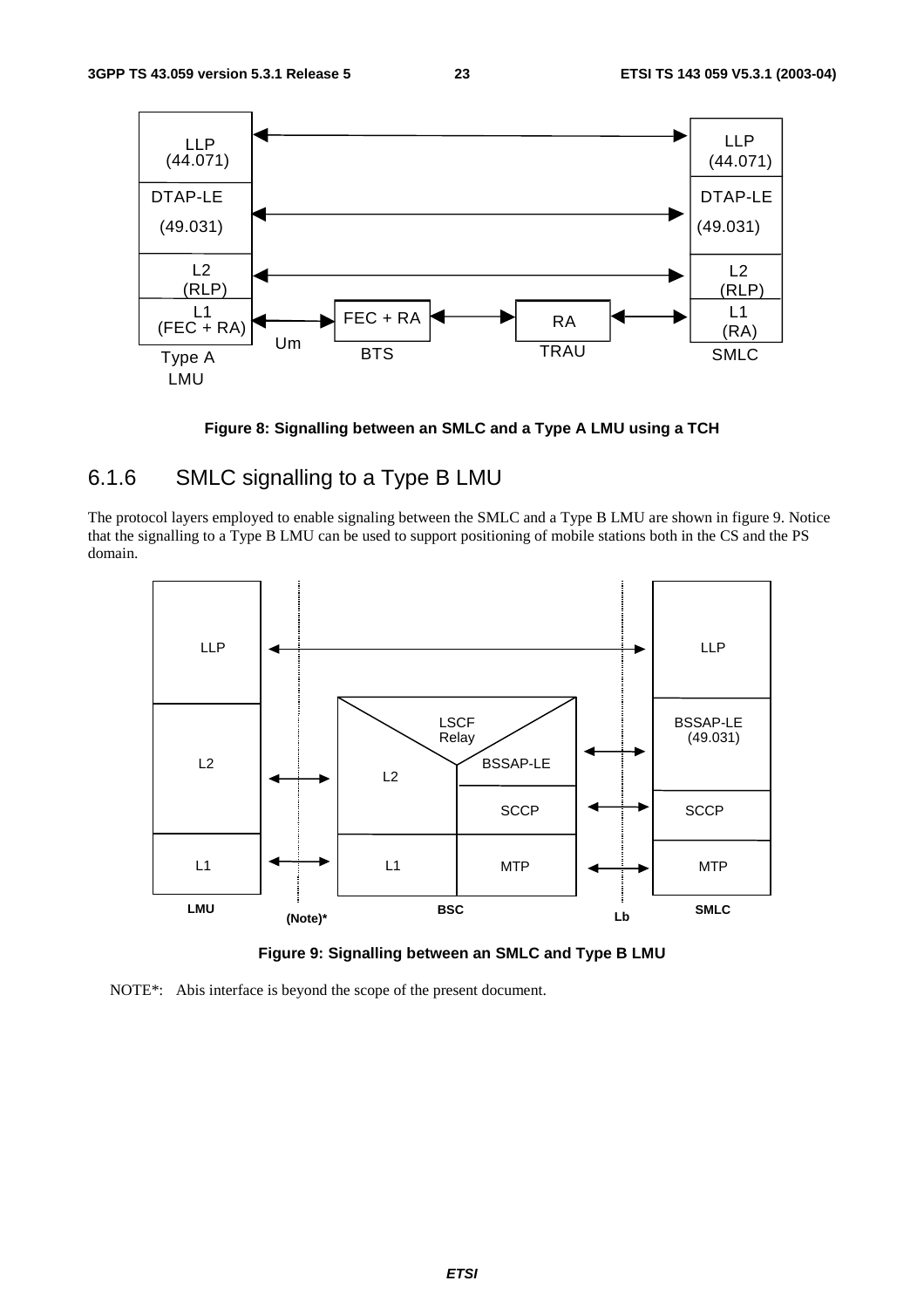### 6.1.7 SMLC Signalling to a peer SMLC

The protocol layers used for SMLC to SMLC signalling are shown in figure 10, where it is assumed that both SMLCs have SS7 link connections to STPs (or there is a direct SS7 link between the SMLCs).



**Figure 10: SMLC to SMLC Signalling via SS7 STPs** 

In the absence of either a direct link or links to an STP, signalling can go via attached BSCs and MSCs as shown in figure 11 for signalling between the SMLCs sharing the same MSC.





## 6.2 Protocol layering in Iu mode

### 6.2.1 Signalling between SMLC and MSC/SGSN

A SMLC can either be a separate logical entity or integrated functionality in the BSC. If the SMLC is a separate logical entity, the LCS signalling between SMLC and MSC/SGSN is accomplished through the Iu and Lb interfaces. If the SMLC is integrated, the LCS signalling is accomplished through the Iu interface only. Figure 11a shows the protocol layers used to support LCS signaling between the SMLC, BSC and MSC/SGSN.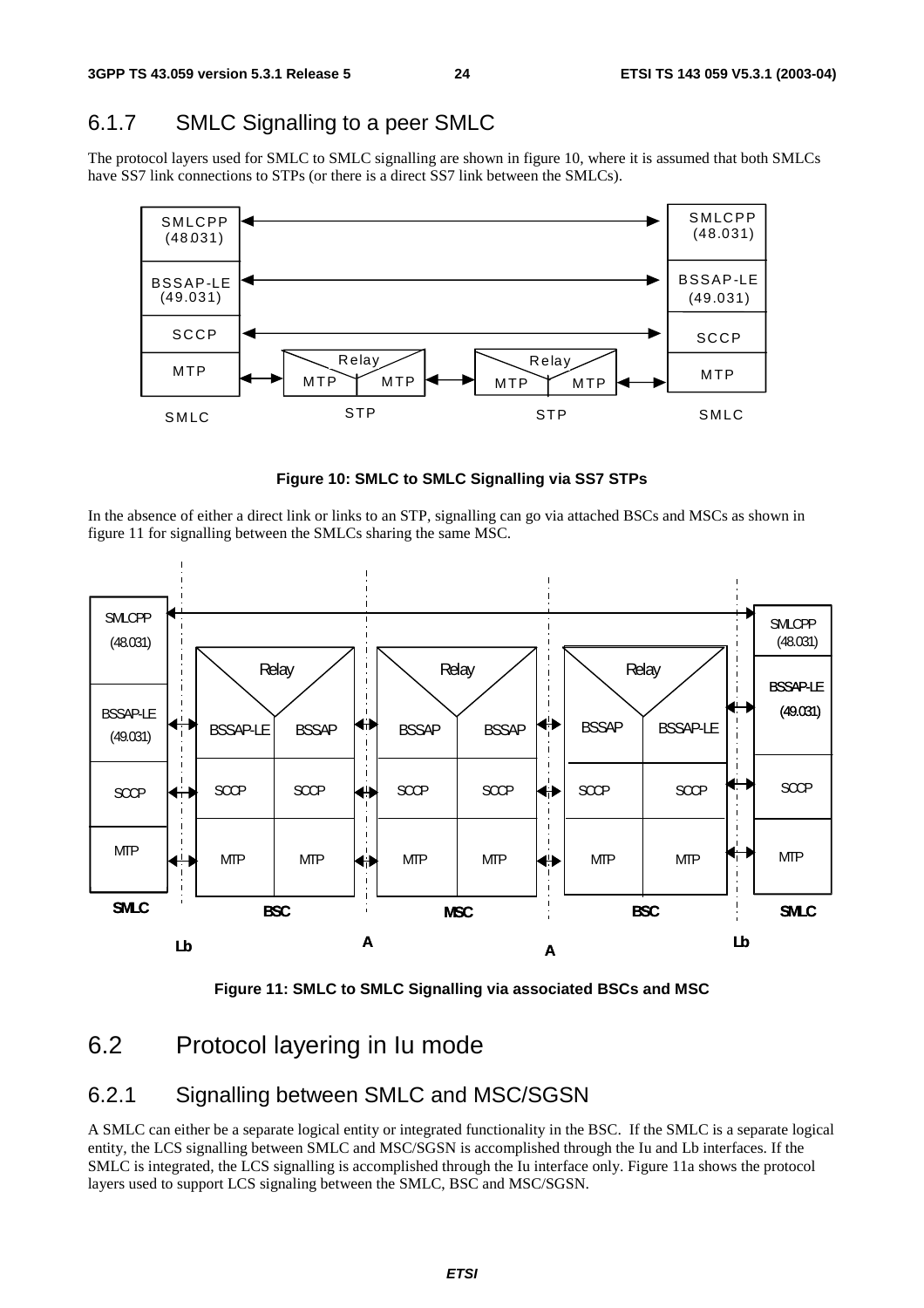

NOTE: \* Iu protocol stack is inherited from UMTS specifications [29-32]. See GERAN Stage 2 specification [11] for additional transport layer options.

#### **Figure 11a: Signalling Protocols between SMLC, BSC and MSC/SGSN**

### 6.2.2 Signalling between SMLC and MS

SMLC Signalling to a target MS is accomplished through the Um interface. Figure 11b shows the protocol layers used to support signaling between an SMLC and target MS.



**Figure 11b: Signalling between an SMLC and Target MS**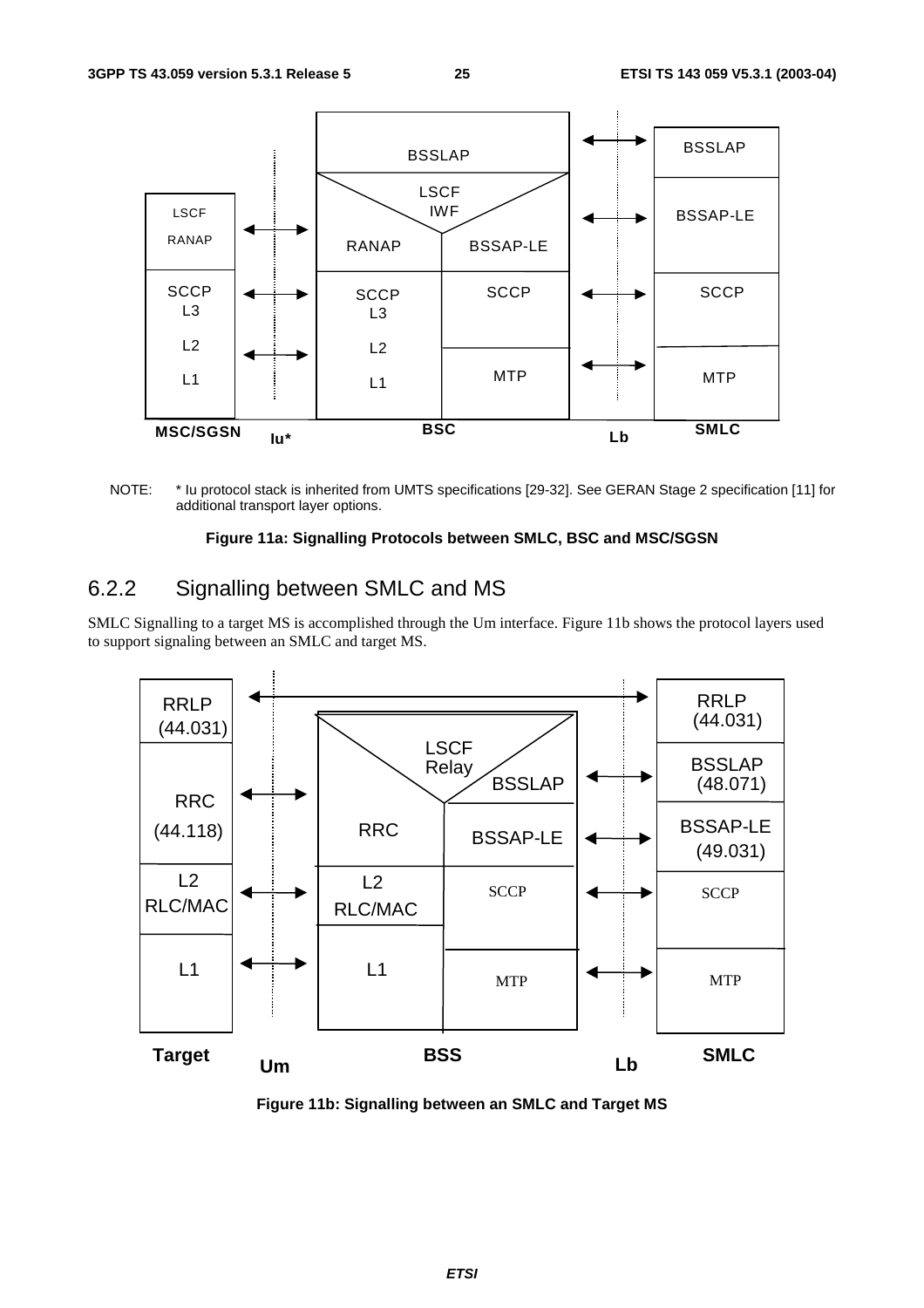### 6.2.3 SMLC signalling to a Type A LMU

The signalling to a Type A LMU is defined using A/Gb Mode CS signalling over the Um interface, see Clause 6.1.5. A Type A LMU operating in A/Gb Mode CS Domain can be used to support positioning of mobile stations operating in Iu Mode. Signalling to a Type A LMU in Iu Mode is FFS.

### 6.2.4 SMLC signalling to a Type B LMU

The signalling to a Type B LMU is defined in Clause 6.1.6. A Type B LMU operates independently of the mode of the MS (A/Gb Mode or Iu Mode) and signalling to a Type B LMU as defined in Clause 6.1.6 can be used to support positioning of mobile stations operating in Iu Mode.

### 6.2.5 SMLC signalling to a peer SMLC

The signalling to a peer SMLC is defined in Clause 6.1.7. A peer SMLC connection and signaling is independent of the mode of the MS (A/Gb Mode or Iu Mode) and signalling to a peer SMLC as defined in Clause 6.1.7 can be used to support positioning of mobile stations operating in Iu Mode.

## 7 GERAN Network Location Procedures

- 7.1 State description for SMLC
- 7.1.1 SMLC States

### 7.1.1.1 NULL State

This is a conceptual rather than actual state in which a certain location request from a particular Location Client, VMSC, SGSN or BSC either has not yet been received or has been completed.

### 7.1.1.2 LOCATION State

This state exists after the SMLC has received a location request from a BSC and persists while the SMLC is obtaining position measurements for a particular positioning method until such time as positioning measurements have been received and a location estimate has been computed and returned to the BSC.

When sufficient positioning measurement results have been received, the SMLC either evaluates them, if they include an already computed location estimate, or uses them to compute a location estimate. The SMLC then has the option of either reinitiating another positioning attempt, if the location estimate did not satisfy the required QoS, or returning the location estimate to the BSC.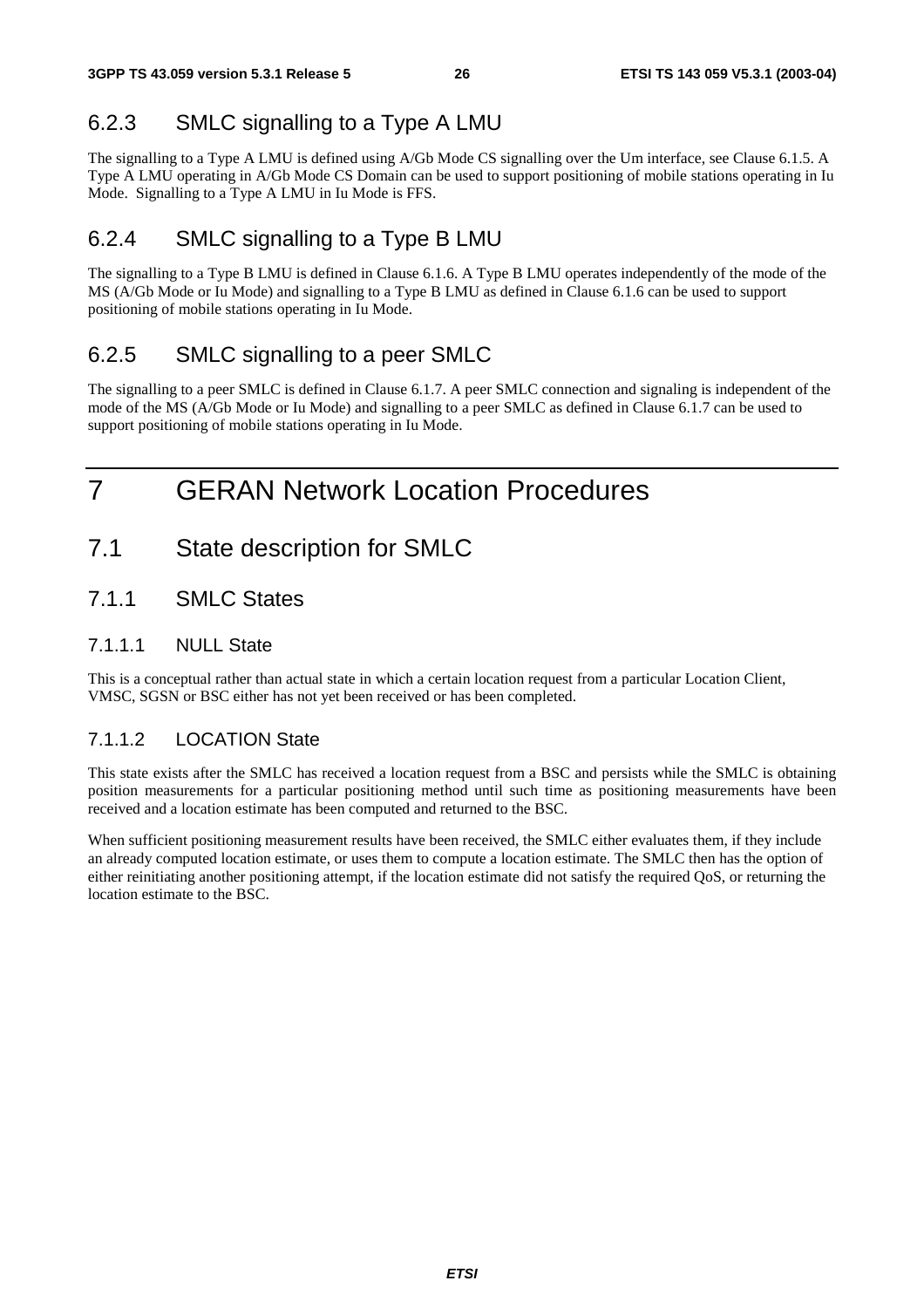### 7.1.2 State Functionality

7.1.2.1 State Transitions



**Figure 12: State Transitions in the SMLC** 

**Moving from NULL to LOCATION state:** After a location request is received from the BSC, the SMLC enters the LOCATION state. It then chooses a positioning method and initiates the appropriate position measurements.

**Moving from LOCATION to NULL state:** When the SMLC has obtained a location estimate that best meets the requested QoS parameters, it returns this to the BSC and re-enters the NULL state.

#### 7.1.2.2 LOCATION Timer Function

The SMLC runs a timer while in the LOCATION state to limit the total amount of time that positioning can be active. This timer should be related to any response time indicated in the location request QoS parameters. If the timer expires before a final location estimate has been produced, the SMLC either returns the best existing location estimate to the BSC (e.g. an estimate based on the current cell ID) or returns a failure indication. It then re-enters the NULL state.

## 7.2 State Description for the BSC

### 7.2.1 BSC States

7.2.1.1 IDLE State

In this state, the BSC location service is inactive for a particular MS.

#### 7.2.1.2 LOCATION State

In this state, the BSC is awaiting a response from an SMLC after requesting the location for a particular MS. In this state, a Radio Resource connection to the target MS will be active – allowing the SMLC and MS to exchange positioning related messages for mobile based and mobile assisted position methods. For certain position methods (e.g. network based position methods), the SMLC may invoke substates in the BSC during which other types of association or procedure are supported with the MS (e.g. temporary call establishment, handover). In this state, the BSC may transfer positioning related messages between the SMLC and the target MS and/or between the SMLC and certain LMUs served by the BSC.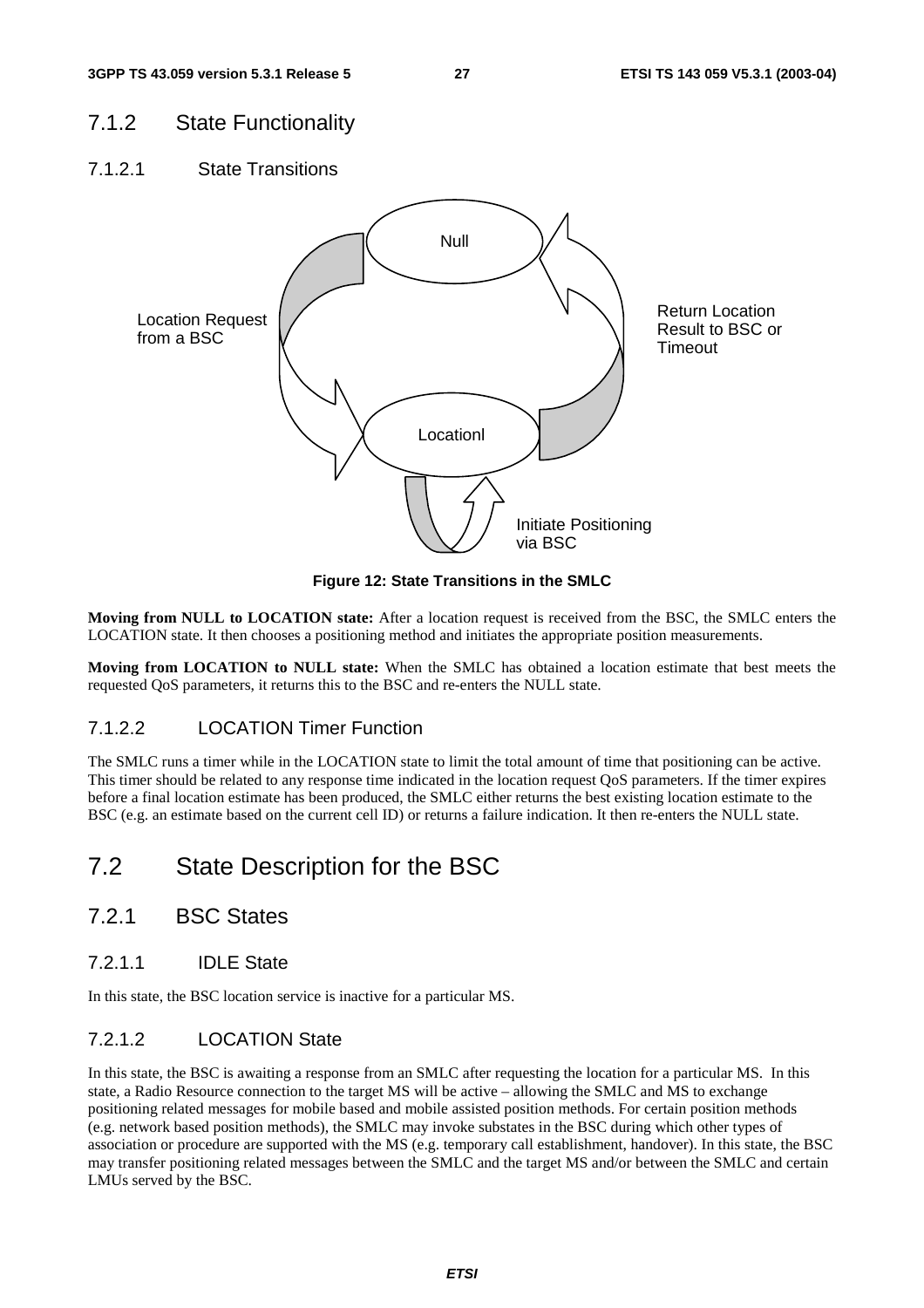### 7.2.2 State Functionality

7.2.2.1 State Transitions



**Figure 13: State Transitions in the BSC** 

**Moving from IDLE to LOCATION state:** After a request has been received to locate a particular MS served by the BSC, a location request is sent to the SMLC associated with the serving cell: the BSC then enters the LOCATION state. Before entering this state, a Radio Resource connection to the MS must have been already established by the VMSC.

**Moving from LOCATION to IDLE state:** After the return of a location estimate result from the SMLC, the BSC shall re-enter IDLE state.

### 7.2.2.2 LOCATION Timer Function

The BSC runs a timer while in the LOCATION state to limit the amount of time waiting for a location response from the SMLC. If the timer expires before such information is received, the BSC indicates a location failure to the original requesting entity and re-enters IDLE state.

## 7.3 Usage of SCCP Connection on the Lb interface in the CS domain in A/Gb mode

SCCP connection oriented signalling between an SMLC and a BSC is used to support SMLC signalling to a Type A LMU, a serving BSC, or a target MS. The types of SCCP connections are described below.

### 7.3.1 SCCP Connection for positioning of a target MS

The BSC establishes this connection when a request is received for a location estimate for a target MS in the CS domain. The BSC sends the BSSAP-LE Perform Location Request to the SMLC inside an SCCP Connection Request message. Signaling between the SMLC and target MS is then relayed by the BSC between this SCCP connection and the main signaling link to the MS. The same SCCP connection is also used to transfer BSSLAP messages between the SMLC and serving BSC. See Figure 14.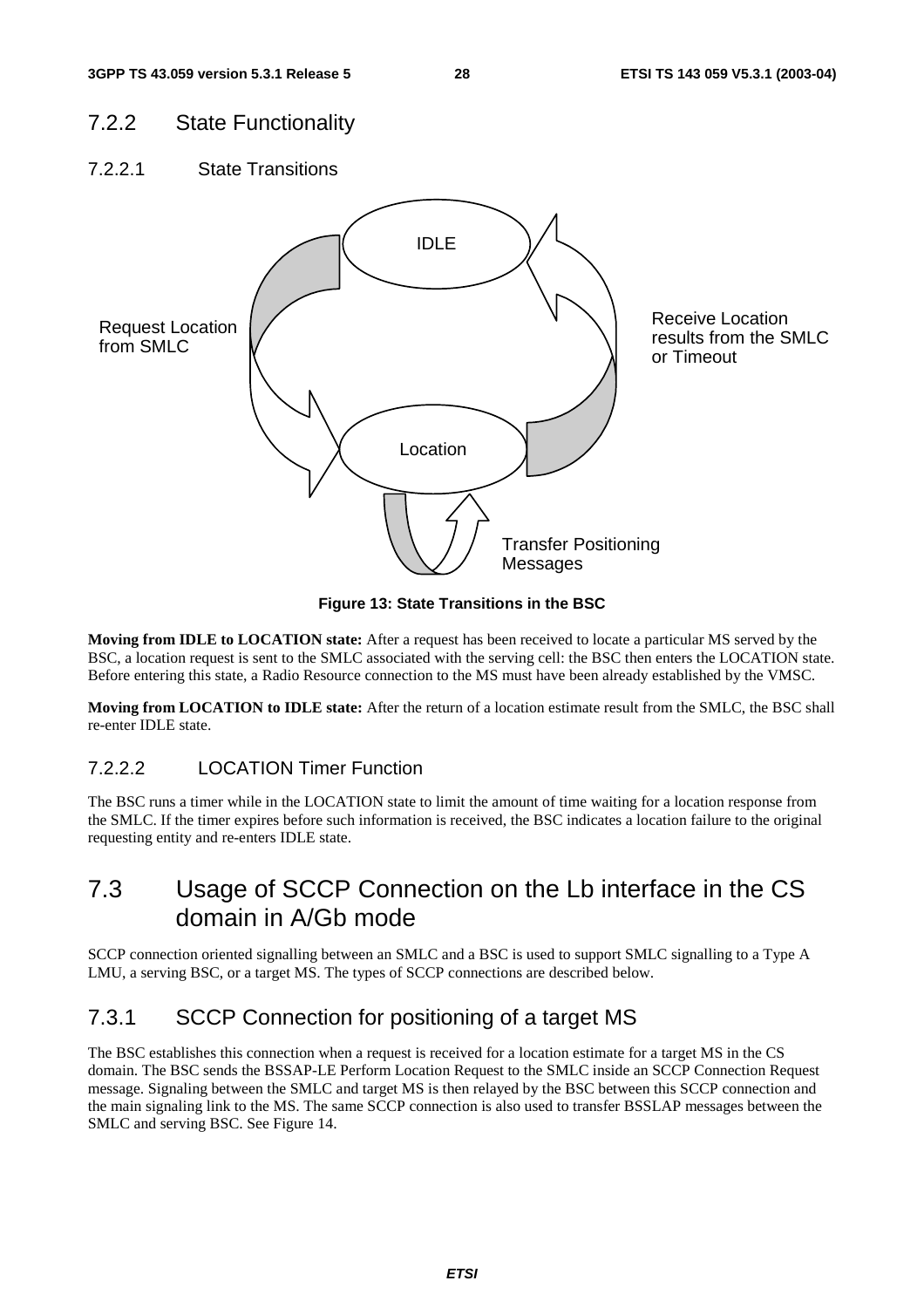

RRLP (44.031)

#### **Figure 14: SCCP based signalling for MS positioning with an SMLC in CS domain**

### 7.3.2 SCCP connection to access a Type A LMU

The BSC or SMLC establishes this connection to enable LCS messages to be transferred to or from a Type A LMU. The BSC or SMLC sends a BSSAP-LE LMU Connection Request message inside an SCCP Connection Request message. Signaling is subsequently relayed through the BSC using this SCCP connection as shown in figure 15.



LLP (44.071)



## 7.4 Usage of SCCP Connection on the Lb interface in the PS domain in A/Gb mode

SCCP connection oriented signalling between an SMLC and a BSS is used to support SMLC signalling to a serving BSS or a target MS. The types of SCCP connections are described below.

### 7.4.1 SCCP Connection for positioning of a target MS

The BSS establishes this connection when a request is received for a location estimate for a target MS in the PS domain. The BSS sends the BSSAP-LE Perform Location Request to the SMLC inside an SCCP Connection Request message. Signaling between the SMLC and target MS is then relayed by the BSS via the SGSN to the MS. The same SCCP connection is also used to transfer BSSLAP messages between the SMLC and serving BSS. See figure 15a below. RRLP Messages between the SMLC and the MS are carried in BSSGP Position Command/Response messages (see 3GPP TS 48.018) across the Gb interface and in TOM messages in LLC UI frames (see 3GPP TS 44.064 [26]) across the Um interface. Because a connectionless mode of communication is used to transport BSSGP and LLC, an MS identity is included in each message for those protocols.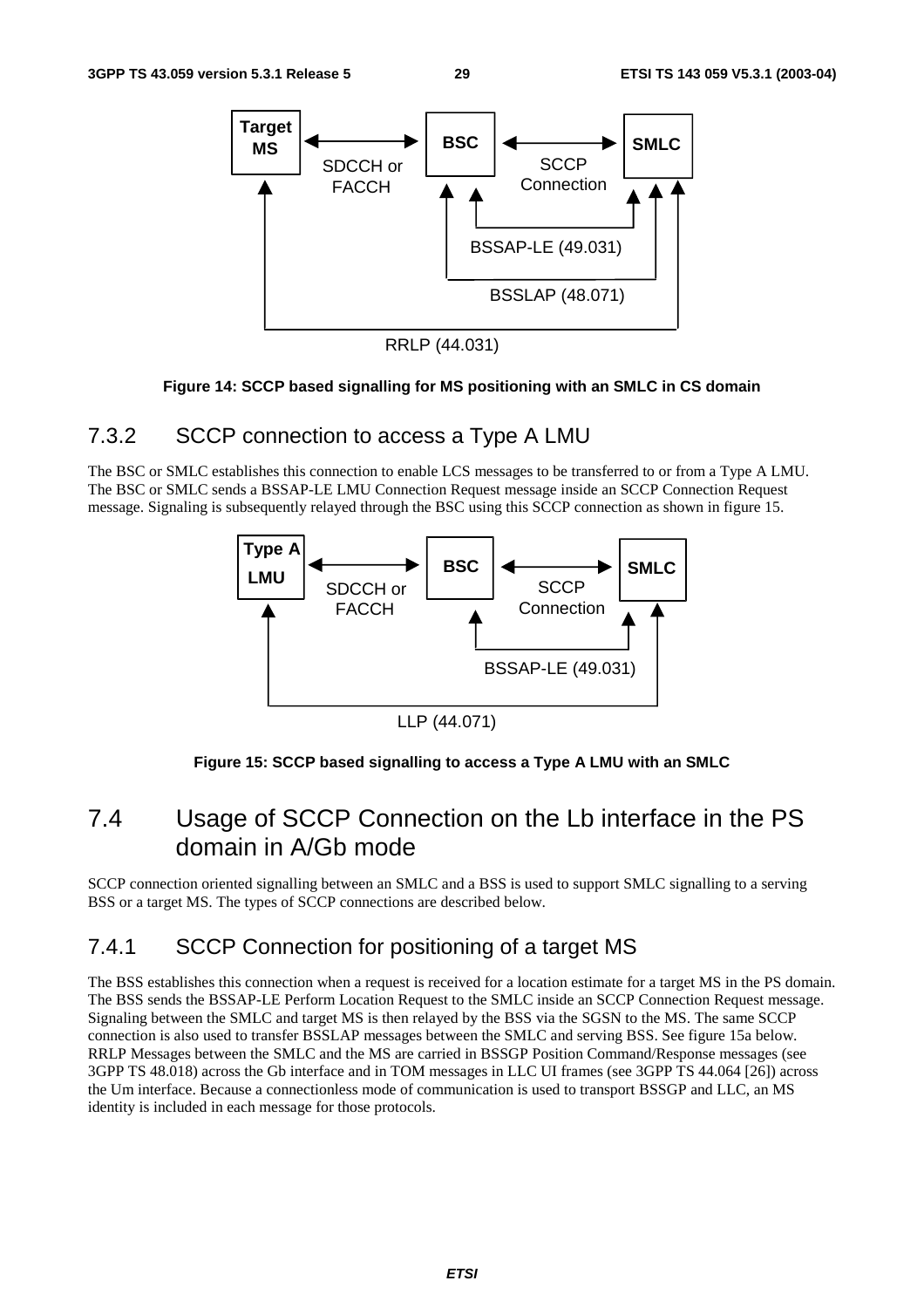

**Figure 15a: SCCP based signalling for MS positioning with an SMLC in PS domain** 

## 8 Common Procedures to Support Positioning

The procedures described in this clause enable an SMLC to obtain positioning related information or instigate positioning for a particular target MS. The procedures are applicable to all positioning methods after an SMLC receives a BSSAP-LE Perform Location request for a target MS until a BSSAP-LE Perform Location response is returned to the originator.

## 8.1 Information Transfer between an SMLC and a Target MS in the CS Domain in A/Gb mode

An SMLC uses the procedure shown below in order to obtain the MS position or positioning measurements from a target MS or transfer location assistance information to a target MSin the CS domain after a request has been received from the BSC serving the target MS. More details of the location information transfer procedure between the BSC and MS can be found in 3GPP TS 24.008.



#### **Figure 16: Information Transfer between an SMLC and a Target MS in CS domain**

1) The SMLC passes a BSSAP-LE Connection Oriented Information message to the serving BSC containing an embedded BSSLAP MS Position Command with an RRLP message parameter. The message is transferred using the SCCP connection established between the SMLC and BSC for positioning the target MS If the BSSLAP message is too large to fit in a single BSSAP-LE Connection Oriented Information message, RRLP pseudo-segmentation shall be used. Legacy SMLC may utilize BSSAP-LE layer segmentation instead of RRLP pseudo-segmentation. The SMLC shall indicate in the first BSSLAP MS Position Command whether the embedded RRLP message contains a positioning command versus positioning assistance data.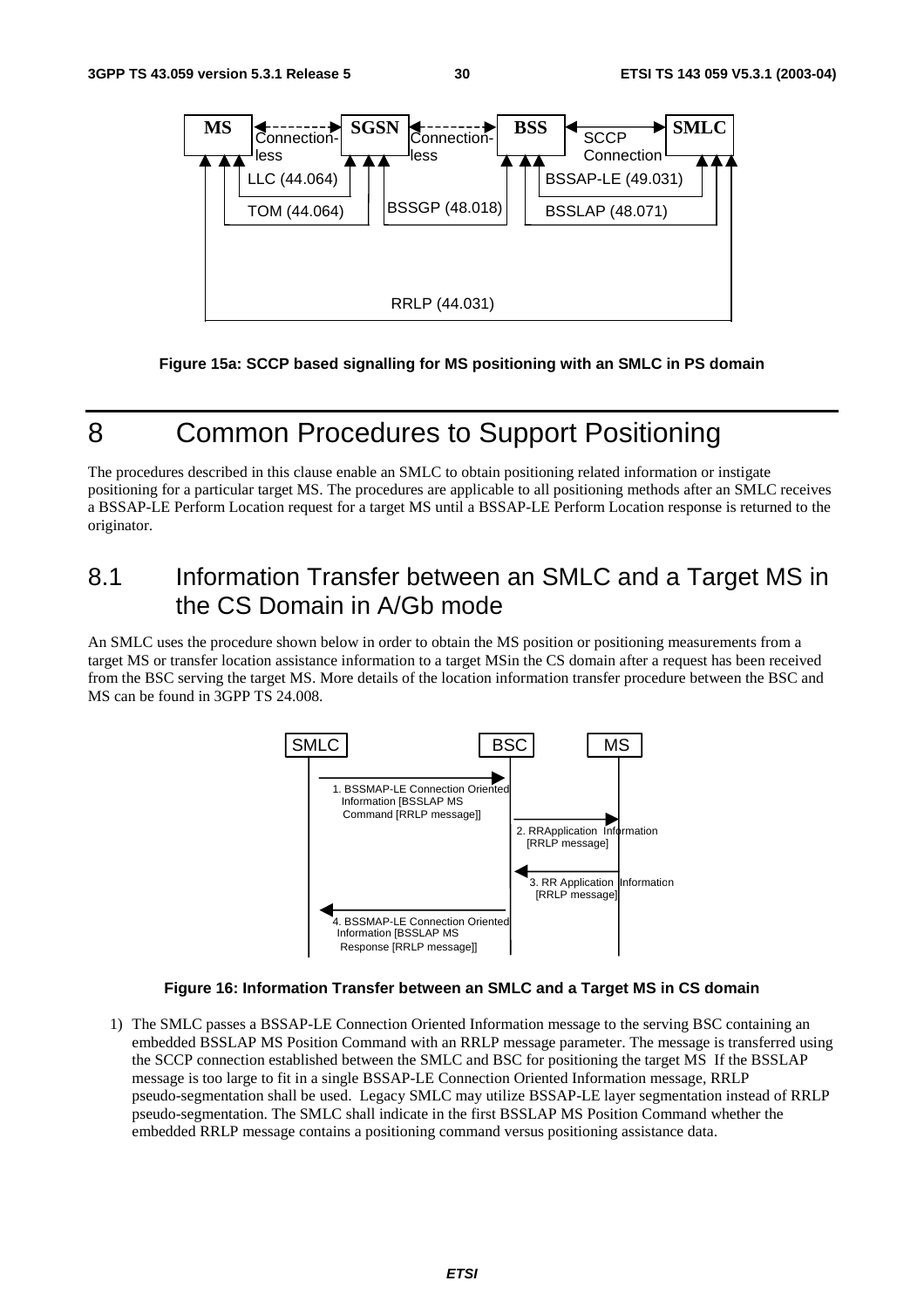- 2) The BSC transfers the embedded RRLP message to the target MS inside an RR Application Information message. No later than when the RR Application Information message has been transferred, the BSC shall start a positioning supervision timer if none is already in progress or restart this if already in progress. If the timer expires before the final response in step 3 is received, the BSC shall return a BSSAP-LE Connection oriented Information message to the SMLC containing a BSSLAP Abort with a cause of BSC timeout.
- 3) When the target MS has positioning information to return to the SMLC, it sends an RR Application Information message to the BSC containing an embedded RRLP message. If the RRLP message is too large to fit in a single RR Application Information message, RRLP pseudo-segmentation shall be used. Legacy MS may utilize RR layer segmentation instead of RRLP pseudo-segmentation. . The last RR Application Information message shall indicate if this is the final response from the MS.
- 4) If the timer started in step 2 has already expired, the BSC discards the RRLP message received in step 3. Otherwise, the BSC forwards the RRLP message to the SMLC inside a BSSLAP MS Positioning Response message contained in a BSSAP-LE Connection Oriented Information message. If the SMLC indicated a positioning command in step 1 and the MS has indicated a final response, the BSC may add additional measurement information to the BSSLAP MS Position Response in the last BSSAP-LE message – if necessary, creating a new BSSAP-LE message if message size limitations would be exceeded. The BSC shall stop the supervision timer started in step 2 when the final segment of the final response from the MS has been transferred. If the MS did not indicate a final response in step 3, the SMLC may transfer a further RRLP message to the MS (e.g. containing assistance data) according to steps 1 and 2 and the MS may return a subsequent response according to steps 3 and 4.

## 8.1a Information Transfer between an SMLC and a Target MS in the PS Domain in A/Gb mode

An SMLC uses the procedure shown below in order to obtain the MS position or positioning measurements from a target MS or transfer location assistance information to a target MS in the PS domain after a request has been received from the BSS serving the target MS.



#### **Figure 16a: Information Transfer between an SMLC and a Target MS in PS Domain**

1) The SMLC passes a BSSAP-LE Connection Oriented Information message to the serving BSS containing an embedded BSSLAP MS Position Command with an RRLP message parameter. The message is transferred using the SCCP connection established between the SMLC and BSS for positioning the target MS. If the RRLP message is larger than the RRLP maximum PDU size, RRLP pseudo-segmentation shall be used. The SMLC shall indicate in the positioning command bit in the RRLP flags IE in the BSSLAP MS Position Command whether the embedded RRLP message contains a positioning command versus a non-command  $-e.g.$ positioning assistance data.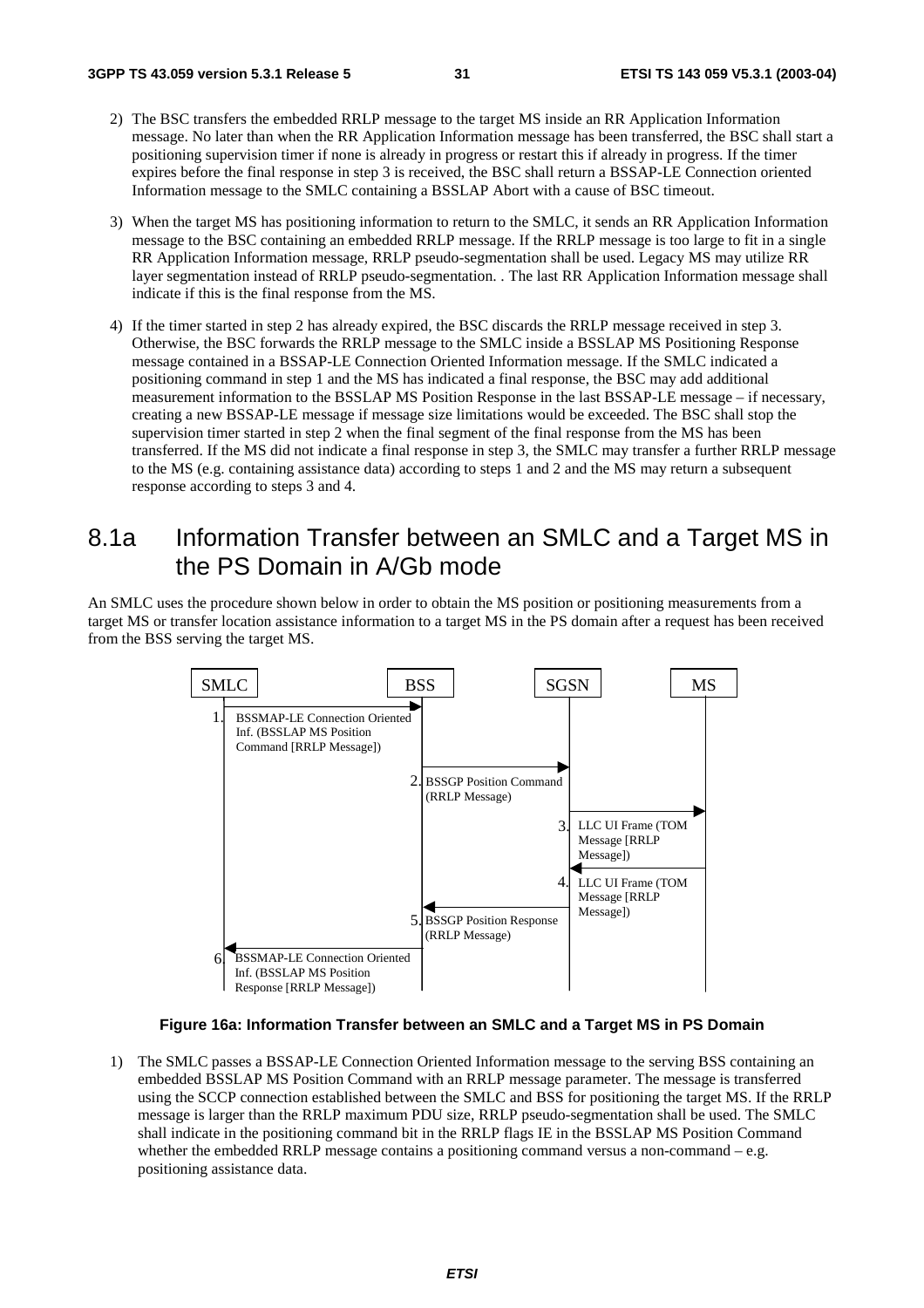- 2) The BSS relays the embedded RRLP message and the RRLP flags IE to the SGSN inside a BSSGP Position Command message. When the BSSGP Position Command message has been transferred, the BSS shall start a positioning supervision timer if not already in progress or restart if the timer is already in progress. If the timer expires before the final response in step 5 is received, the BSS shall return a BSSAP-LE Connection Oriented Information message to the SMLC containing a BSSLAP Abort with a cause of BSS timeout.
- 3) The SGSN receives the RRLP message in the BSSGP Position Command message and relays it to the MS in an LLC UI frame. The TOM protocol with SAPI TOM8 is used for transfer of RRLP messages. The positioning command bit from the RRLP flags IE in the BSSGP message is also relayed using the C/R bit in the TOM header (see 3GPP TS 44.031 [15]). The received C/R bit may be ignored by the MS or used for implementation purposes.
- 4) When the target MS has positioning information to return to the SMLC, it sends an LLC UI Frame to the SGSN containing an embedded RRLP message. The TOM protocol is used for transfer of RRLP messages. If the RRLP message is larger than the RRLP maximum PDU size, RRLP pseudo-segmentation shall be used. If the RRLP pseudo-segmentation is used, the MS shall send several RRLP messages. In each message the MS shall indicate in the C/R bit in the TOM protocol header whether it is the final response or not. The final response shall be the last RRLP message that the MS expects to send in response to RRLP messages received so far from the SMLC. In the final message the MS shall indicate that it is the final response by setting the appropriate RRLP flag.
- 5) The SGSN relays the RRLP message to the BSS. The RRLP message is sent in a BSSG Position Response message. The C/R bit from the TOM header is relayed using the final response bit in the RRLP flags IE in the BSSGP message.
- 6) If the timer started in step 2 has already expired, the BSS discards the RRLP message received in step 5. Otherwise, the BSS relays the RRLP message and the RRLP flags IE to the SMLC inside a BSSLAP MS Positioning Response message contained in a BSSAP-LE Connection Oriented Information message. If the SMLC indicated a positioning command in the most recent message to be transferred in step 1 and the MS has indicated a final response, the BSS may add additional measurement information to the BSSLAP MS Position Response in the last BSSAP-LE message. The BSS shall stop the supervision timer started in step 2 when the final response from the MS has been transferred. The SMLC may transfer a further RRLP message to the MS (e.g. containing assistance data or a positioning command) according to steps 1, 2, and 3 and the MS may return a subsequent response according to steps 4, 5, and 6. Steps 4-6 are repeated if the RRLP pseudo-segmentation is used for the uplink message.

## 8.1b Information Transfer between an SMLC and a Target MS in Iu Mode

An SMLC uses the procedure shown below in order to obtain the MS position or positioning measurements from a target MS or transfer location assistance information to a target MS after a request has been received from the BSC serving the target MS. More details of the location information transfer procedure between the BSC and MS can be found in 3GPP TS 44.118.



**Figure 16b: Information Transfer between an SMLC and a Target MS**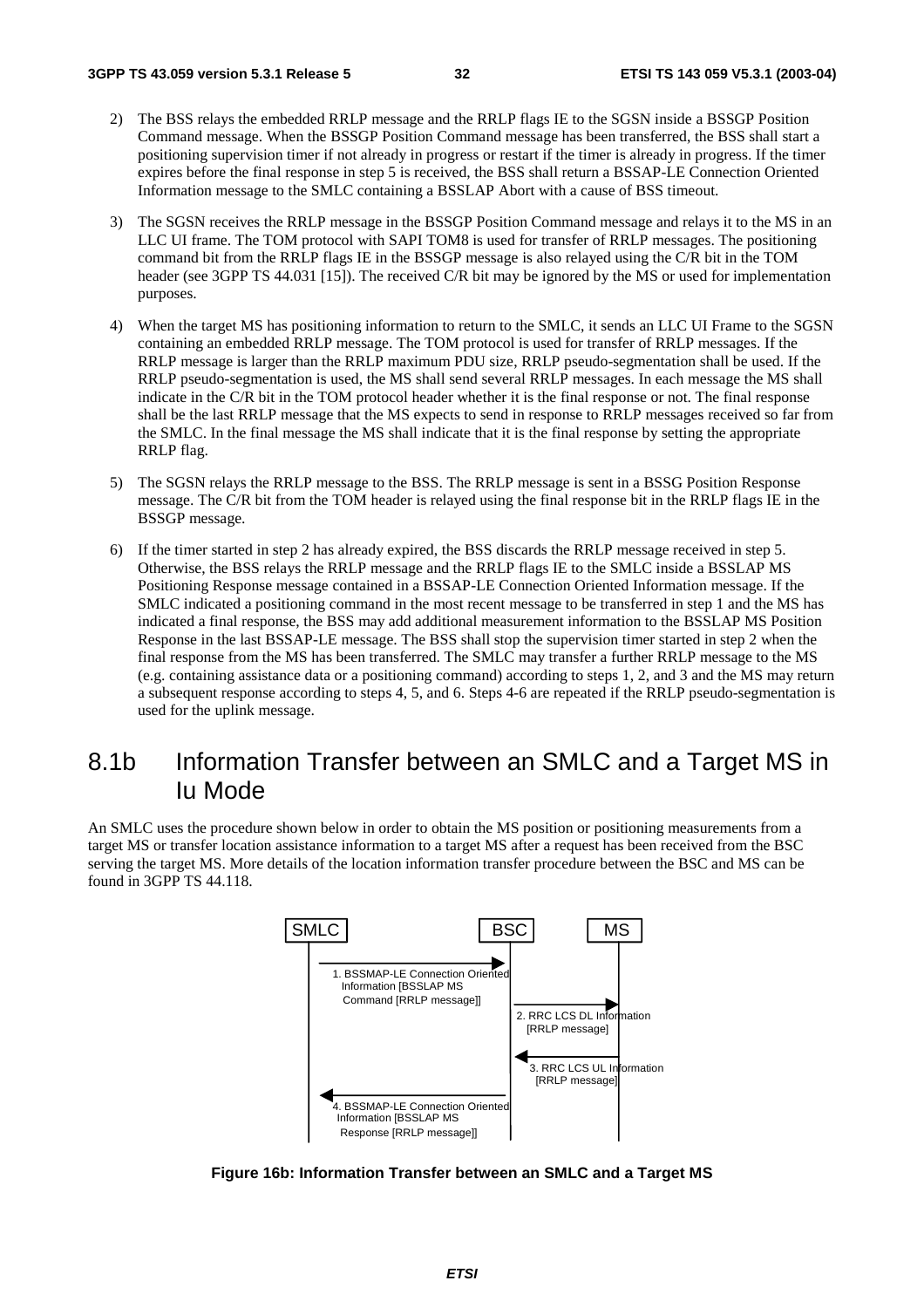- 1) The SMLC passes a BSSAP-LE Connection Oriented Information message to the serving BSC containing an embedded BSSLAP MS Position Command with an RRLP message parameter. The message is transferred using the SCCP connection established between the SMLC and BSC for positioning the target MS If the BSSLAP message is too large to fit in a single BSSAP-LE Connection Oriented Information message, RRLP pseudo-segmentation shall be used. The SMLC shall indicate in the first BSSLAP MS Position Command whether the embedded RRLP message contains a positioning command versus positioning assistance data.
- 2) The BSC transfers the embedded RRLP message to the target MS inside an RRC LCS DL Information message. No later than when the RRC LCS DL Information message has been transferred, the BSC shall start a positioning supervision timer if none is already in progress or restart this if already in progress. If the timer expires before the final response in step 3 is received, the BSC shall return a BSSAP-LE Connection oriented Information message to the SMLC containing a BSSLAP Abort with a cause of BSC timeout.
- 3) When the target MS has positioning information to return to the SMLC, it sends an RRC LCS UL Information message to the BSC containing an embedded RRLP message. If the RRLP message is too large to fit in a single RRC LCS UL Information message, RRLP pseudo-segmentation shall be used. The last RRC LCS UL Information message shall indicate if this is the final response from the MS.
- 4) If the timer started in step 2 has already expired, the BSC discards the RRLP message received in step 3. Otherwise, the BSC forwards the RRLP message to the SMLC inside a BSSLAP MS Positioning Response message contained in a BSSAP-LE Connection Oriented Information message. If the SMLC indicated a positioning command in step 1 and the MS has indicated a final response, the BSC may add additional measurement information to the BSSLAP MS Position Response in the last BSSAP-LE message – if necessary, creating a new BSSAP-LE message if message size limitations would be exceeded. The BSC shall stop the supervision timer started in step 2 when the final response from the MS has been transferred. If the MS did not indicate a final response in step 2, the SMLC may transfer a further RRLP message to the MS (e.g. containing assistance data) according to steps 1 and 2 and the MS may return a subsequent response according to steps 3 and 4.

### 8.2 Information Transfer between an SMLC and a BSC

An SMLC uses the procedure shown below in order to obtain positioning related information from the BSC serving a particular target MS after a positioning request has been received from the BSC. This procedure applies to positioning of an MS in both the CS and the PS domains.



**Figure 17: Information Transfer between an SMLC and a BSC** 

- 1) The SMLC passes a BSSAP-LE Connection Oriented Information message to the BSC containing an embedded BSSLAP message. The BSSAP-LE message is transferred using the SCCP connection previously established between the SMLC and BSC when the positioning request for the target MS was initially sent to the SMLC. The BSC recognizes that it is the final destination due to the presence of the embedded BSSLAP message.
- 2) When the BSC has positioning information for the target MS to return to the SMLC, it sends a BSSAP-LE Connection Oriented Information message to the SMLC containing an embedded BSSLAP message. The message is sent using the SCCP connection previously established for positioning the target MS.

## 8.3 Common Procedures to Support Access to an LMU

The procedures in this clause support the transfer of positioning related information and O&M data between an SMLC and a particular LMU associated with the SMLC. These procedures apply to positioning of an MS in both the CS and the PS domains.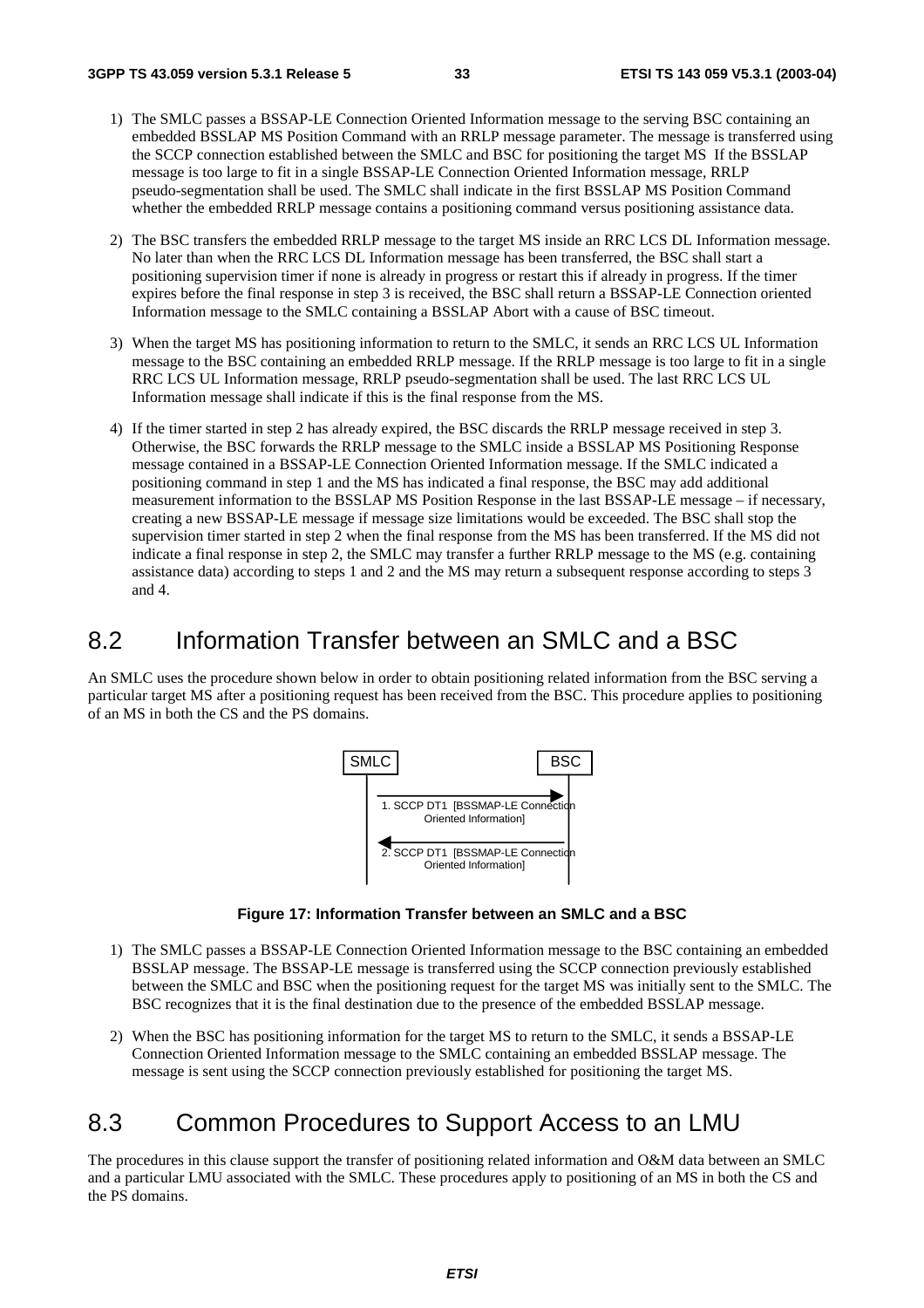### 8.3.1 Location Update Procedure between an SMLC and a Type A LMU

The following procedure supports a normal location update from the perspective of a Type A LMU. The location update can occur periodically, on power up, following recovery from some failure condition and when an LMU in idle mode detects that its closest BTS is in another location area.



#### **Figure 18: Location Update Procedure between an SMLC and a Type A LMU**

- 1) If the LMU does not currently have a signaling link, it sends an RR Channel Request to the serving BTS to request a SDCCH. The RR Channel Request contains an establishment cause identifying an LMU. After assignment of the SDCCH, the LMU sends a DTAP Location Updating request to the BSC. This shall indicate that a follow on request is pending if the LMU has more data to send.
- 2) Because the BSC serving the LMU is associated with an SMLC and the Channel Request message contained an LMU establishment cause, the BSC forwards the Location Updating request to the SMLC rather than MSC. If there was previously no SDCCH, this is sent inside a BSSMAP Complete Layer 3 Information message that is contained in an SCCP Connection Request.
- 3) The SMLC performs normal authentication and ciphering if needed for the LMU. The SMLC shall not assign a TMSI to the LMU to avoid duplicating a TMSI assigned to a normal MS by a VLR.
- 4) The SMLC returns a DTAP Location Updating Accept to the BSC. Unless the LMU indicated a follow on request, the SMLC may then initiate release of the SDCCH.
- 5) The BSC forwards the DTAP message to the LMU.

### 8.3.2 IMSI Detach Procedure between an SMLC and a Type A LMU

The following procedure supports a normal IMSI Detach from the perspective of a Type A LMU. This may be instigated if the LMU is to be deactivated – e.g. for offline maintenance.



**Figure 19: IMSI Detach Procedure between an SMLC and a TypeA LMU** 

1) If the LMU does not currently have a signaling link, it sends an RR Channel Request to the serving BTS to request a SDCCH. The RR Channel Request contains an establishment cause identifying an LMU. After assignment of the SDCCH, the LMU sends a DTAP IMSI Detach Indication to the BSC.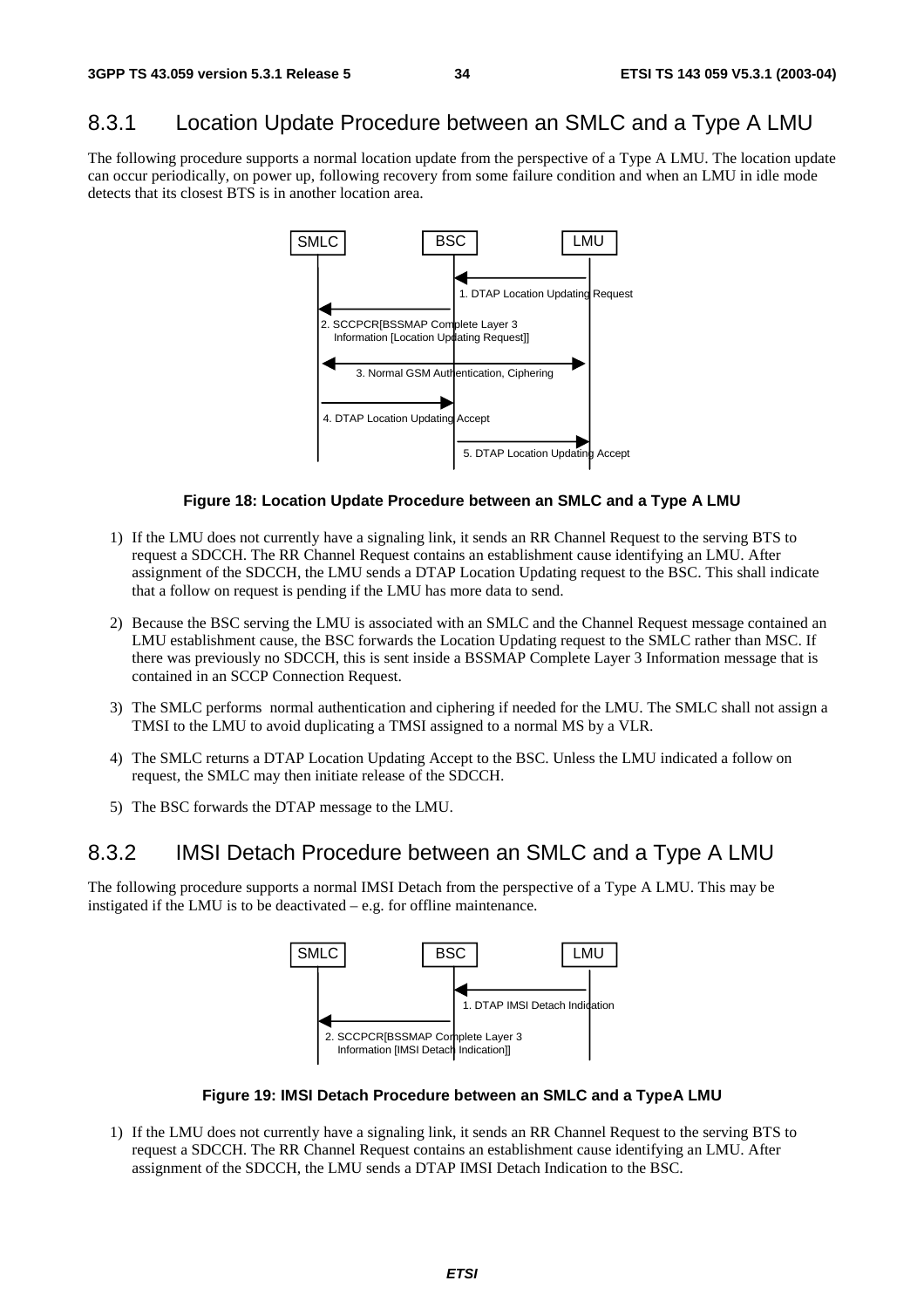2) Because the BSC serving the LMU is associated with an SMLC and the Channel Request message contained an LMU establishment cause, the BSC forwards the IMSI Detach Indication to the SMLC rather than MSC. If there was previously no SDCCH, this is sent inside a BSSAP Complete Layer 3 Information message that is contained in an SCCP Connection Request. The SMLC marks the LMU as temporarily inactive and initiates release of the SDCCH.

### 8.3.3 LCS Information Transfer between an SMLC and a Type A LMU

#### 8.3.3.1 Information Transfer using an SDCCH

The following procedure supports information transfer between an SMLC and a Type A LMU.



#### **Figure 20: Information Transfer between an SMLC and a Type A LMU**

- 1) If there is no signaling link yet for an LMU between the SMLC and the BSC serving the LMU, the SMLC sends a BSSAP Paging message to the serving BSC inside an SCCP Unitdata message.
- 2) The serving BSC broadcasts an RR Paging Request.
- 3) The LMU sends a Channel Request message containing an LMU establishment cause to request an SDCCH. After assignment of the SDCCH, the LMU returns an RR Paging Response.
- 4) Because the BSC serving the LMU is associated with an SMLC and the Channel Request message in step 3 contained an LMU establishment cause, the BSC transfers the Paging Response to the SMLC, rather than MSC, in a BSSAP Complete Layer 3 Information message contained in an SCCP Connection Request.
- 5) The SMLC performs normal authentication and ciphering if this is needed for the LMU. The SMLC shall not assign a TMSI to the LMU to avoid duplicating a TMSI assigned to a normal MS by a VLR.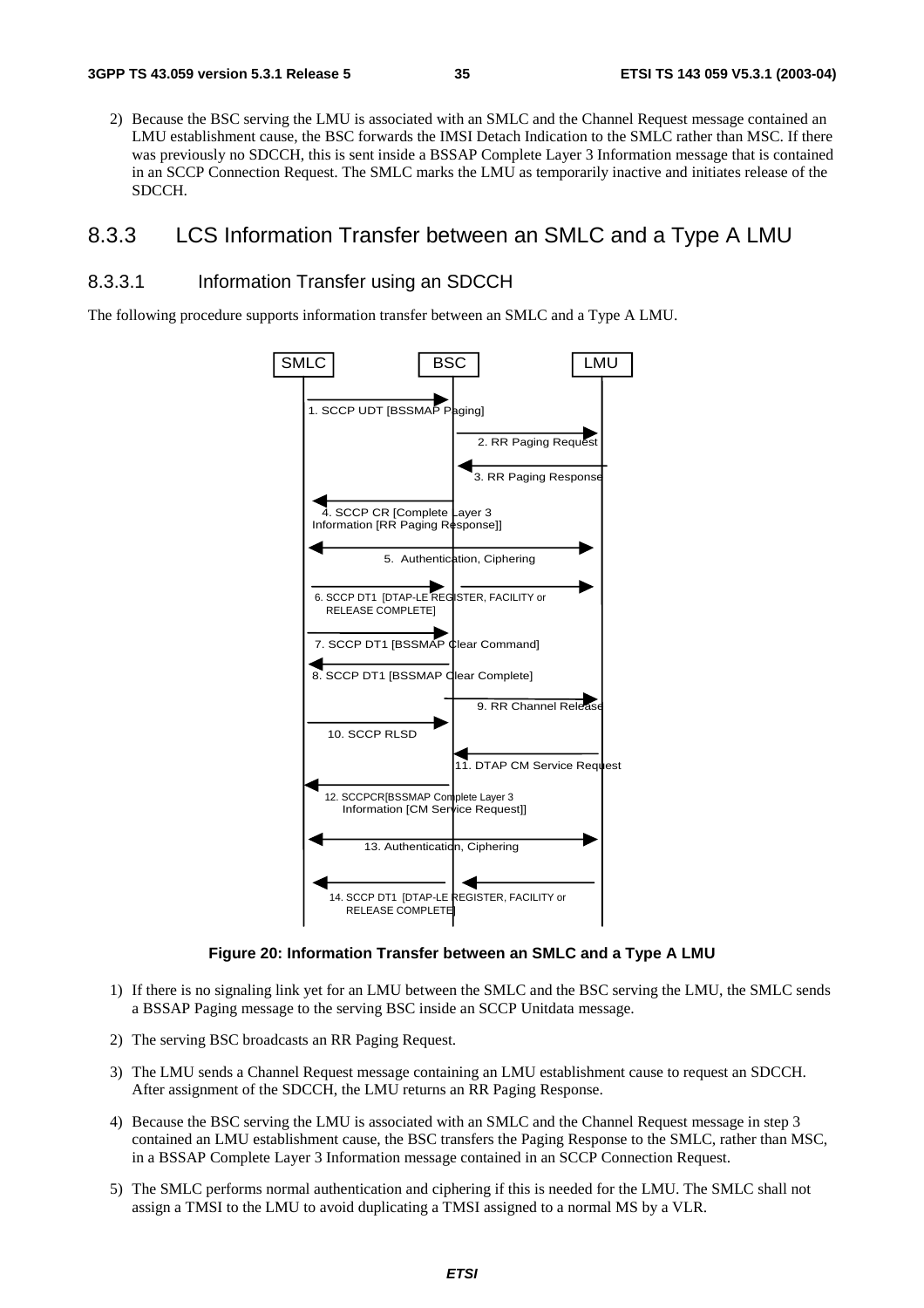- 6) If the SMLC needs to send data to the LMU, it may send one or more DTAP-LE REGISTER, FACILITY or RELEASE COMPLETE messages to the BSC. Each DTAP-LE message contains an embedded LLP message and an indication of whether release of the SDCCH by the LMU is forbidden. Each DTAP-LE message is transferred by the BSC to the LMU.
- 7) The SMLC may initiate release of the SDCCH to the LMU by sending a BSSAP Clear Command to the BSC.
- 8) The BSC returns a BSSAP Clear Complete.
- 9) The BSC orders release of the SDCCH by sending an RR Channel Release to the LMU.
- 10) The SMLC releases the SCCP connection to the BSC by sending an SCCP Released message.
- 11) When the LMU has LCS data to send and does not currently have a signaling link, it sends an RR Channel Request to the serving BTS to request an SDCCH. The RR Channel Request contains an establishment cause identifying an LMU. After assignment of the SDCCH, the LMU sends a DTAP CM Service request to the serving BSC.
- 12) Because the BSC serving the LMU is associated with an SMLC and the Channel Request message contained an LMU establishment cause, the BSC forwards the CM Service Request with an indication that this came from an LMU to the SMLC, rather than MSC, inside a BSSAP Complete Layer 3 Information message that is contained in an SCCP Connection Request.
- 13) The SMLC performs authentication and ciphering if needed for the LMU. Otherwise, a CM Service Accept is returned. The SMLC shall not assign a TMSI to the LMU to avoid duplicating a TMSI assigned to a normal MS by a VLR.
- 14) The LMU sends one or more DTAP-LE REGISTER, FACILITY or RELEASE COMPLETE messages to the serving BSC each containing an embedded LLP message. The BSC forwards each DTAP-LE message to the SMLC.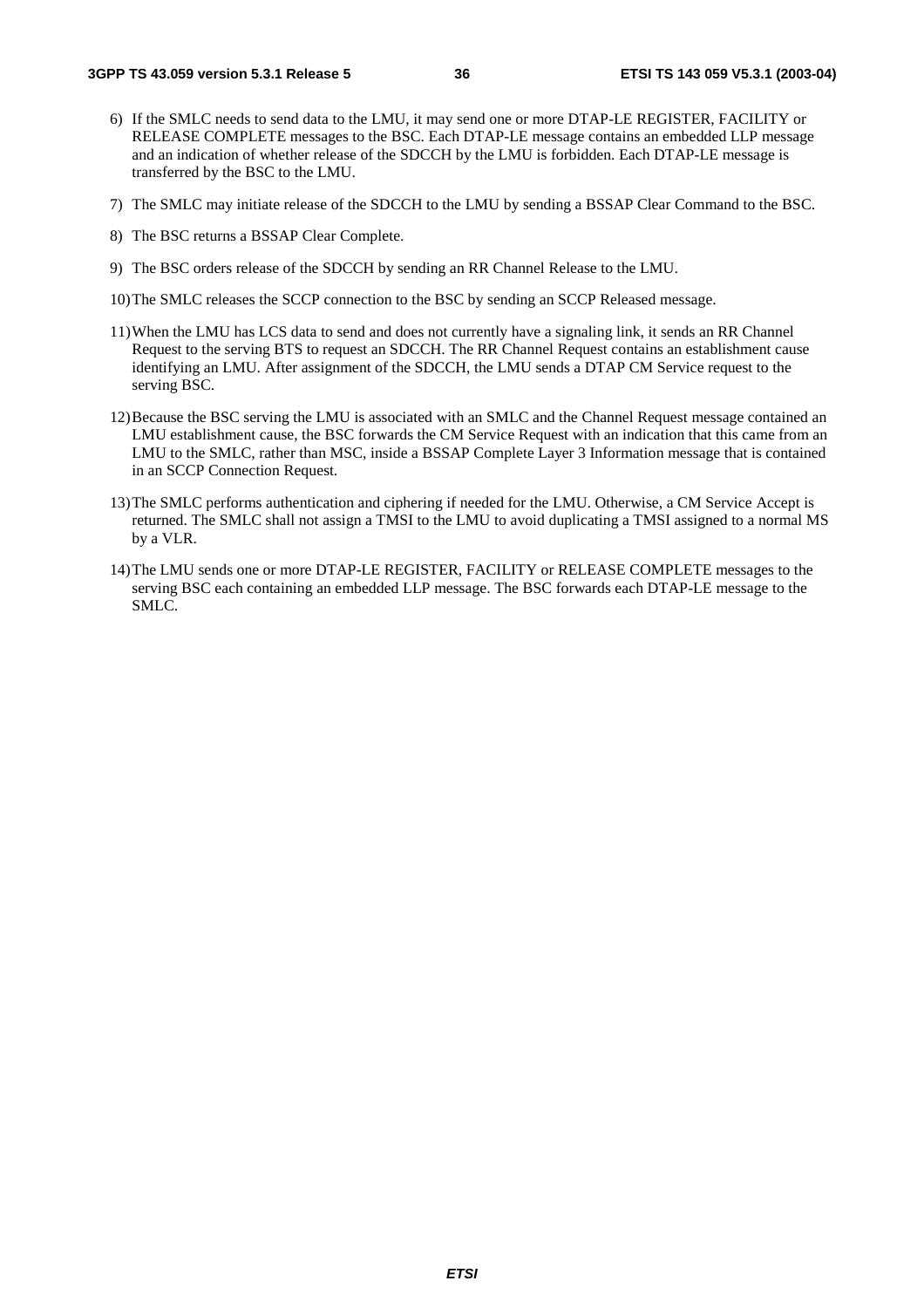

#### 8.3.3.2 Information Transfer using a TCH

#### **Figure 21: Information Transfer between an SMLC and a Type A LMU using a TCH**

- 1) The SMLC establishes a signaling connection to the LMU using an SDCCH.
- 2) The SMLC sends a DTAP Setup to the LMU with the requested bearer capability.
- 3) The LMU returns a DTAP Call Confirmed.
- 4) The SMLC initiates traffic channel assignment by sending a BSSAP Assignment Request to the BSC.
- 5) The BSC requests channel activation in the BTS and then sends an RR Assignment Command to the LMU.
- 6) The LMU acknowledges TCH assignment.
- 7) The BSC confirms TCH assignment.
- 8) The LMU confirms call establishment.
- 9) The SMLC acknowledges the LMU confirm.
- 10) DTAP-LE Connection Oriented Information messages are transferred between the SMLC and LMU on the established TCH: these are transparent to the BSC.
- 11) The SMLC initiates release of the TCH by sending a DTAP Disconnect to the LMU
- 12) The LMU returns a DTAP Release.
- 13) The SMLC sends a DTAP Release Complete.
- 14) The SMLC initiates release of the TCH by sending a BSSAP Clear Command to the BSC.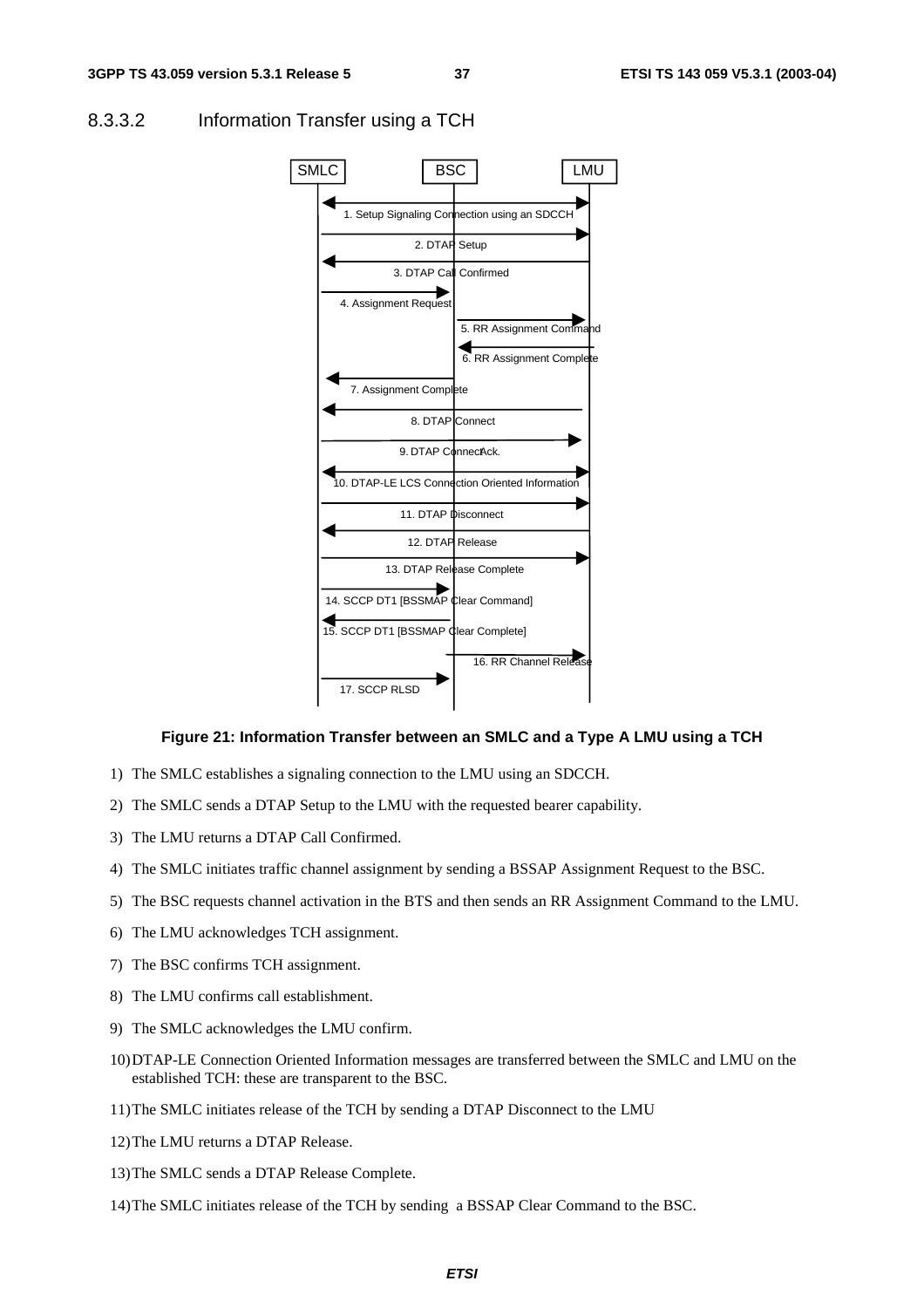15) The BSC returns a BSSAP Clear Complete.

- 16) The BSC orders release of the TCH by sending an RR Channel Release to the LMU.
- 17) The SMLC releases the SCCP connection to the BSC by sending an SCCP Released message.

### 8.3.4 LCS Information Transfer between an SMLC and a Type B LMU

A SMLC uses the procedure shown below in order to exchange LCS information with a TypeB LMU.



#### **Figure 22: Information Transfer between a SMLC and a Type B LMU**

- 1) The SMLC passes a BSSAP-LE Connectionless Information message to the BSC containing an embedded LLP message and the LAC/CI cell address identifying the LMU. The BSSAP-LE message is transferred inside an SCCP Unitdata message.
- 2) The BSC transfers the embedded LLP message to either the BTS associated with the LMU or the LMU itself inside a Location Information message. The BTS or LMU is identified using the LAC/CI received in step 1.
- 3) When the LMU has positioning information to return to the SMLC, either it or its associated BTS transfers this to the BSC inside a Location Information message..
- 4) The serving BSC forwards the LLP message to the SMLC inside a BSSAP-LE Connectionless Information message contained in an SCCP Unitdata message. The BSSAP-LE message contains the LAC/CI address identifying the LMU.

## 8.4 Common Control Procedures for LMUs

These procedures are applicable to any Type A LMU and may be used for any Type B LMU to enable control of the LMU by its associated SMLC. The procedures assume support for the establishment of a signaling link and the transfer of LLP messages between an SMLC and LMU that are defined in the common procedures to support access to an LMU, clause 8.3. Consequently, details of signaling link establishment and message transfer by a BSC and BTS are not shown.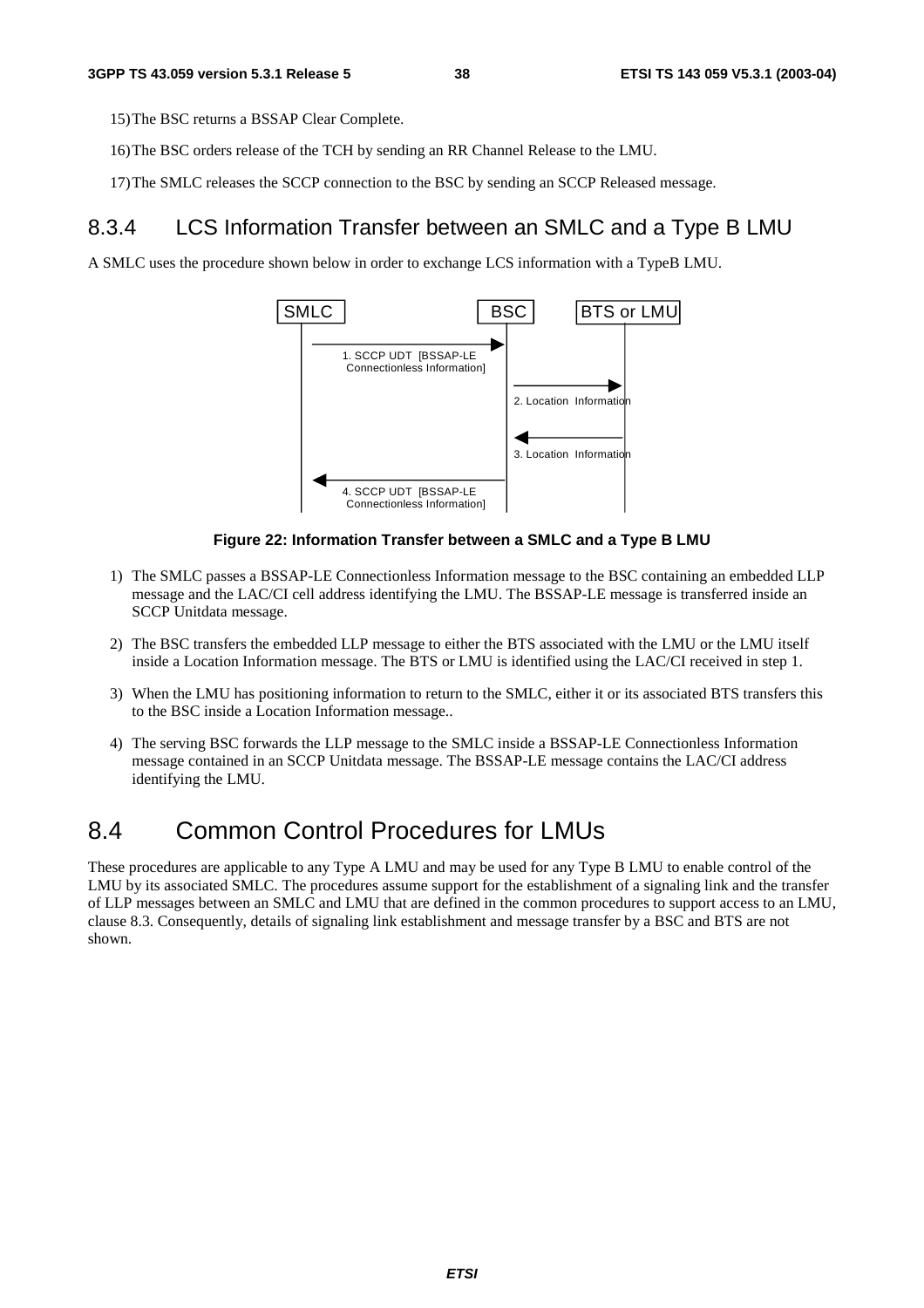### 8.4.1 Reset Procedure

The reset procedure enables an SMLC to return an LMU to a known initial state in which no measurement or O&M operations are outstanding or being performed.



#### **Figure 23: Reset Procedure for a Circuit Mode LMU**

- 1) After first establishing a signaling connection to the LMU (see clause 8.3), the SMLC sends an LLP Reset Invoke to the LMU via BSC.
- 2) The LMU cancels any LCS measurement and O&M tasks previously ordered by the SMLC. The LMU then returns an LLP Reset Return Result to the SMLC.

### 8.4.2 Status Query Procedure

The Status Query procedure enables an SMLC to verify the status of an associated LMU. The procedure may be instigated periodically or following any loss of communication with the LMU.



**Figure 24: Status Query Procedure for a Circuit Mode LMU** 

- 1) After first establishing a signaling connection to the LMU (see clause 8.3), the SMLC sends an LLP Status Query Invoke to the LMU via BSC.
- 2) The LMU returns an LLP Status Query return result, indicating the number of active measurement jobs for each type of measurement (e.g. RIT) and the number of active O&M jobs in the LMU that were previously ordered by the SMLC.

### 8.4.3 Status Update Procedure

The Status Update procedure enables an LMU to report status information to its associated SMLC. The procedure may be instigated for the following reasons:

- 1. Periodically;
- 2. Power-on condition or recovery from failure with loss of memory;
- 3. Impending availability or unavailability for O&M reasons;
- 4. Location Update by a Type A LMU in a new Location Area.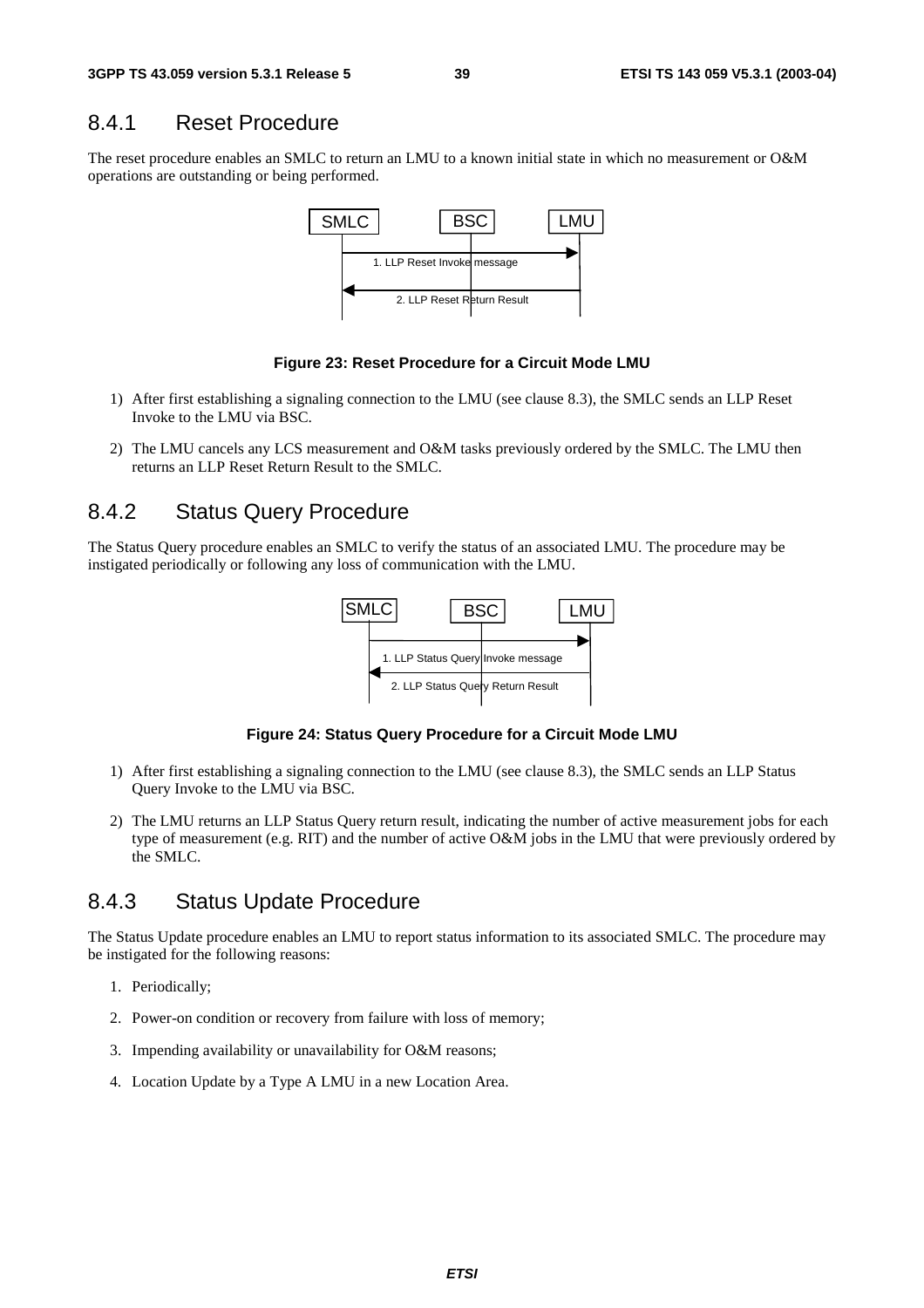

#### **Figure 25: Status Update Procedure for a Circuit Mode LMU**

- 1) After first establishing a signaling connection to the SMLC (see clause 8.3), the LMU sends an LLP Status Update Invoke to the SMLC via BSC. This message shall include the reason for the Status Update, the number of active and outstanding jobs of each category in the LMU and the current hardware status.
- 2) The SMLC returns an LLP Status Update return result to acknowledge receipt of the Status Update.

## 8.5 Exception Procedures

The procedures in this clause apply to all location procedures where a BSSAP-LE Perform Location Request has been sent to an SMLC by a BSC requesting some location service (e.g. provision of a location estimate for a target MS or transfer of assistance data to a target MS).

### 8.5.1 Procedures in the SMLC

When a request for a location estimate fails due to failure of a position method itself (e.g. due to inaccurate or insufficient position measurements and related data) and the SMLC is unable to instigate another positioning attempt (e.g. due to a requirement on response time), the SMLC may return a BSSAP-LE Perform Location response containing a less accurate location estimate (e.g. based on serving cell and timing advance). If a less accurate estimate is not available or will not meet the accuracy requirement, the SMLC shall instead return a BSSAP-LE Perform Location response message containing no location estimate and indicating the cause of failure.

When a request for any other location service (e.g. transfer of assistance data to a target MS) fails for any reason and the SMLC is unable to reattempt the service, the SMLC shall return a BSSAP-LE Perform Location response message indicating the cause of failure.

When a location service request is interrupted by some other unrecoverable error event inside the SMLC, the SMLC shall immediately terminate the location service attempt and return a BSSAP-LE Perform Location Response message containing the reason for the location service cancellation. In that case, any dialogue previously opened with an LMU or BSS for the purpose of instigating position measurements for any MS being located may also be aborted by the SMLC.

If the SMLC receives a BSSAP-LE Perform Location Abort indication for a previous location service request from the BSS, it shall immediately terminate the location service attempt and may abort any dialogues used for the location service attempt that may still exist with any LMUs. The circumstances of the abort may still ensure cancellation of any such procedure (see clause on BSS). For a BSSAP-LE Perform Location Abort, the SMLC shall then either return any location estimate already derived, if this was requested and is sufficient for the requested QoS, or return a BSSAP-LE Perform Location response indicating failure of the location service and the cause of the failure in the BSSAP-LE Perform Location Abort.

If the SMLC has instigated any location related procedure in the Target MS or its serving BSS and receives a BSSLAP Reject, BSSLAP Abort or BSSLAP Reset indication from the BSS, it shall cancel the location service attempt and may abort any dialogues for this that currently exist with any LMUs. For a BSSLAP Abort, the SMLC shall then either return any location estimate already derived, if this was requested and is sufficient for the requested QoS, or return a BSSAP-LE Perform Location response indicating failure of the location service and the cause of the failure in the BSSLAP Abort. For a BSSLAP Reject and BSSLAP Reset, the SMLC has the additional option of restarting the location service attempt and using the same or a different position method where a location estimate was requested. A decision to restart the location service shall take into account the cause of the location service failure as conveyed in the BSSLAP Reject or BSSLAP Reset and whether, in the case of successful intra-BSC handover, the new cell for the target MS is still associated with the SMLC. If the SMLC receives a BSSLAP Reject or BSSLAP Reset with a cause indicating intra-BSC handover and with a new cell identity for the target MS that is not associated with the SMLC, the SMLC shall return a BSSAP-LE Perform Location response containing either a location estimate, if requested, available and sufficient for the requested QoS, or a failure cause indicating "intra-BSC" handover.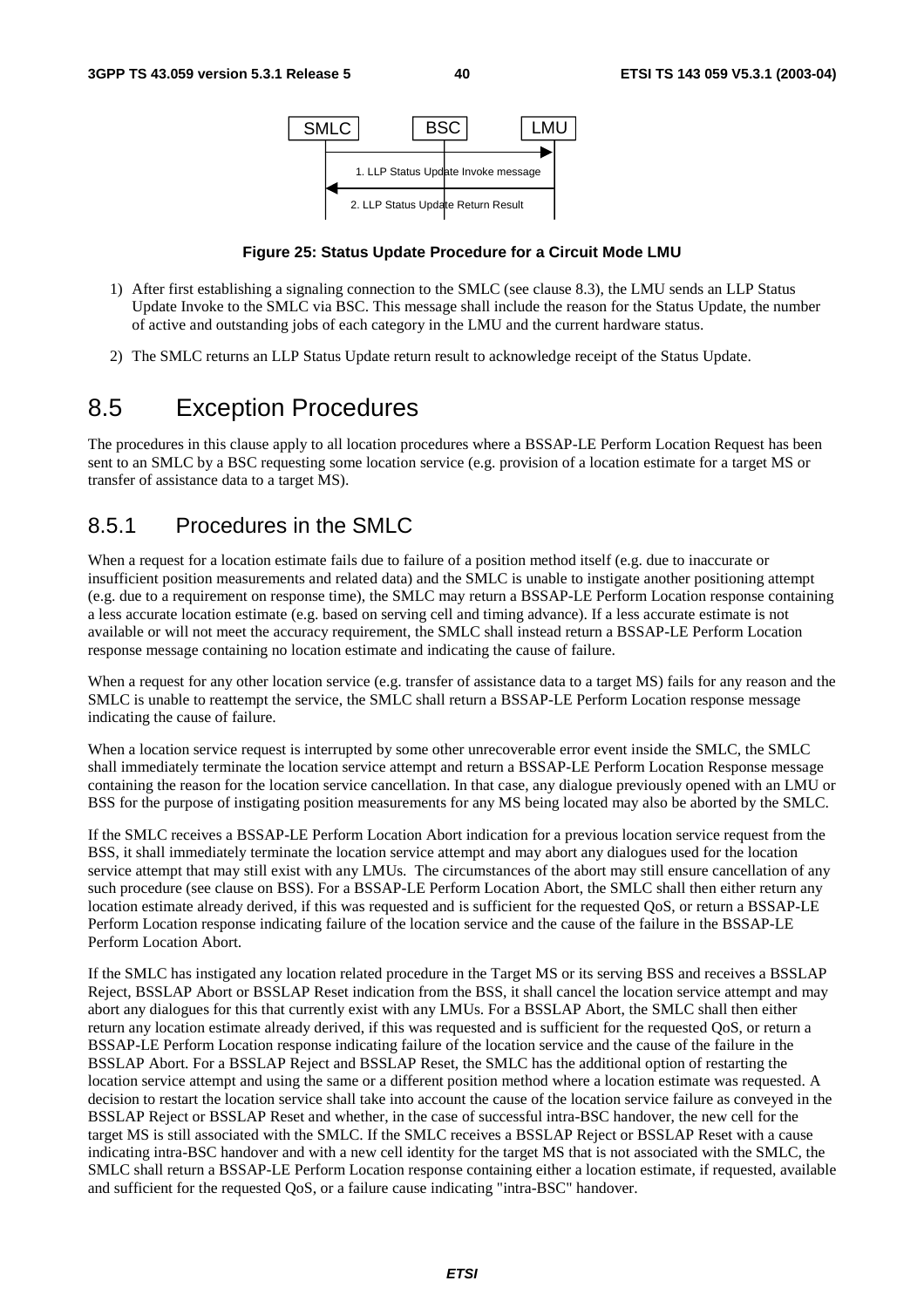NOTE: In the CS domain, in the case of an intra-BSC handover to a cell in a different PLMN (different MCC, MNC combination), the SMLC may receive a BSSLAP Reset containing the new location area code and new cell ID. The SMLC may then deduce the new MCC and MNC from the uniqueness, when this applies, of the combined values for the new location area code and cell ID compared to the corresponding values for neighbouring cells.

### 8.5.2 Procedures in an LMU

An LMU shall return an error indication to its controlling SMLC when location measurements previously ordered by the SMLC cannot be provided due to any error condition.

### 8.5.3 Procedures in the BSC in the CS Domain

#### 8.5.3.1 General Procedures

The BSC serving a target MS shall supervise any network or MS location service procedure, including transfer of positioning assistance data to an MS, and shall only allow one such procedure to be active at any time. If a new procedure is instigated by the SMLC for any target MS, the BSC shall cancel any previous procedure without notifying the SMLC or target MS. The new procedure shall then be treated according to the prevailing conditions. If a location information transfer to an MS initiated by an SMLC is not active, the BSC shall discard any RRLP message received from the MS. This precludes the initiation of any location service procedure from an MS.

Depending on the location procedure and its current state of execution, a serving BSC may chose to defer certain radio related events (e.g. handover) to avoid interference with location – refer to the later clauses for each position method. A serving BSC shall abort all existing location related procedures for a particular target MS without notifying a target MS if the DCCH to the target MS or the SCCP connection to the SMLC is released. In the event of an abort with an SMLC, the BSC shall attempt to notify the SMLC using a BSSAP-LE Perform Location Abort.

#### 8.5.3.2 Rejection of an SMLC Positioning Request

The BSC may reject any request from an SMLC for positioning or transfer of assistance data for a target MS if the request cannot be performed for reasons other than interaction with handover or other RR management. If the request is rejected, the BSC shall return a BSSLAP Reject to the SMLC containing the cause of rejection.

#### 8.5.3.3 Interaction with Inter-BSC Handover

The BSC shall reject any request from an SMLC for positioning or transfer of assistance data while an inter-BSC handover procedure is ongoing and shall return a BSSLAP Abort to the SMLC.

The BSC shall terminate any network or MS positioning procedure or any transfer of RRLP assistance data already in progress if inter-BSC handover is needed and is not precluded by the particular location procedure and its current state. When a location procedure is terminated and there is an active BSSLAP transaction, the BSC shall return a BSSLAP Abort message to the SMLC after the BSSAP Handover Required has been sent to the serving MSC. The BSSLAP Abort shall contain the cause of the location procedure failure. When a location procedure is terminated and there is no active BSSLAP transaction, the BSC shall send a BSSAP-LE Perform Location Abort message to the SMLC after the BSSMAP Handover Required has been sent to the serving MSC.

#### 8.5.3.4 Interaction with Intra-BSC Handover and other RR Management Procedures

The BSC shall reject any request from an SMLC for positioning or transfer of assistance data while an intra-BSC handover or other intra-BSC RR management procedure involving the target MS is ongoing and shall return a BSSLAP Reset to the SMLC when the handover or other RR management procedure is complete in the BSC. If the handover or other RR management procedure times out in the BSC, the BSC shall instead return either a BSSLAP Reset or a BSSLAP Abort to the SMLC.

The BSC shall terminate any network or MS positioning procedure or any transfer of RRLP assistance data already in progress if an intra-BSC handover or other intra-BSC RR management procedure is needed and is not precluded by the particular location procedure and its current state. When location procedure is terminated, the BSC shall return a BSSLAP Reset message to the SMLC after the intra-BSC handover or other RR management procedure is complete in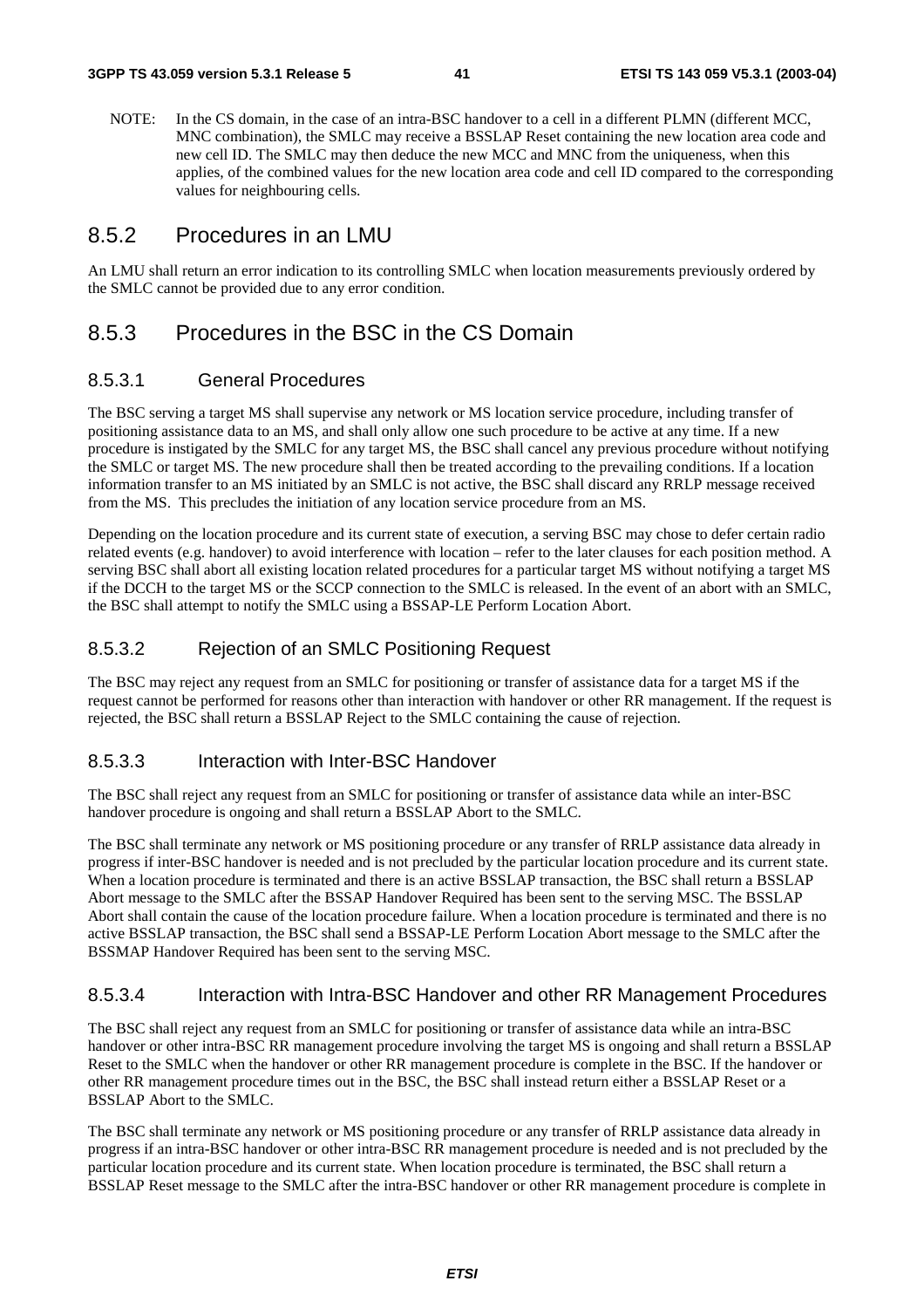the BSC. If the intra-BSC handover or other RR management procedure times out in the BSC, the BSC shall instead return either a BSSLAP Reset or a BSSLAP Abort to the SMLC.

A BSSLAP Reset shall contain a cause indication, the current serving cell identity, the current location area code if this has just changed due to intra-BSC handover and may contain measurement information for the target MS (e.g. TA value). A BSSLAP Reset shall also include the current location area code if there has been any change of location area since the location request for the target MS was first sent to the SMLC and if the current location area code was not yet reported to the SMLC in a previous BSSLAP Reset.

### 8.5.3.5 Priority of Handover and Other RR Management Procedures

If the transfer of RRLP messages between an SMLC and target MS is interrupted by intra-BSC handover, inter-BSC handover or any other intra-BSC RR management procedure, the BSC shall avoid delay to the handover or RR management procedure by employing the preemption capability defined in 3GPP TS 44.006 and 3GPP TS 24.008. This allows an RR Handover Command or other RR management command sent to the target MS to be assigned a "high" priority at the data link level enabling preemption of "low" priority RR Application Information messages (carrying RRLP messages) which may have been sent earlier. This procedure ensures that any RRLP data still not transmitted to the MS will be preempted (and discarded) by the data link layer in the BTS prior to transmission of the Handover Command or other RR Management command.

### 8.5.3.6 Interaction with Segmentation support for Legacy MS

If a location information transfer to an MS initiated by an SMLC is not active, the BSC shall discard any RRLP message segment received from the MS. Once a location service procedure has been started involving RRLP message transfer to a target MS, the BSC shall discard all RRLP segments received from the MS until it receives the first or only segment of a new RRLP message. The new RRLP message shall then be treated according to the state of the RRLP message transfer as described in clause 8.1.

Further details regarding transfer and segmentation of RRLP messages between a BSC and MS can be found in 3GPP TS 44.018.

### 8.5.3.7 Overload

The BSC may indicate an inability to support location due to overload by rejecting with a cause indicating congestion a BSSAP Perform Location request received from the MSC. If an SMLC has rejected a request from the BSC to perform location with a cause indicating congestion, the BSC shall convey the rejection and cause to the MSC if the request was MSC initiated. If the request was initiated by the BSC, the BSC may reduce the frequency of its location requests to the SMLC according to the rules in 3GPP TS 49.031, which give precedence to location service requests with a higher priority.

### 8.5.4 Procedures in the BSS in the PS Domain

#### 8.5.4.1 General Procedures

The BSS serving a target MS shall supervise any network or MS location service procedure, including transfer of positioning assistance data to an MS, and shall only allow one such procedure to be active at any time for any one TLLI. If a new procedure is instigated by the SMLC for any target MS, the BSS shall cancel any previous procedure without notifying the SMLC or target MS. The new procedure shall then be treated according to the prevailing conditions. If a location information transfer to an MS initiated by an SMLC is not active, the BSS shall discard any RRLP message received from the MS via the SGSN.

A serving BSS shall abort all existing location related procedures for a particular target MS without notifying a target MS if the SCCP connection to the SMLC is released. In the event of an abort when no BSSLAP procedure is active, but a location procedure is active, the BSS shall attempt to notify the SMLC using a BSSAP-LE Perform Location Abort.

A serving BSS shall abort all existing location related procedures for a particular target MS if the radio connection to the MS is lost. The SMLC shall be notified with a BSSAP-LE Perform Location Abort if no BSSLAP procedure is currently active. If there is an active BSSLAP procedure, the BSSLAP Abort message shall be sent to the SMLC.

A serving BSS shall return a BSSLAP Reject to the SMLC containing the cause of rejection, if the BSS receives the BSSGP Position Response message from the SGSN indicating a failure.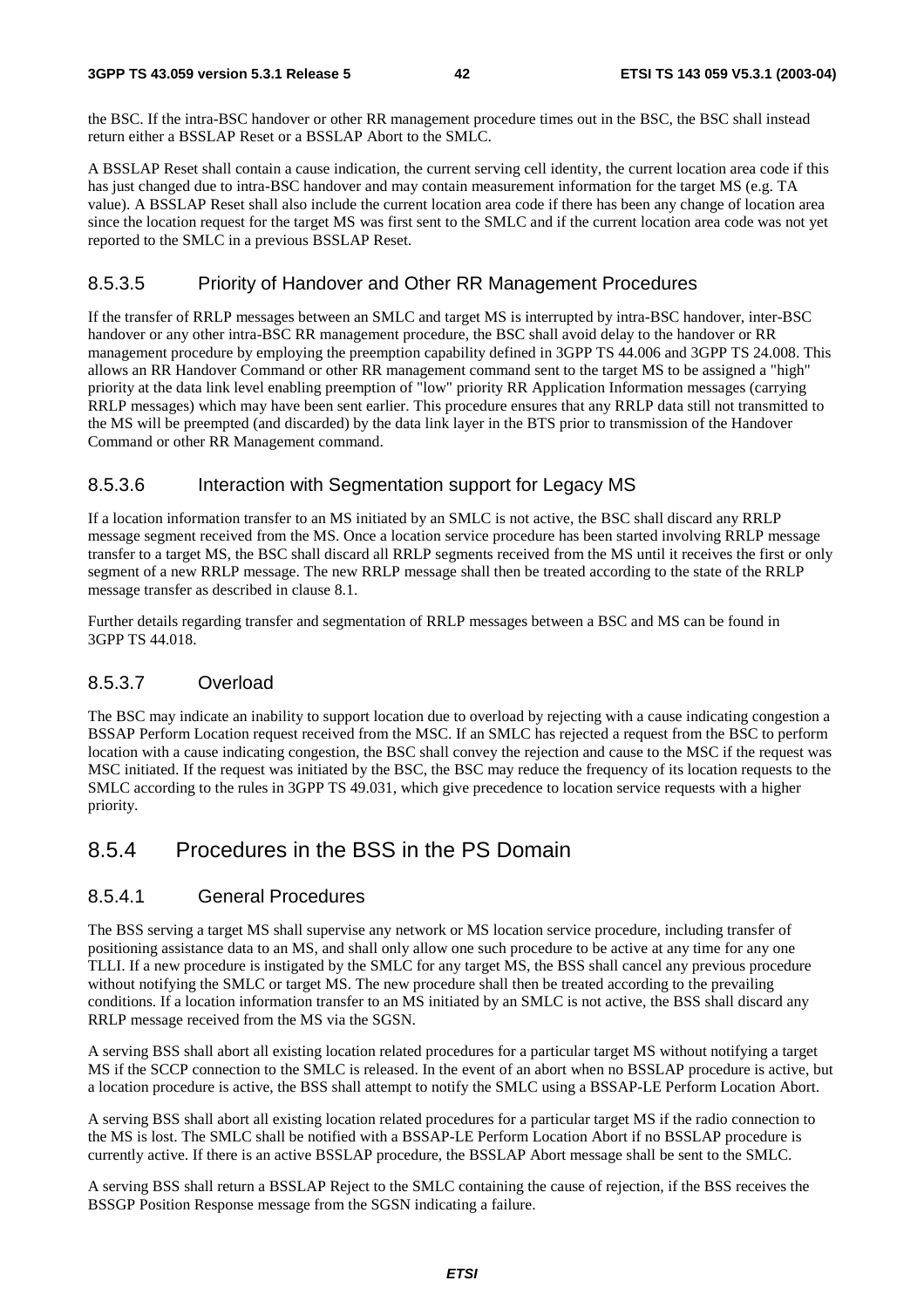### 8.5.4.2 Rejection of an SMLC Positioning Request

The BSS may reject any request from an SMLC for positioning or transfer of assistance data for a target MS if the request cannot be performed. If the request is rejected, the BSS shall return a BSSLAP Reject to the SMLC containing the cause of rejection.

### 8.5.4.3 Overload

The BSS may indicate an inability to support location due to overload by rejecting with a cause indicating congestion sent in a BSSGP Perform Location Response message to the SGSN. If an SMLC has rejected a request from the BSS to perform location with a cause indicating congestion, the BSS shall convey the rejection and cause to the SGSN if the request was initiated by the SGSN. If the request was initiated by the BSS, the BSS may reduce the frequency of its location requests to the SMLC according to the rules in 3GPP TS 49.031, which give precedence to location service requests with a higher priority.

### 8.5.4.4 Inter BSS Cell Change

If the BSS detects (e.g. when it receives a BSSGP-FLUSH-LL PDU from the SGSN) that a target MS has changed cell to another BSS, it shall abort the positioning procedure by sending the BSSAP-LE Perform Location Abort to the SMLC.

### 8.5.5 Void

## 8.6 Procedures in the Target MS

A target MS shall terminate any positioning procedure or the transfer of RRLP positioning assistance data without sending any response to the SMLC if any RR message is received from the BSC that starts some other RR management procedure, including a new positioning procedure. The new RR procedure shall then be executed by the MS.

A target MS shall terminate any positioning procedure or the transfer of RRLP positioning assistance data without sending any response to the SMLC if a Routing Area Update Request message is sent to the SGSN or if a suspension request message is sent to the network or if its P-TMSI is reallocated.

## 8.7 Further Procedures for Handover

Handover procedures are described in 3GPP TS 23.271 [7].

## 9 Positioning procedures

The following clause describes the positioning procedures for Timing Advance, Enhanced Observed Time Difference and Global Positioning System.

## 9.1 Positioning Procedure Initiation

### 9.1.1 Core Network Position Procedure Initiation over the A interface

This procedure is used by the Core Network to start the positioning procedure in GERAN over the A interface.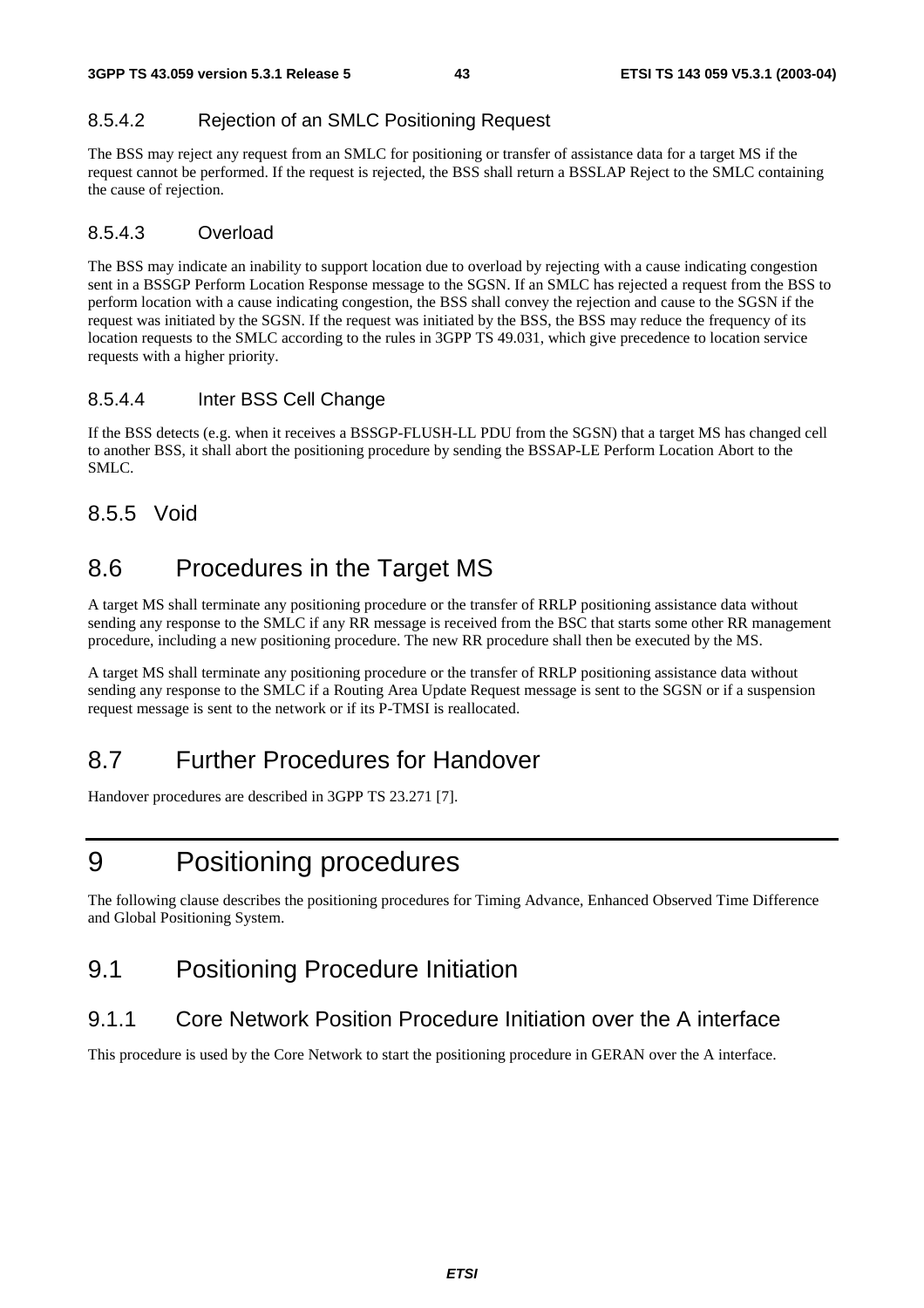

#### **Figure 26: Positioning Procedure Initiation Over A Interface**

- 1) The MSC sends the BSSAP Perform Location Request message on the existing SCCP connection for the target MS to request the BSC to start the positioning procedure. The Location Type is always included. Depending on the type of location request, additional parameters may be included to provide the Cell Identifier, Classmark Information Type 3, LCS Client Type, Chosen Channel, LCS Priority, Quality of service, GPS Assistance Data, and APDU.2.)
- 2) The common positioning procedures for CS domain are executed (see below).
- 3) The BSC sends the BSSAP Perform Location Response message to the MSC. A location estimate, positioning data, deciphering keys, or LCS Cause may be included.

### 9.1.2 Positioning Procedure Initiation from an Internal LCS Client for the CS Domain (A/Gb mode)

Figure 27 illustrates how a serving BSC may obtain the location of a target MS that is already in dedicated mode on behalf of some PLMN operator LCS client in GERAN – e.g. to support handover. The procedure is valid when local regulatory requirements do not require privacy checking for PLMN operator initiated location.



#### **Figure 27: Positioning Procedure Initiation from an Internal LCS Client**

- 1) An LCS client within the GERAN requests the current location of a target MS from the serving BSC
- 2) The common positioning procedures for CS domain are executed see Figure 28. The BSC returns the MS location estimate to the requesting LCS client.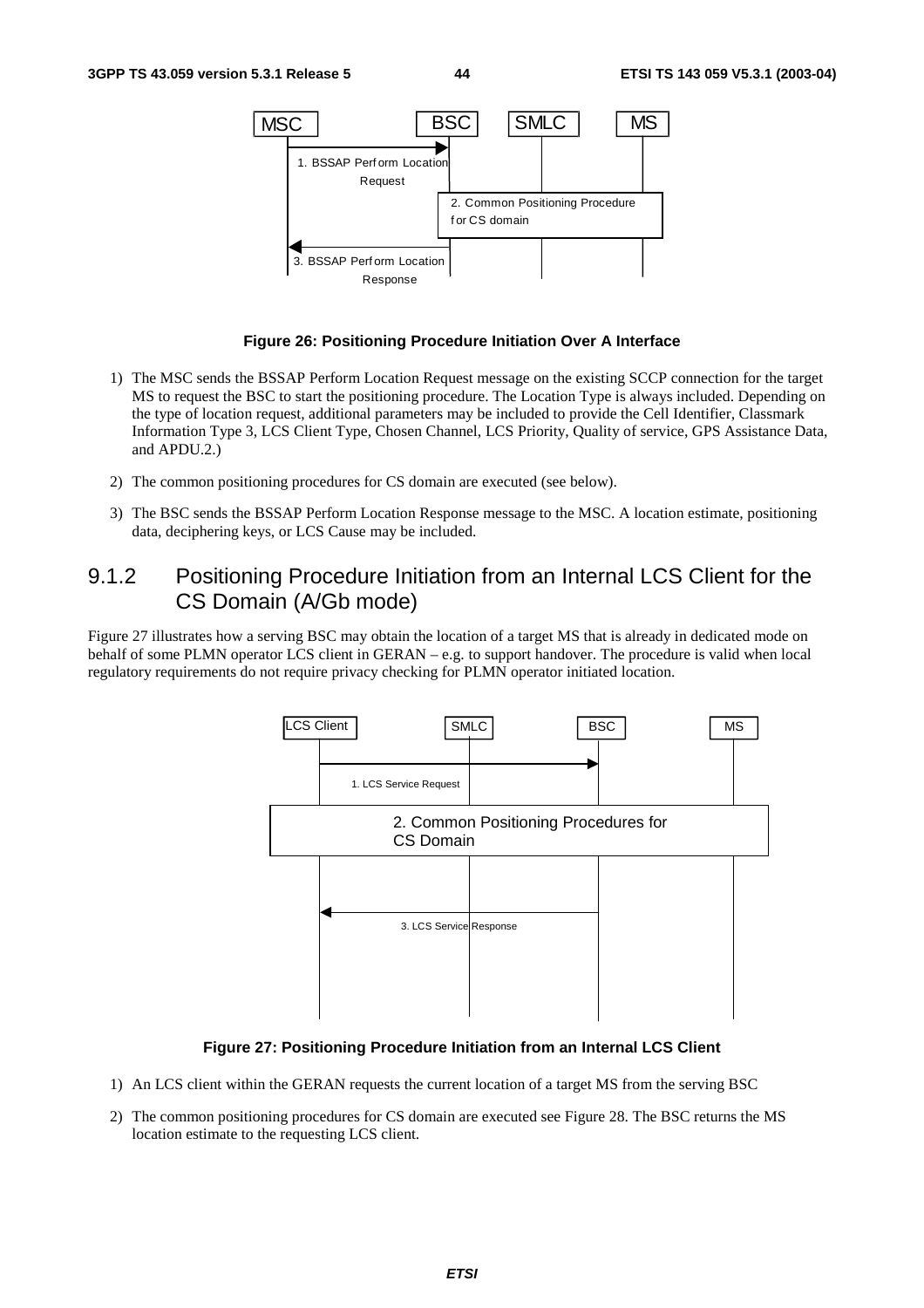## 9.1.3 Core Network Position Procedure Initiation over the Gb interface

This procedure is used by the Core Network to start the positioning procedure in GERAN over the Gb interface.



#### **Figure 27a: Positioning Procedure Initiation Over Gb Interface**

- 1) The SGSN sends the BSSGP Perform Location Request message to request the BSS to start the positioning procedure. The TLLI, IMSI, DRX Parameters, Current BVCI for the MS, Current NSEI for the MS, Location Type, Current Cell Identifier, and LCS Capability IEs are always included. The IMSI, DRX Parameters, Current BVCI for the MS, Current NSEI for the MS shall be stored in the SCCP signaling context towards the SMLC for potential use in a TA Request procedure later on. Depending on the type of location request, additional parameters may be included in the BSSGP Perform Location Request message to provide LCS Client Type, LCS Priority, LCS Quality of Service, and GPS Assistance Data.
- 2) The common positioning procedures for PS domain are executed (see clause 9.2.1).
- 3) The BSS sends the BSSGP Perform Location Response message to the SGSN. The TLLI and the BVCI identifying the cell from which the last LLC PDU was received from the MS are always included. A location estimate, positioning data, deciphering keys, or LCS Cause may be included.

### 9.1.4 Positioning Procedure Initiation from Core Network (Iu mode)

This procedure is used by the Core Network to start the positioning procedure in GERAN Iu mode. This procedure is used when the source node in the Core Network is the 3G-MSC (Iu-cs interface) or when the source node in the Core Network is the 3G-SGSN (Iu-ps interface).



#### **Figure 27b: Positioning Procedure Initiation from Core Network (Iu mode)**

- 1) The MSC/SGSN sends the Location Reporting Control message on the existing SCCP connection for the target MS to request the BSC to start the positioning procedure. The Location Type is always included. Depending on the type of location request, additional parameters may be included to provide LCS Client Type, LCS Priority, Quality of service, and GPS Assistance Data..
- 2) The Positioning Procedure for Iu mode is executed (see below).
- 3) The BSC sends the Location Report message to the MSC/SGSN. A location estimate or LCS Cause may be included.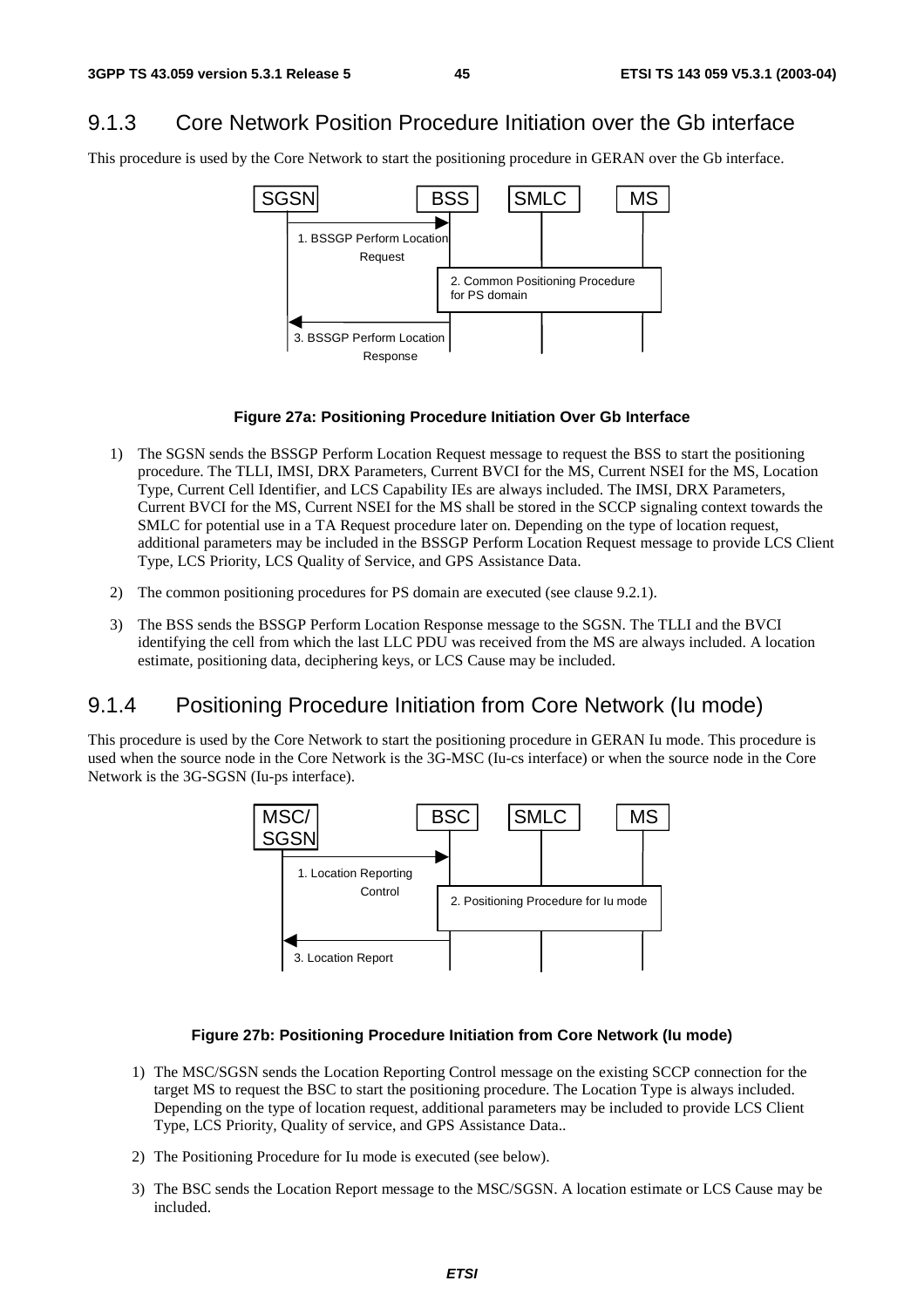# 9.1.5 Positioning Procedure Initiation from Internal LCS Client (Iu mode)

FFS.

## 9.2 Common Positioning Procedure for CS Domain in A/Gb mode

This procedure is common to all positioning methods in the CS domain.



#### **Figure 28: Common Positioning Procedure for CS Domain**

- 1) The BSC sends the BSSAP-LE Perform Location Request message to request the SMLC to start the positioning procedure.
- 2) If location information is requested and the location accuracy within the QoS, if provided, can be satisfied by the reported cell ID and, if available, TA value, the SMLC may send a BSSAP-LE Perform Location Response message immediately. Otherwise, the SMLC determines the positioning method and instigates the particular message sequence for this method defined in subsequent clauses. If the position method returns position measurements, the SMLC uses them to compute a location estimate. If there has been a failure to obtain position measurements, the SMLC may use the current cell ID and, if available, TA value to derive an approximate location estimate. If a computed location estimate is returned for an MS based position method, the SMLC may verify consistency with the current cell ID and, if available, TA value. If the location estimate so obtained does not satisfy the requested accuracy or the location attempt failed, e.g. due to missing data, and sufficient response time still remains, the SMLC may instigate a further location attempt using the same (e.g. providing more assistance data to MS) or a different position method. If a vertical location co-ordinate is requested but the SMLC can only obtain horizontal co-ordinates, these may be returned. Requirements on the geographic shape encoded within the 'position information' parameter may exist for certain LCS client types. The SMLC shall comply with any shape requirements defined in 3GPP. The SMLC in a certain country should attempt to comply with the shape requirements defined for a specific LCS client type in the relevant national standards of that country. If location assistance data is requested, the SMLC transfers this data to the MS as described in subsequent clauses. The SMLC determines the exact location assistance data to transfer according to the type of data specified by the MS, the MS location capabilities and the current cell ID. If deciphering keys are requested the SMLC obtains the current keys.
- 3) The SMLC sends the BSSAP-LE Perform Location Response message to the BSC containing any location estimate or deciphering keys. In case of failure the cause value may be included.

## 9.2a Common Positioning Procedure for PS Domain in A/Gb mode

This procedure is common to all positioning methods in the PS domain.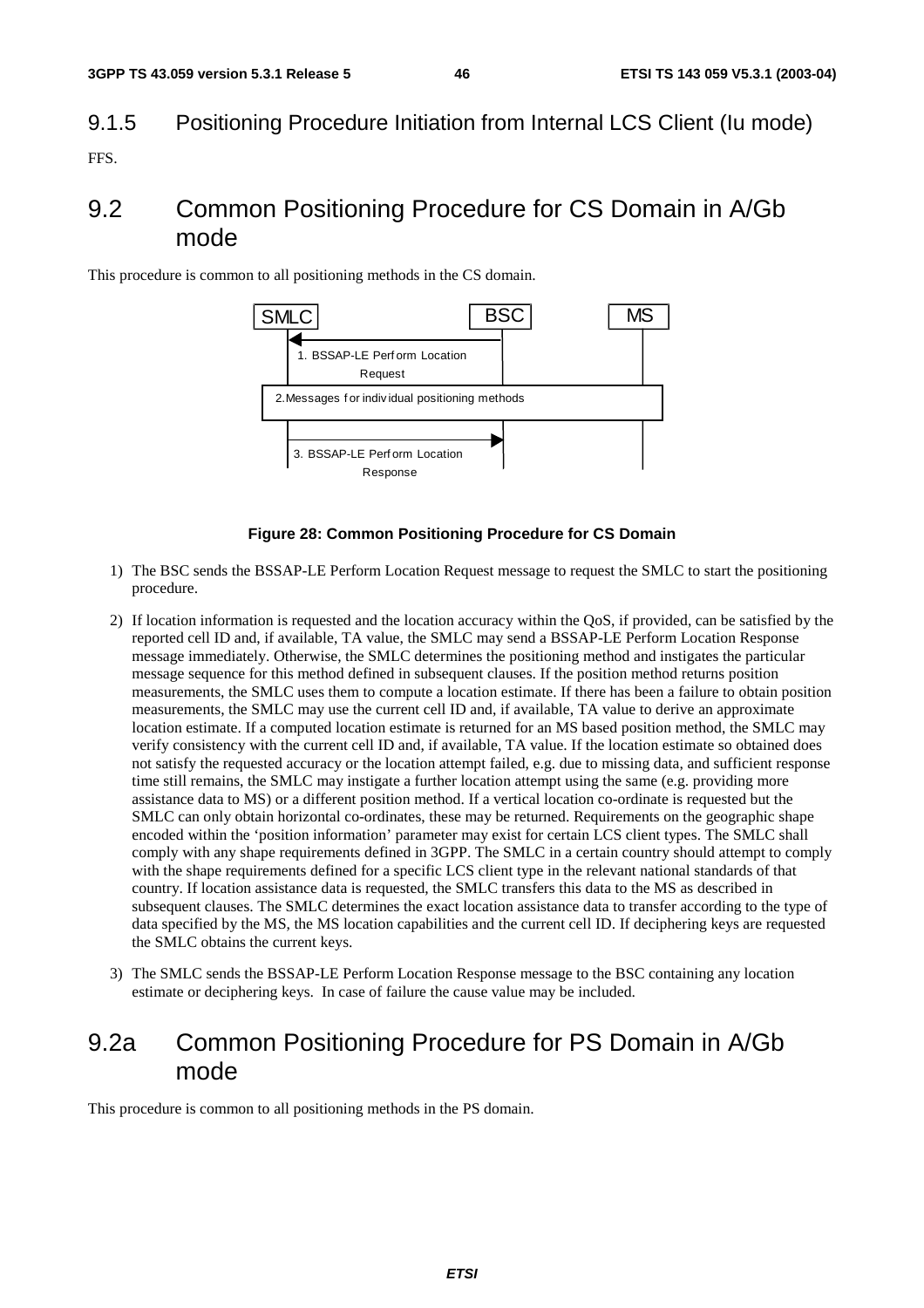

#### **Figure 28a: Common Positioning Procedure for PS Domain**

- 1) The BSS sends the BSSAP-LE Perform Location Request message to request the SMLC to start the positioning procedure. The Location Type, and Current Cell Identifier IEs are always included. If the Timing Advance value for the MS is available in the BSS, it shall be included (in BSSLAP APDU IE). Depending on the type of location request, additional parameters may be included to provide Measurement Report (in BSSLAP APDU IE), Packet Measurement Report, LCS Client Type, LCS Capability, LCS Priority, LCS Quality of Service, and GPS Assistance Data.
- 2) See step 2 of clause 9.2 "Common Positioning Procedure for CS Domain in A/Gb mode".
- 3) The SMLC sends the BSSAP-LE Perform Location Response message to the BSS. A location estimate, positioning data, deciphering keys, or LCS Cause may be included.

## 9.2b Common Positioning Procedure for Iu mode

This procedure is common to all positioning methods in the Iu mode.



#### **Figure 28b:Common Positioning Procedure**

- 1. The BSC sends the BSSAP-LE Perform Location Request message to request the SMLC to start the positioning procedure.
- 2. See step 2 of Clause 9.2 "Common Positioning Procedure for CS Domain in A/Gb Mode."
- 3. The SMLC sends the BSSAP-LE Perform Location Response message to the BSC containing any location estimate or deciphering keys. In case of failure the cause value may be included.

## 9.2c GPRS Cell Change for the PS Domain in A/Gb mode

### 9.2c.1 Intra-BSS Cell Change

The procedure shown below is used in order to keep an SMLC updated about Intra-BSS cell changes during a positioning procedure for a target MS in the PS domain in A/Gb-mode (note that unlike the CS domain and handover, the BSSLAP reset procedure is not used).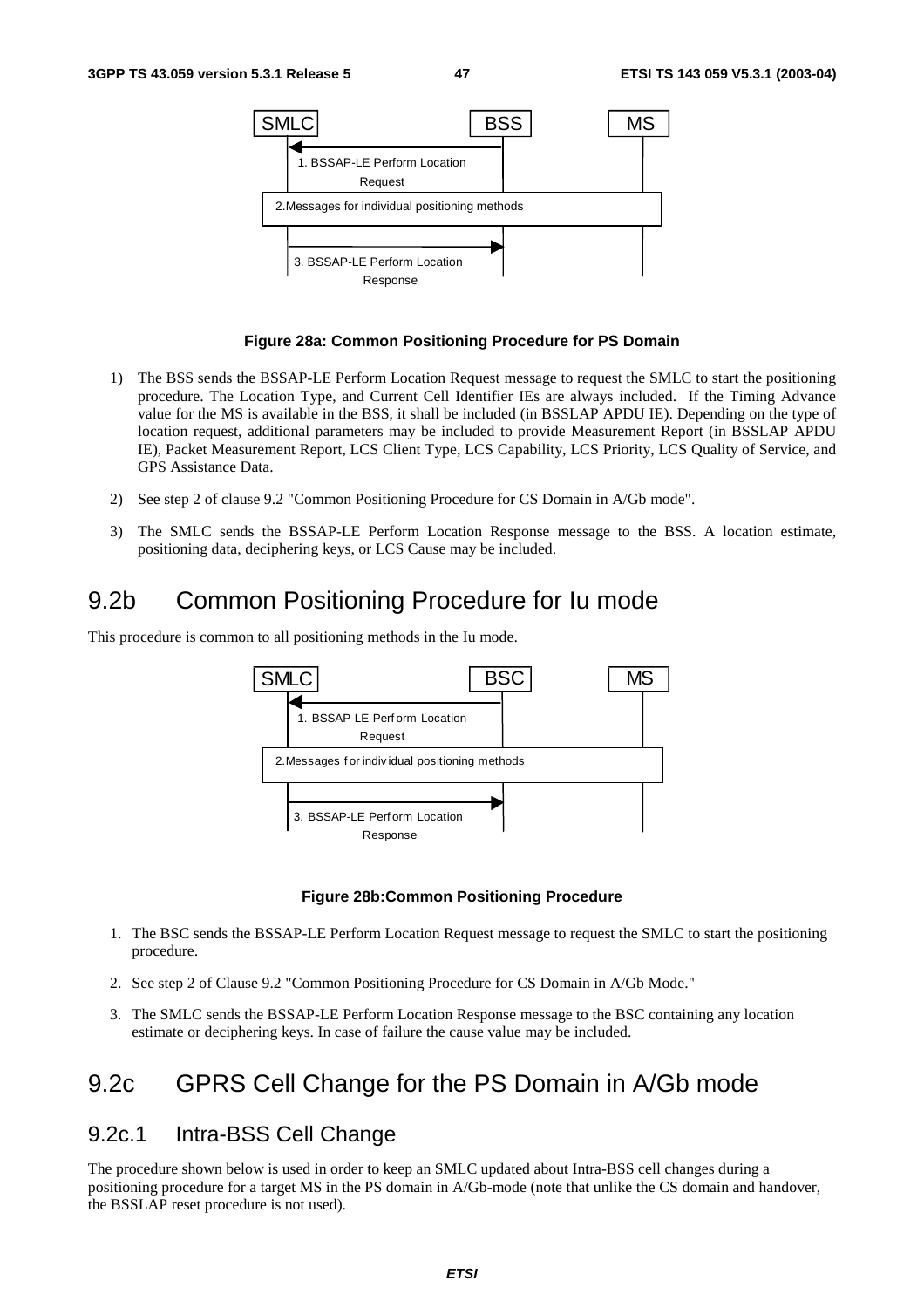

#### **Figure 28c: Cell Change with BSSAP-LE Perform Location Information for the PS Domain**

- 1. The MS detects a cell change and sends a cell update message or routing area update message to the SGSN (for more information, see 3GPP TS 23.060).
- 2. The SGSN sends a BSSGP FLUSH-LL PDU to the BSS. If the cell change is an Inter-NSE Cell Change, the NSEI of the new cell is provided.
- 3. The BSS acknowledges by sending a BSSGP FLUSH-LL-ACK PDU to the SGSN.
- 4. The BSS detects that a positioning procedure is active and the BSS is able to continue the positioning procedure in the new cell and sends a BSSAP-LE Perform Location Information message to the SMLC. This message contains the Cell Identifier for the new cell. If the Timing Advance value for the MS in the new cell is available in the BSS, it shall also be included. The BSS may send this message either if it receives the indication from the SGSN about the cell change (the BSSGP FLUSH-LL) or if it detects the cell change on its own (e.g. network controlled cell reselection).

### 9.2c.2 Inter-BSS Cell Change

The procedure shown below is used to abort the positioning procedure when an Inter-BSS cell change occurs for a target MS in the PS domain in A/Gb-mode.



**Figure 28d: Cell Change with positioning abort for the PS Domain**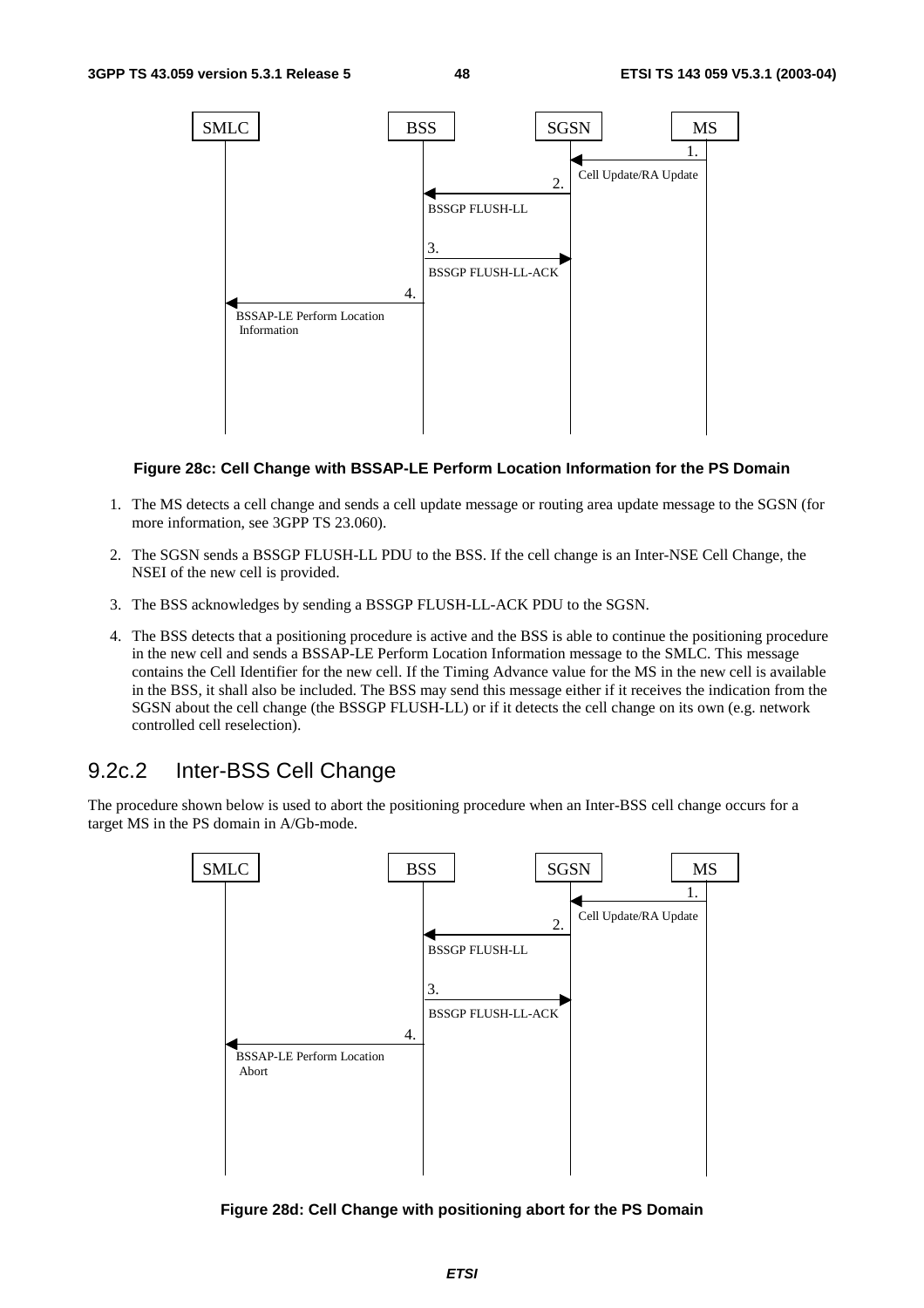- 1. The MS detects a cell change and sends a cell update message or routing area update message to the SGSN (for more information, see 3GPP TS 23.060).
- 2. The SGSN sends a BSSGP FLUSH-LL PDU to the BSS. The NSEI of the new cell is provided.
- 3. The BSS acknowledges by sending a BSSGP FLUSH-LL-ACK PDU to the SGSN.
- 4. The BSS detects that a positioning procedure is active and that the BSS is not able to continue the positioning procedure in the new cell (e.g. Inter BSS Cell Change) and sends a BSSAP-LE Perform Location Abort message to the SMLC. The IE LCS Cause indicates the reason for the abort (e.g. "Inter BSS Cell Change"). The BSS then awaits the BSSAP-LE Perform Location Response from the SMLC, which it will forward in a BSSGP Perform Location Response to the SGSN.

## 9.3 TA Based Positioning in CS Domain for A/Gb-mode

The TA is based on the existing Timing Advance (TA) parameter. The TA value is known for the serving BTS. To obtain TA values in case the MS is in idle mode a special call, not noticed by the GSM subscriber (no ringing tone), is set up. The cell-ID of the serving cell and the TA is returned as the result of the TA.

### 9.3.1 Definition of TA states

### 9.3.1.1 MS in IDLE State

In IDLE state the MS may be paged or may request an originating (e.g. emergency) call. The paging response message or CM Service Request, in each case respectively, received in COMPLETE\_LAYER\_3 message may contain location information that includes the TA value. If available, the TA value and other location information shall be provided to the SMLC by the requesting BSC along with the current serving cell ID in the BSSAP-LE Perform Location request. This enables TA based positioning in the SMLC without any further interactions.

#### 9.3.1.2 MS in DEDICATED State

In DEDICATED state the SMLC shall send a TA\_REQUEST to request the TA value from the serving BSC. The BSC shall respond with either a TA\_RESPONSE carrying the TA value and possibly other radio measurements from the MS or a Reset. The associated procedure is described in the next clause.

### 9.3.2 TA Positioning Procedure

This TA positioning procedure is generic for a standalone SMLC or integrate SMLC in the BSC.



**Figure 29: TA Positioning Procedure for the SMLC in the CS Domain** 

- 1) The SMLC sends a BSSAP-LE Connection Oriented Information message to the BSC serving a particular target MS. The APDU parameter in this message contains a BSSLAP TA Request.
- 2) Provided the location area for the target MS has not changed or, if changed, was previously reported to the SMLC, the BSC returns the current TA value and current serving cell for the target MS to the SMLC in a BSSLAP TA response contained within a BSSAP-LE Connection Oriented Information message. The TA response may also include the latest measurement results received from the target MS for the serving and neighbouring cells. If the location area for the target MS has changed since the location request was first sent to the SMLC and if the new location area has not yet been reported to the SMLC, the BSC shall return a BSSLAP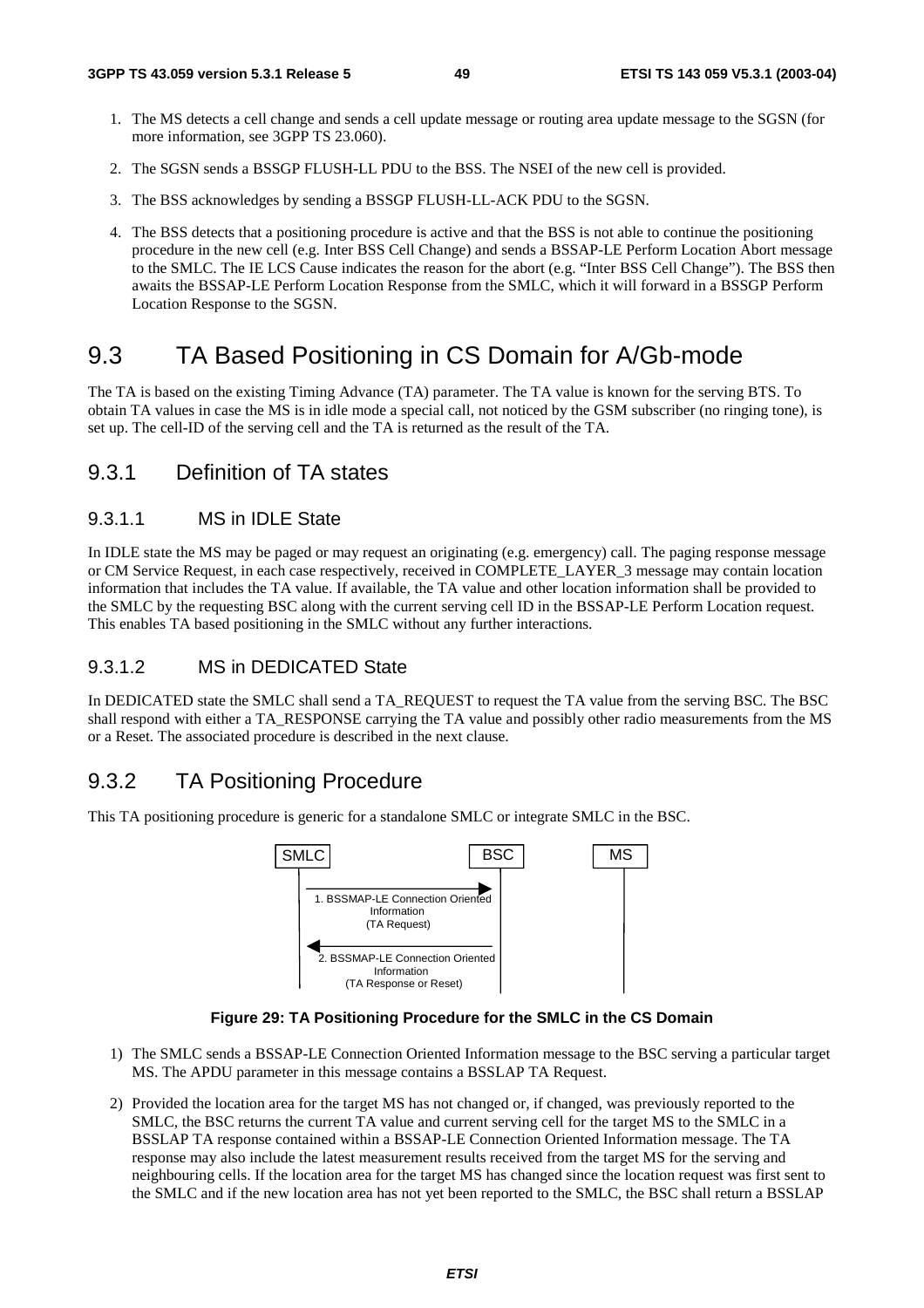Reset to the SMLC within a BSSMAP-LE Connection Oriented Information message. The Reset shall include the current serving cell, the current location area code, a cause value indicating "intra-BSC handover" and the current TA value and may include the latest measurement results received from the target MS for the serving and neighboring cells. The SMLC then derives a location estimate for the target MS based on the received serving cell ID, location area code if included, TA value and other measurement results if included.

NOTE: In the case of a previous intra-BSC handover to a cell in a different PLMN (different MCC, MNC combination), the SMLC would receive a BSSLAP Reset containing the new location area code and new cell ID. The SMLC may then deduce the new MCC and MNC from the uniqueness, when this applies, of the combined values for the new location area code and cell ID compared to the corresponding values for neighbouring cells.

### 9.3.3 Unsuccessful TA positioning procedure in BSC

There are three messages defined to handle error scenarios during positioning procedure in BSC. The messages are 1) Reject, 2) Abort and 3) Reset. Refer to 3GPP TS 48.071 [21] for details.

After receiving the BSSLAP TA Request in BSC, a Reject will be sent with proper cause value from BSC to SMLC in "BSSAP-LE Connection Oriented Information Message" if TA positioning cannot be performed in BSC at that time for reasons other than handover or another ongoing RR management procedure.

An Abort or Reset is possible if the TA positioning cannot be done in BSC during that time. Reset is sent to SMLC to indicate when the positioning needs to be restarted after temporary interruption due to intra BSC HO or other intra-BSC RR management. The contents of a Reset shall be as defined in step 2 in section 9.3.2. Abort is used to indicate to SMLC the failure of the current TA positioning attempt (e.g. due to inter-BSC handover) and allowing a new one from application level.

### 9.3a TA Based Positioning in PS Domain for A/Gb-mode

The TA is based on the existing Timing Advance (TA) parameter. The TA value is known for the serving BTS. To obtain TA values in case the MS is in packet idle mode and the value is not available in the BTS signalling is used to retrieve it. The cell-ID of the serving cell and the TA is returned as the result of the TA procedure.

If available, the TA value shall be provided to the SMLC by the requesting BSS in the BSSAP-LE Perform Location request. This enables TA based positioning in the SMLC without any further interactions. The current serving cell ID shall always be provided by the BSS to the SMLC.

### 9.3a.1 Definition of PS Domain TA Modes

#### 9.3a.1.1 MS in Packet Idle Mode

When the BSS receives a TA Request message and the MS is in Packet Idle Mode and the TA value is not available in the BSS, the MS may be paged or may be sent a Packet Polling Request message. If there is a PBCCH allocated in the current cell, the BSS will send a Packet Polling Request message to the MS. If there is no PBCCH allocated in the current cell, the BSS will perform packet paging (sends a Paging Request Type 1, 2, or 3 message) for the MS.

The paging response message or Packet Control Acknowledgement message will provide the TA value to the BSS and this will be provided to the SMLC, possibly together with other radio measurements from the MS, in the TA Response message. The associated procedure is described below.

#### 9.3a.1.2 MS in Packet Transfer Mode

When the BSS receives a TA Request message and the MS is in Packet Transfer Mode and the TA value is not available in the BSS the MS shall be sent a Packet Polling Request message to the MS.

The Packet Control Acknowledgement message will provide the TA value to the BSS and it will be provided to the SMLC, possibly together with other radio measurements from the MS, in the TA Response message. The associated procedure is described in the next clause.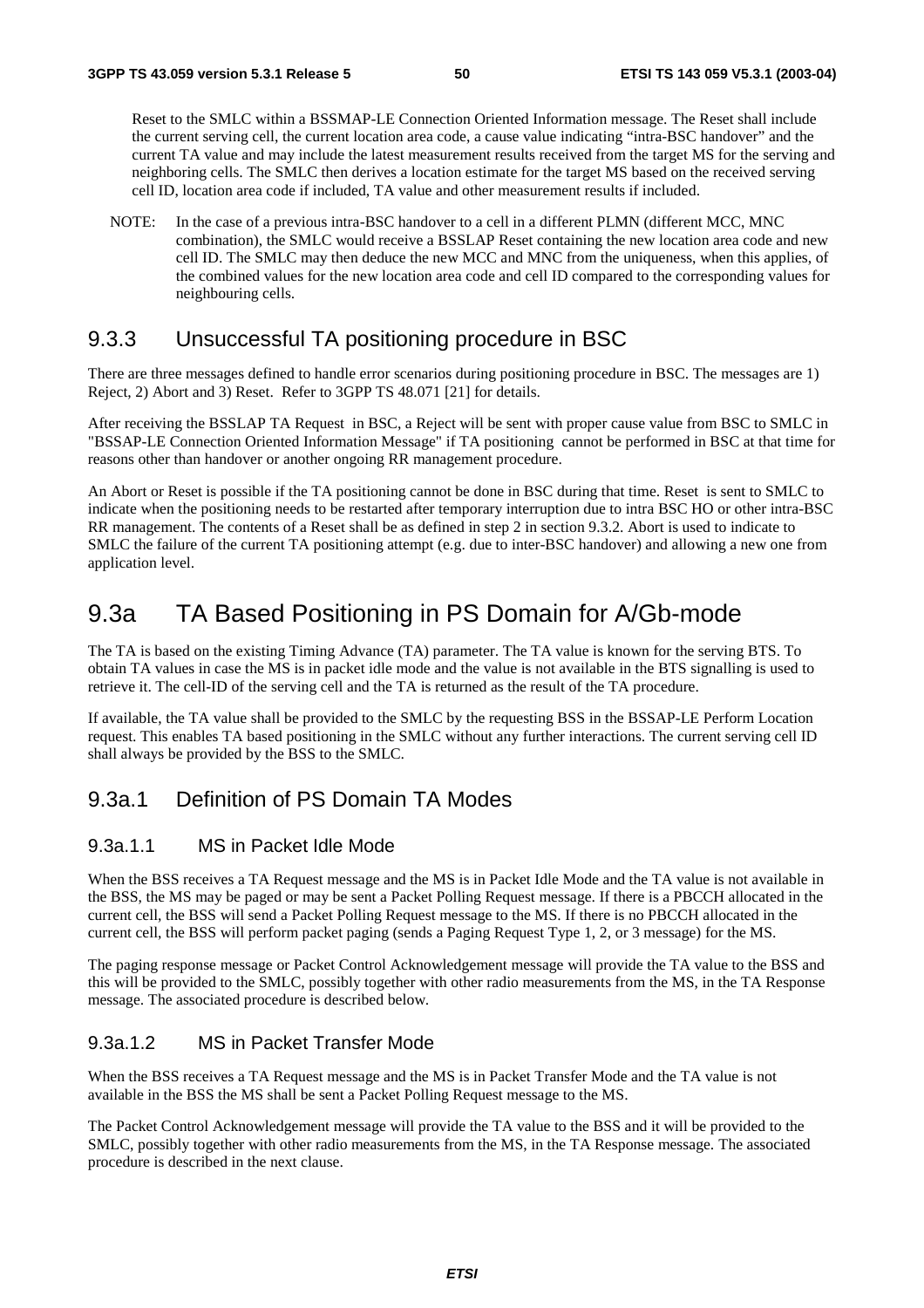### 9.3a.2 TA Positioning Procedure

This TA positioning procedure is generic for a standalone SMLC or integrate SMLC in the BSS.



**Figure 29a: TA Positioning Procedure for the SMLC in the PS Domain** 

- 1) If the SMLC has not already received the TA Value in the BSSAP-LE Perform Location Request message, the SMLC sends a BSSAP-LE Connection Oriented Information message to the BSS serving a particular target MS. The APDU parameter in this message contains a BSSLAP TA Request.
- 2) If the TA value is available in the BSS, the BSS immediately returns it in step 4, otherwise the BSS either performs a packet paging procedure or sends a Packet Polling Request message (for details, see clause 9.5.1).

2a) If there is no PBCCH allocated in the current cell and the MS is in Packet Idle Mode, the BSS will perform packet paging (sends a Paging Request Type 1, 2, or 3 message) for the MS.

2b) If there is a PBCCH allocated in the current cell or the MS is in Packet Transfer Mode, the BSS will send a Packet Polling Request message to the MS.

3) The MS responds to the BSS.

3a) If the MS receives the packet paging it will send a page response.

- 3b) If the MS receives a Packet Polling Request message it will return a Packet Control Acknowledgement message.
- 4) The BSS returns the current TA value and current serving cell for the target MS to the SMLC in a BSSLAP TA response contained within a BSSAP-LE Connection Oriented Information message. The TA response may also include the latest measurement results received from the target MS for the serving and neighbouring cells. The SMLC then derives a location estimate for the target MS based on the received serving cell ID, TA value and other measurement results if included.

### 9.3a.3 Unsuccessful TA positioning procedure in BSS

There are three messages defined to handle error scenarios during positioning procedure in BSS. The messages are 1) Reject, 2) Abort and 3) Reset. Refer to 3GPP TS 48.071 [21] for details. The Reset message does not apply for PS domain.

After receiving the BSSLAP TA Request in BSS, a Reject will be sent with proper cause value from BSS to SMLC in "BSSAP-LE Connection Oriented Information Message" if TA positioning cannot be performed in BSS at that time for reasons other than handover or another ongoing RR management procedure.

An Abort is possible if the TA positioning cannot be done in the BSS during that time. Abort is used to indicate to SMLC the failure of the current TA positioning attempt (e.g. due to reception of an BSSGP\_Perform\_Location\_Abort from the SGSN) and allowing a new one from application level.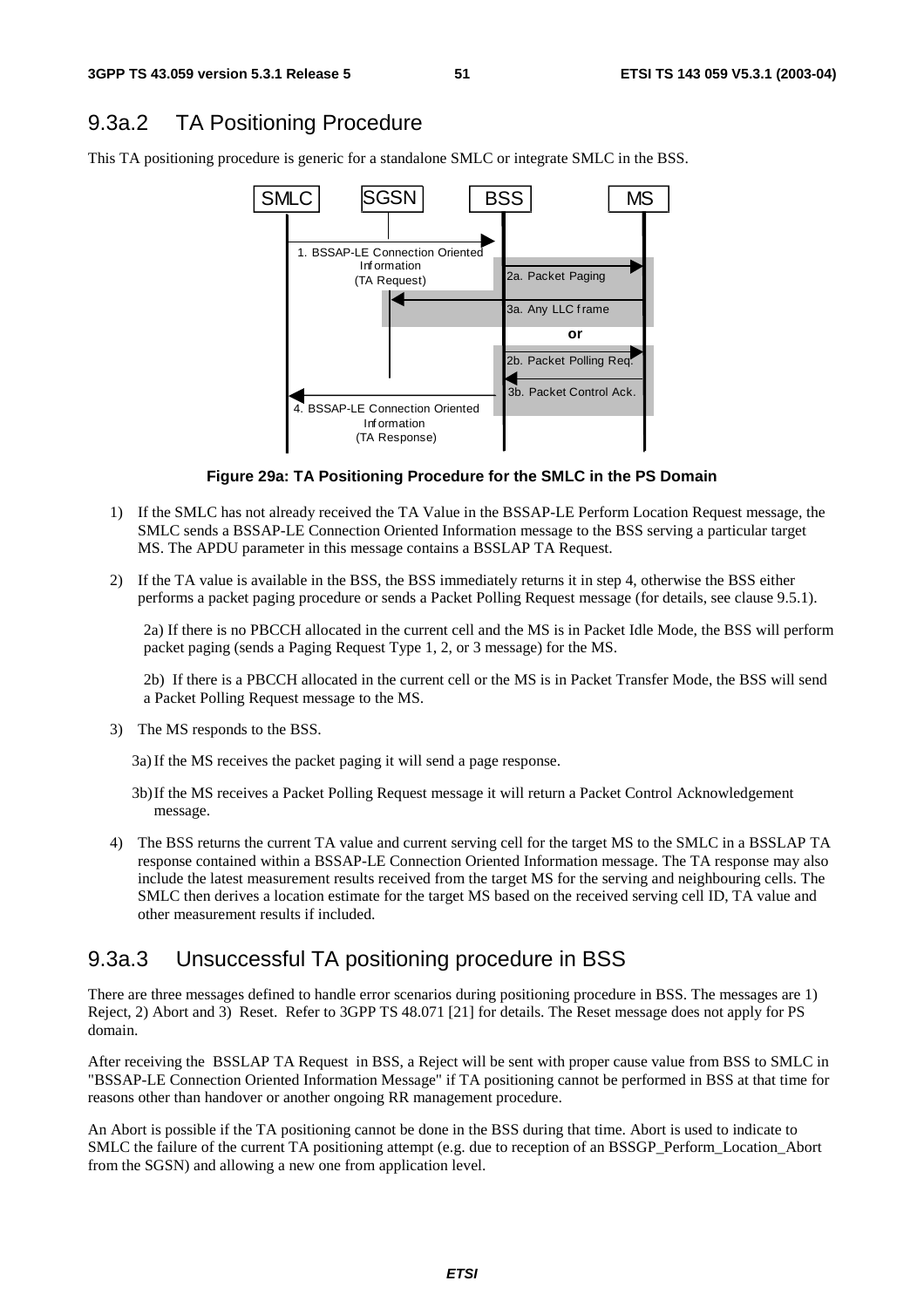## 9.4 E-OTD and GPS Positioning Procedures

### 9.4.1 General procedures

For any location request where the highest priority level is assigned and MS-based GPS positioning is not used, the SMLC functionality shall provide sufficient assistance data to a target MS to enable a location estimate or location measurements to succeed according to the required QoS on the first attempt. The SMLC shall not assume in this case that the target MS already possesses assistance data. For a lower priority location request or when MS-based GPS positioning is used, the SMLC may reduce the assistance data provided to a target MS on the first location attempt. In the high priority case with MS-assisted GPS for the first positioning attempt, acquisition assistance data shall be included in the RRLP measure position request message.

### 9.4.2 Positioning Request

This signaling flow is generic for all MS based or assisted location methods (MS Based E-OTD, MS Assisted E-OTD, MS Based GPS, and MS Assisted GPS). The signaling flow below applies to integrated and standalone SMLCs in a circuit switched network.

If the SMLC desires to avoid lower layer (e.g. BSSAP-LE) segmentation, see clause 6.1.2, and transfer the LCS assistance data more reliably, this procedure may be preceded by an "Assistance Data Delivery" procedure. Note, that part of the entire set of assistance data may be included in the RRLP Measure Position Request even when the message is preceded by an "Assistance Data Delivery" procedure.



**Figure 30: E-OTD or GPS Position Request Flow** 

- 1) The SMLC may precede the RRLP MEASURE POSITION REQUEST with an optional Assistance Data Delivery procedure.
- 2) The SMLC determines possible assistance data and sends RRLP MEASURE POSITION REQUEST to the BSC.
- 3) The BSC forwards the positioning request including the QoS and any assistance data to the MS in a RRLP MEASURE POSITION REQUEST.
- 4) The MS performs the requested E-OTD or GPS measurements, if needed assistance data is available in the MS. If the MS is able to calculate its own location and this is required and needed assistance data is available in MS, the MS computes a location estimate based on E-OTD or GPS measurements. In case of E-OTD, any data necessary to perform these operations will either be provided in the RRLP MEASURE POSITION REQUEST or available from broadcast sources. In case of Assisted GPS (both MS based GPS and MS assisted GPS) and first positioning attempt, a minimum set of GPS assistance data will be either provided in the RRLP MEASURE POSITION REQUEST or available from broadcast sources. For further positioning attempt (failure in first attempt due to missing assistance data), sufficient GPS assistance data, possibly excluding the assistance data sent in the first attempt, will be provided in the RRLP MEASURE POSITION REQUEST and possibly preceding RRLP ASSISTANCE DATA messages. The resulting E-OTD or GPS measurements or E-OTD or GPS location estimate are returned to the BSC in a RRLP MEASURE POSITION RESPONSE. If the MS was unable to perform the necessary measurements, or compute a location, a failure indication identifying the reason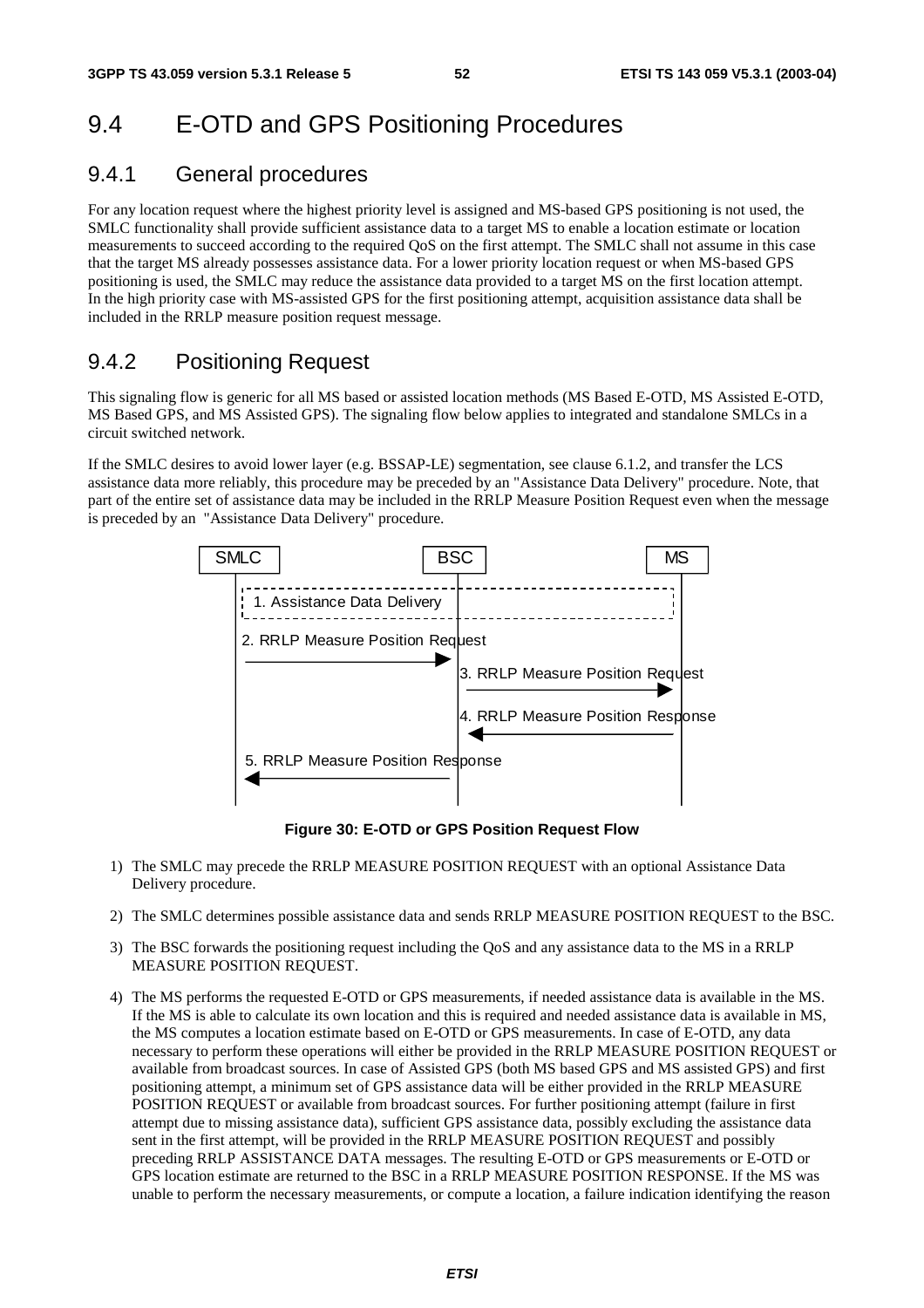for failure (e.g. missing assistance data) is returned instead. If the RRLP message is larger than the RRLP maximum PDU size, several RRLP MEASURE POSITION RESPONSE messages are sent (i.e. the RRLP pseudo-segmentation is used).

5) BSC forwards the RRLP MEASURE POSITION response to SMLC.

### 9.4.3 Assistance Data Delivery

This signalling flow is generic for all MS based location methods (MS Based and Assisted E-OTD, and MS Based or MS Assisted GPS) in a circuit switched network.

If the SMLC desires to avoid lower layer (e.g. BSSAP-LE) segmentation and transfer the LCS assistance data more reliably, the sequence 1-4 illustrated in the figure below may be repeated several times to deliver more assistance data than can be sent by one RRLP Assistance Data Delivery message. In this case, each individual message is independent such that the data received in one message is stored in the MS independently of the other RRLP Assistance Data messages (i.e. an error of delivery of one message does not require a retransmission of all the RRLP Assistance Data messages). The SMLC shall indicate in the RRLP ASSISTANCE DATA message if more RRLP ASSISTANCE DATA messages will be used after the current one in order to deliver the entire set of assistance data. Data that is specific to the current cell should be sent in the last message this is recommended so that assistance data for the correct cell is available to the MS after a handover.



#### **Figure 31: E-OTD or GPS Assistance Data Delivery Flow**

- 1) The SMLC determines assistance data and sends it in the RRLP ASSISTANCE DATA message to the BSC.
- 2) The BSC forwards the assistance data to the MS in a RRLP ASSISTANCE DATA message.
- 3) The MS acknowledges the reception of complete assistance data to the BSC with a RRLP ASSISTANCE DATA Ack.
- 4) The BSC forwards the RRLP ASSISTANCE DATA Ack message to the SMLC.

### 9.4.4 Error Handling for E-OTD and GPS in CS Domain

This clause describes error handling for positioning and transfer of assistance data for E-OTD and GPS. For a description of error handling involving segmentation, and more details on usage of a BSSLAP Abort, Reject and Reset refer to clause 8.5 Exception Procedures.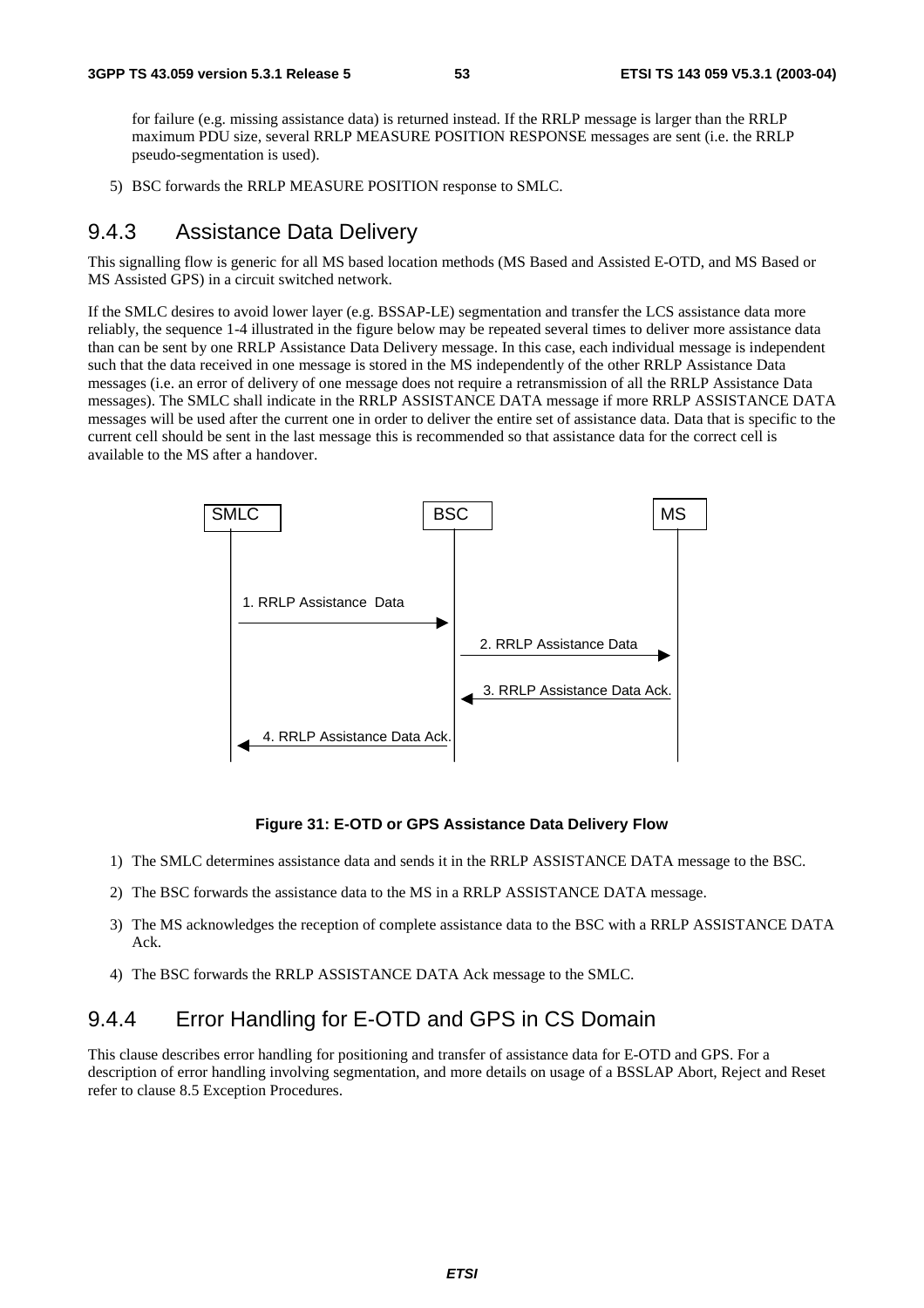- Case 1: When the RRLP request comes to BSC for E-OTD and GPS, The BSC will send a BSSLAP reject message to SMLC if the request cannot be supported in the BSC for reasons other than an ongoing intra BSC or inter BSC handover or other ongoing RR management procedure. For an ongoing intra BSC HO or other RR management procedure, the BSC shall return a BSSLAP Reset when the handover or RR management procedure is complete. The SMLC may then start the RRLP request (if there is time) again. For ongoing inter-BSC HO, the BSC shall return a BSSLAP Abort. The location service request may then restart from the LCS Client, VMSC or SGSN.
- Case 2: When the RRLP request comes to BSC from SMLC, BSC sends the "RRLP request" to the MS if there is no ongoing HO or other RR management procedure at that point. If an intra-BSC HO or other RR management procedure is initiated in BSC, the BSC sends the HO or other RR management command to MS. A timer will then be started in BSC, the duration of which is network dependent, but typically 6 (six) seconds. Upon receiving the HO of other RR management command, the MS will stop the location procedure and start on handover or other RR management procedure, since this has higher priority than location. The MS will then send the HO complete or other RR management response message to BSC. When this message is received before the expiration of BSC timer, a BSSLAP Reset message will be sent to SMLC from BSC. The Reset will tell SMLC to start another location service request if there is enough time.
- Case 3: During intra-BSC HO or other intra-BSC RR management procedure, if a HO complete or RR management procedure completion was not received in BSC and the corresponding timer expired. In this case a reset or abort message will be sent to SMLC indicating MS timeout. The location service may then restart from either the SMLC if a reset was sent or from the LCS Client, VMSC or SGSN if an abort was sent.
- Case 4: If an inter-BSC handover is needed during a location procedure or if the BSC times out on an RRLP response from the target MS, the BSC shall send a BSSLAP Abort to the SMLC. The location service attempt may then be restarted from the LCS Client, VMSC, or SGSN.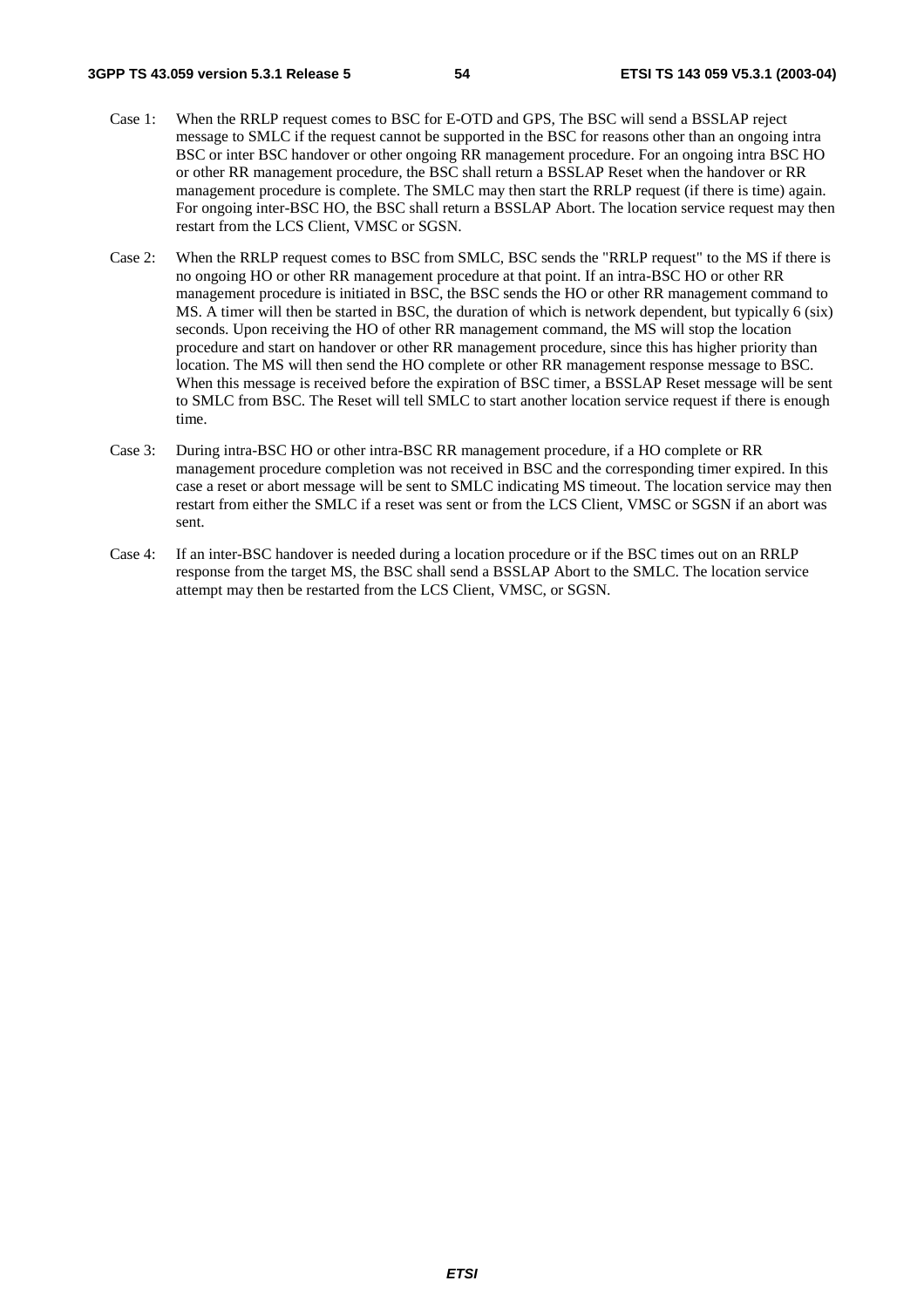

### 9.4.5 Error Handling for the SMLC in CS Domain

**Figure 32: Error Handling for the SMLC in the CS Domain** 

### 9.4.5a Error Handling for E-OTD and GPS in PS Domain

- Case 1: When the RRLP request comes to BSS for E-OTD and GPS, the BSS will send a BSSLAP reject message to SMLC if the request cannot be supported in the BSS.
- Case 2: When the RRLP request comes to BSS from SMLC, BSS sends the "RRLP request" to the MS via the SGSN and starts position supervision timer. After this, if the BSS determines that the current location procedure cannot be continued, the BSS sends an abort message to the SMLC. Notice that an MS reselection to a new cell is not a reason for the BSS to abort the procedure.
- Case 3: If the position supervision timer times out in BSS before the RRLP response from the target MS is received, the BSS shall send a BSSLAP Abort to the SMLC. The location service attempt may then be restarted from the LCS Client, VMSC, or SGSN.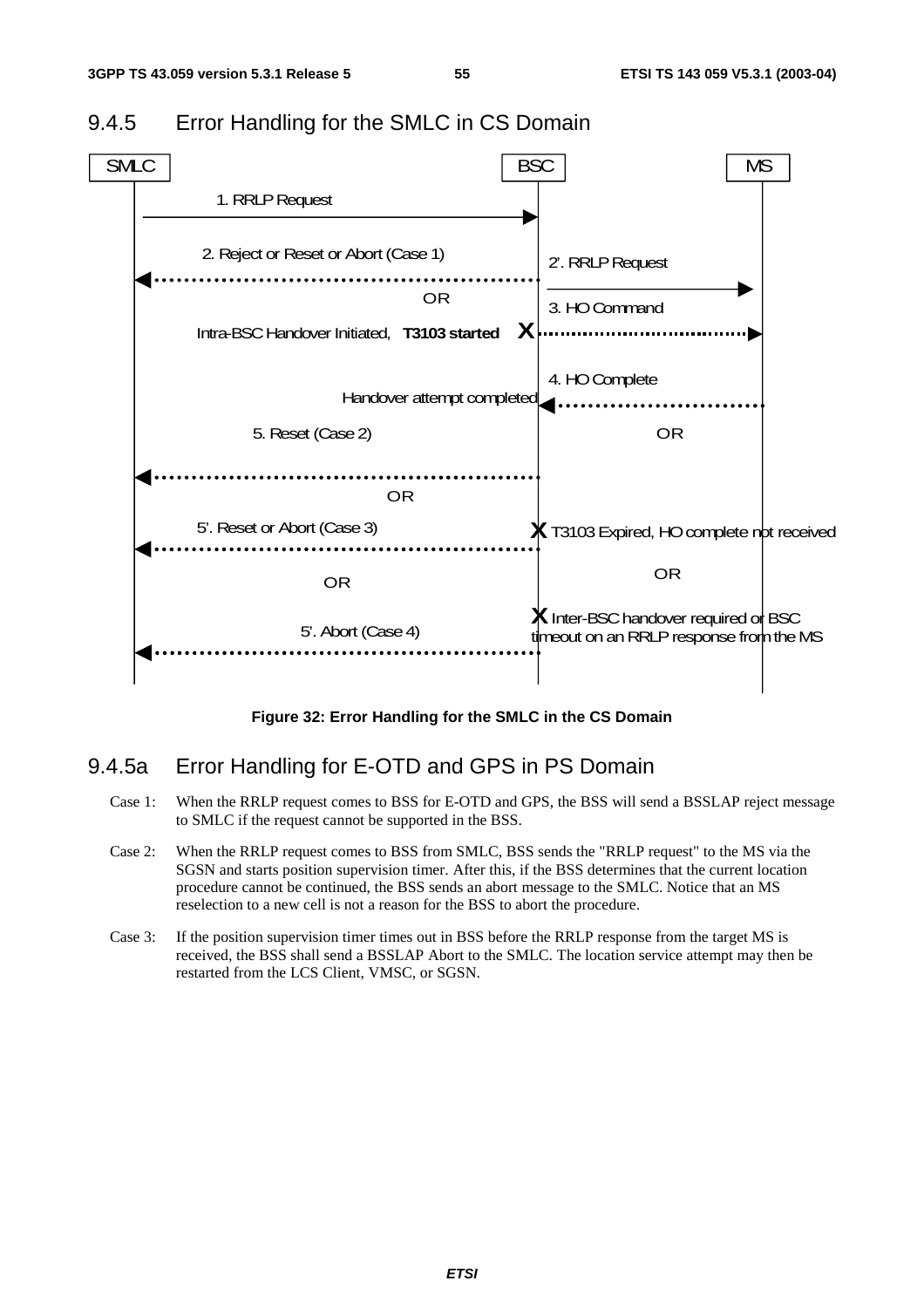![](_page_56_Figure_3.jpeg)

**Figure 32a: Error Handling for the SMLC in PS domain** 

### 9.4.6 Broadcast of Assistance Data

In MS Based E-OTD, MS Based GPS and MS Assisted GPS systems, there may be a need for assistance data to be broadcast to the MS. The assistance data to be broadcast for MS Based E-OTD contains the Real Time Difference (RTD) values (in case of a non-synchronised network) and Base Transceiver Station (BTS) coordinates. In addition, the broadcast data contains other information simplifying the E-OTD measurements. The broadcast of GPS assistance data makes available reference time, reference location, differential GPS (DGPS) correction data, ephemeris and clock correction data, almanac data, UTC offset, ionospheric delay, and satellite health status for GPS-based positioning. It improves the location accuracy for MS Based implementations, increases the sensitivity, enables LMU-independent GPS time dissemination and assists the acquisition of satellite signal for both MS Based and MS Assisted implementations.

The CS mechanism (Cell Broadcast on CBCH) is used for broadcast of assistance data for all MSs, irrespective of which domain (CS or PS) they are located in. Notice that it may take longer for an MS in the PS domain compared to the CS domain to read all the broadcast data. This is because the PBCCH is not co-ordinated with the CBCH and therefore, the MS may have to skip reading a CBCH slot in order to listen for a potential paging message.

The E-OTD assistance data to be broadcast is in compressed format where the redundant information is not included. The MS is capable to reconstruct the E-OTD assistance data using the message header information. The length of the message is depending on how many neighbours are included in the E-OTD assistance data as well as whether the redundant information can be removed from the message. The typical size of one broadcast message will be less than 82 octets. Part of the broadcast message (serving and neighbour base station coordinates) may be ciphered.

The GPS assistance data to be broadcast is under the same common message header with three types of data sets (or IEs), which may have different broadcast rates to minimise the bandwidth impact while still maintaining the same positioning capabilities. The first type consists of differential GPS (DGPS) correction data. The second type consists of ephemeris and clock correction data. The third type consists of almanac and other data. The length of this message is 82 octets and the data IE part may be ciphered.

The contents of the broadcast message for the E-OTD and GPS assistance data is described in 3GPP TS 44.035 [16]. The support for these broadcast messages is optional for network and MS.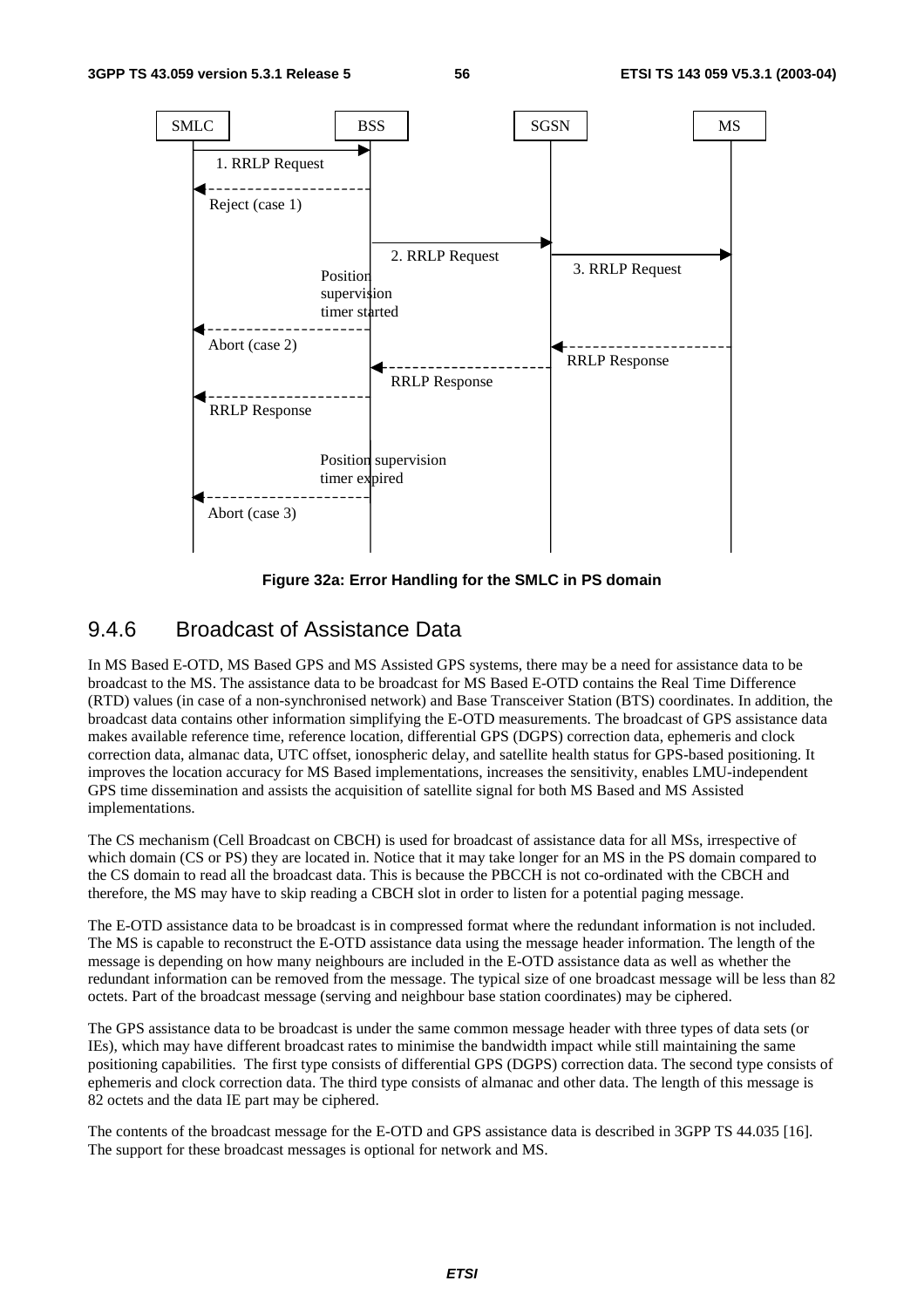The broadcast channel which is used to broadcast the E-OTD and GPS assistance data make use of the existing basic or extended CBCH and SMSCB DRX service. The LCS broadcast messages need to be either scheduled, or prioritised over other broadcast messages to avoid any delay.

#### 9.4.6.1 Point-To-Multipoint Assistance Data Broadcast Flow

This signalling flow is generic for MS Based E-OTD, MS Based GPS and MS Assisted GPS methods. The E-OTD/GPS Assistance Data Broadcast Message is created in SMLC and the whole message including the ciphered parts and parameters to control the transfer are transferred with below flow from SMLC to MS. SMSCB DRX service is used for LCS assistance data broadcast. Prior receiving the first schedule message MS should read first block of each message lot to be able to receive the LCS Broadcast Data or the schedule message. After receiving the schedule message MS should receive the LCS Broadcast Data messages according the schedule information.

![](_page_57_Figure_6.jpeg)

**Figure 33: E-OTD/GPS Broadcast Data Flow** 

- 1) SMLC sends the complete broadcast message to CBC with LCS Broadcast Data message. This LCS Broadcast Data message contains the data to be broadcasted as well as parameters that indicate to which BTS the broadcast message is targeted and what time the broadcast should happen. LCS Broadcast Data (data & parameters) message may also contain the SMSCB scheduling information which can be utilised for the SMSCB DRX feature specified in 3GPP TS 44.012 [13] specification. SMSCB DRX operation is required in order that MS performance can be optimised.
- 2) CBC starts message transfer to BSC and BTS according to 3GPP TS 23.041 [6].
- 3) LCS Broadcast Data Response message from CBC to SMLC is used to indicate that the LCS Broadcast Data has been delivery request has been fulfilled. This message is not mandatory
- 4) BTS starts the message transfer to MS according to 3GPP TS 23.041 [6].

Implementations that have SMLC and/or CBC integrated into BSC may use other message signalling.

#### 9.4.6.2 Ciphering

In order for the operators to control the access to the assistance data, parts of the broadcast data may be ciphered. Ciphering is done with a specific key delivered by the network for this purpose. The deciphering keys may be requested by the MS as described in 3GPP TS 23.271 [7]. The LCS Broadcast Data, when ciphered, will be partially ciphered according to the LCS broadcast message definitions specified in 3GPP TS 44.035 [16]. The parts that will be ciphered in E-OTD LCS Broadcast Data message are neighbour RTD values, serving and neighbour BTS coordinates. For GPS, all assistance data may be ciphered, The MS is capable to decipher the broadcast message (ciphered parts) using the cipher key (56 bits) delivered from the Core Network to MS and using the Ciphering Serial Number (16 bits) included in the broadcast message.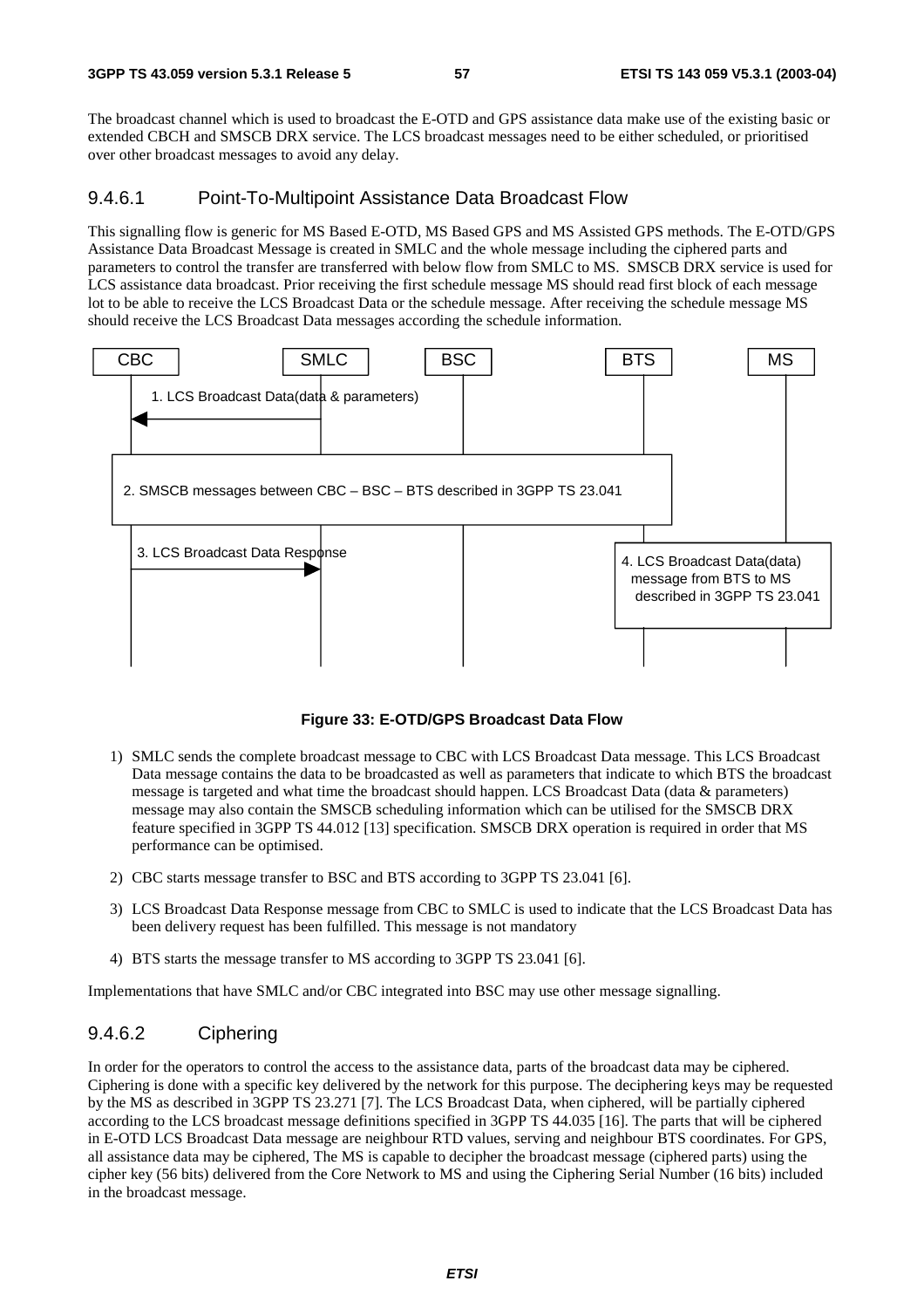#### 9.4.6.2.1 Algorithm

The algorithm used for ciphering is the standard 56-bit DES algorithm. The deciphering of broadcast messages is done in the MS. SMLC ciphers the LCS Broadcast Data message (part of message is ciphered) using the deciphering keys (56 bits) and Ciphering Serial Number (16 bits) included in broadcast message using 56-bit DES algorithm.

The ciphered part is variable length with one bit resolution. From LCS Broadcast Data message header MS can compute what part of message is ciphered.

Inputs to the 56-bit DES algorithm are the following:

- 56-bit key K (deciphering key);
- 16-bit Ciphering Serial Number from broadcast message which is denoted here by IV (initialisation vector);
- plaintext bits (the ciphered part of broadcast message).

Encryption is done by producing a mask bit stream which is then added bit-by-bit to the plaintext data (XOR-operation) to obtain the cipher text data. First IV is concatenated with 0-bits in order to achieve a 64-bit block I<sub>1</sub>. This block is then encrypted by the DES algorithm using the key K. Output is a 64-bit block I<sub>2</sub>. This constitutes the first 64 bits of the mask bit stream. If the message is longer than 64 bits, then more bits are needed. Those are produced by encrypting  $I_2$ again by the DES algorithm using the key K. Output is a 64-bit block  $I_3$ . This constitutes the next 64 bits of the mask bit stream. This iteration is continued until enough bits are produced. The unnecessary bits from the last 64-bit block I<sub>i</sub> are discarded. Below figure describes the first two mask bit generations and the two ciphered 64-bit blocks.

![](_page_58_Figure_11.jpeg)

**Figure 34 : Ciphering Algorithm** 

Decryption is done similarly. The same mask bit stream is produced. This time the mask stream bits are added bit-by-bit (XORed) to the ciphertext data bits. The result will be the plain text data.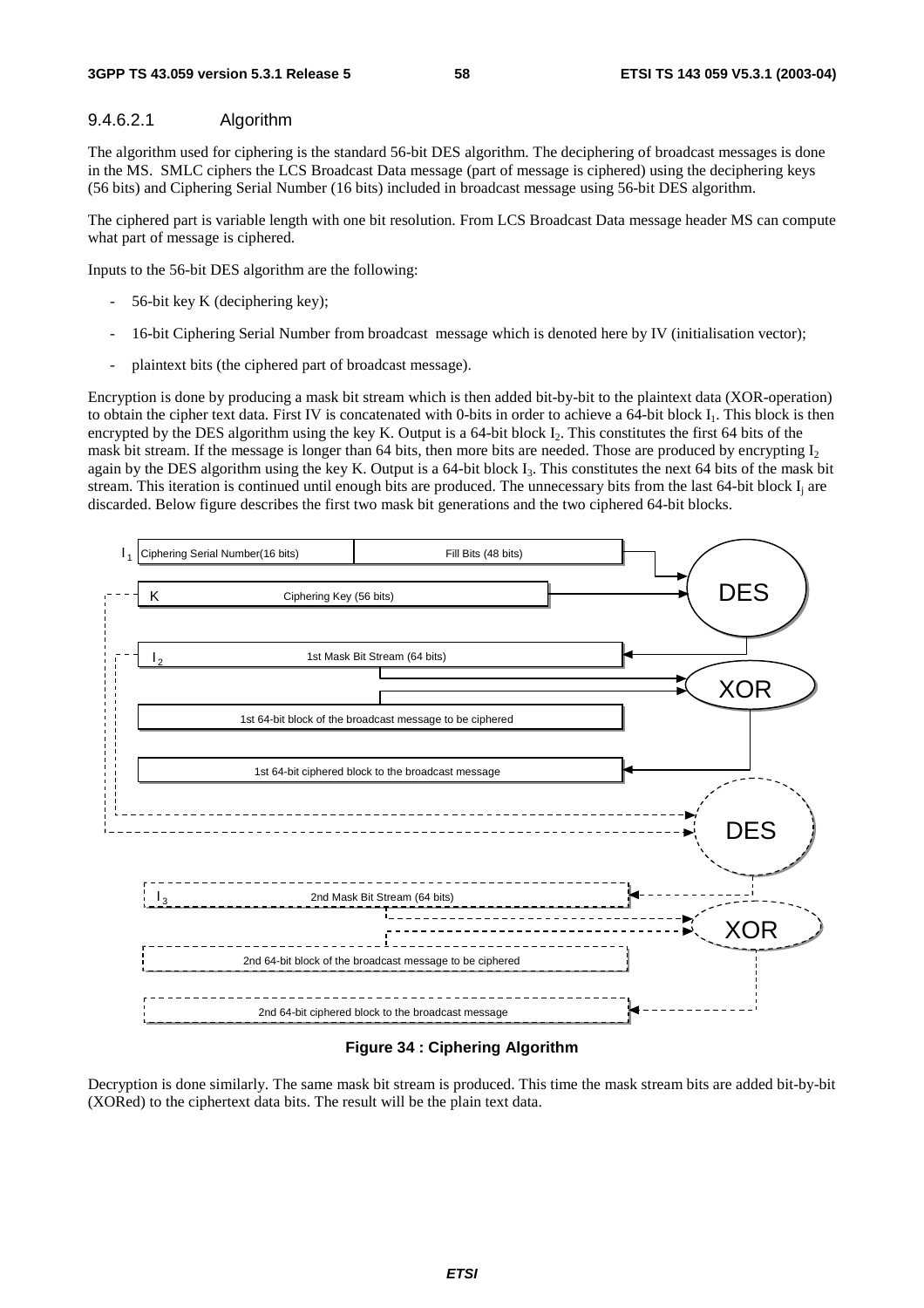### 9.4.6.3 Deciphering key control and delivery to MS

The deciphering keys are needed in MS if the LCS Broadcast Data (ciphered parts) is ciphered. The deciphering keys' control system contains two keys (the Current Deciphering Key and the Next Deciphering Key) and the Ciphering Key Flag (indicating the current Ciphering Key Flag state in the location area in the time that the deciphering key set is delivered from SMLC to MS). Two Deciphering Keys are needed in order to overcome the problem of unsynchronised nature of the periodic location updates that MSs make in the location area. The SMLC controls the keys and there are following requirements related to the deciphering keys:

- Deciphering Key Set (Current and Next Deciphering Key, Ciphering Key Flag) are always location area specific.
- One SMLC controls the deciphering key set changes inside the location area and in case several SMLCs in the location area then one coordinating SMLC for the deciphering key set control must be nominated. The SMLC configuration is done with O&M procedures.
- The coordinating SMLC delivers the new deciphering key set to the other SMLCs with SMLCPP protocol when the deciphering key set changes. The Ciphering Key Flag in the LCS Broadcast Data message is changed only when the coordinating SMLC changes the deciphering key set and delivers the new set to other SMLCs in the same location area.
- The SMLCs upon receiving the new deciphering key set, start using immediately the new set in the LCS Broadcast Data message. The coordinating SMLC also starts using the new set same time.

The deciphering key set changes always following way when the new set is generated:

- The Next Deciphering Key comes to the Current Deciphering Key in the new set.
- One new key is taken into use and named as the Next Deciphering Key.
- The Ciphering Key Flag changes the state.

The Ciphering Key Flag controls the MS key usage (Current/Next Deciphering Key) as follows:

- After receiving the new deciphering key set, MS starts using the new set immediately.
- The Ciphering Key Flag in the LCS Broadcast Data message and the one received returned to the MS should have same polarity. This means that MS starts using the Current Deciphering Key immediately.
- When the Ciphering Key Flag state changes in the LCS Broadcast Data message then MS starts to use the Next Deciphering Key for deciphering the broadcast message. The Next Deciphering Key becomes now the Current Deciphering Key in MS.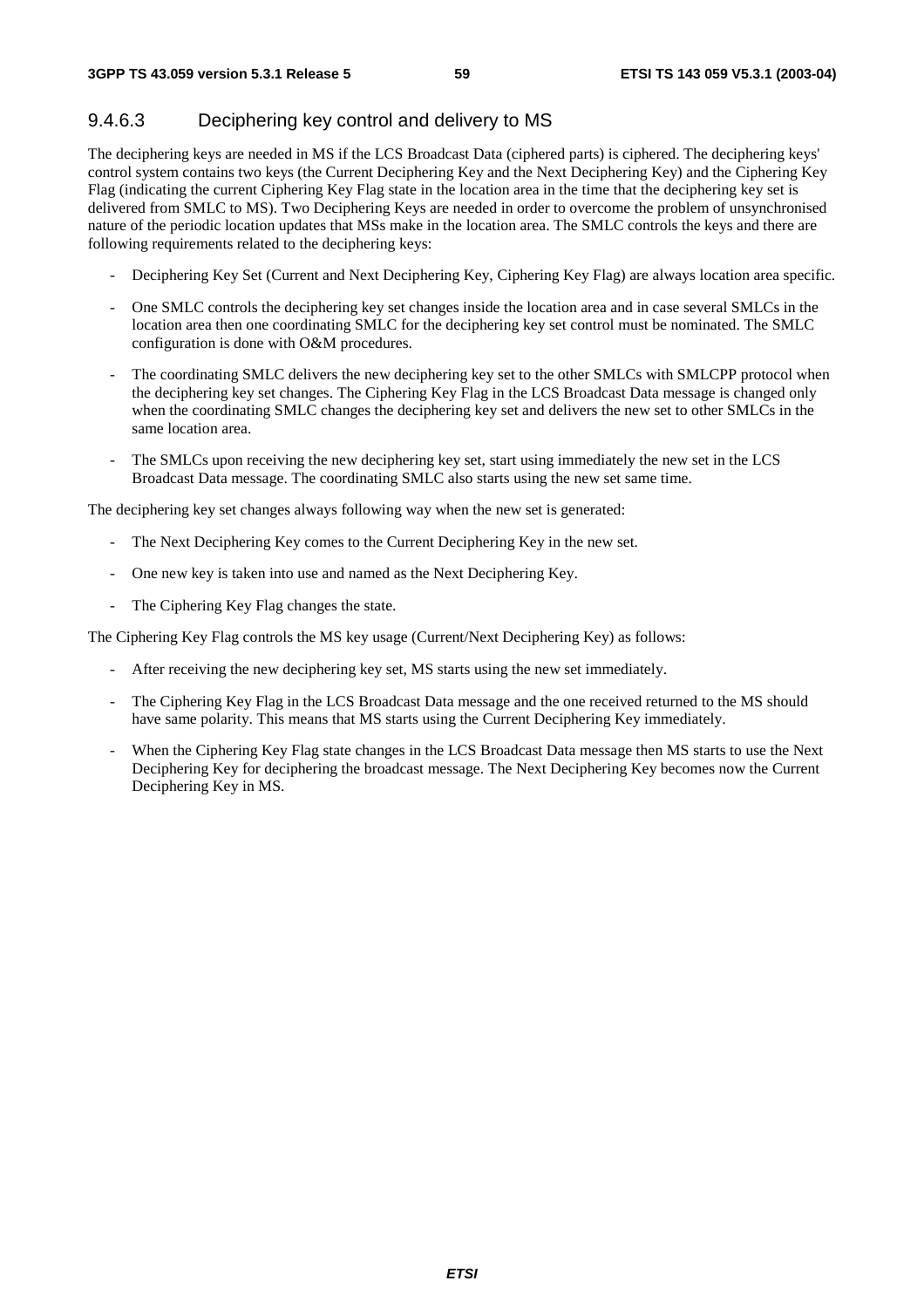![](_page_60_Figure_3.jpeg)

Figure 35 describes the deciphering key delivery mechanism.

#### **Figure 35: Deciphering key delivery**

- First the key A is the Current Deciphering Key and key B is the Next Deciphering Key.
- When the SMLC changes to use the key B (Next Deciphering Key) then the Deciphering Key Flag state is changed in the LCS Broadcast Data message. At this point the coordinating SMLC delivers the new deciphering key set to other SMLCs in the same location area as well as to MS when MS is requesting the keys during the location update (IMSI Attach, Normal or Periodic Location Update).
- The new deciphering key set contains now key B as the Current Deciphering Key, key C as new Next Deciphering Key and the Ciphering Key Flag currently in use in that location area.
- When the SMLC changes to use the key C (Next Deciphering Key) then the Ciphering Key Flag state is changed in the LCS Broadcast Data message. At this point the coordinating SMLC delivers the new deciphering key set to other SMLCs in same location area as well as to MS when MS is requesting the new set during the location update (IMSI Attach, Normal or Periodic Location Update).
- The new deciphering key set contains now key C as the Current Deciphering Key, key D as new Next Deciphering Key and the Ciphering Key Flag currently in use in that location area.

The process continues as above when the keys are changed. The lifetime of one key (Current/Next Ciphering Key) is minimum one periodic location update period used in the location area.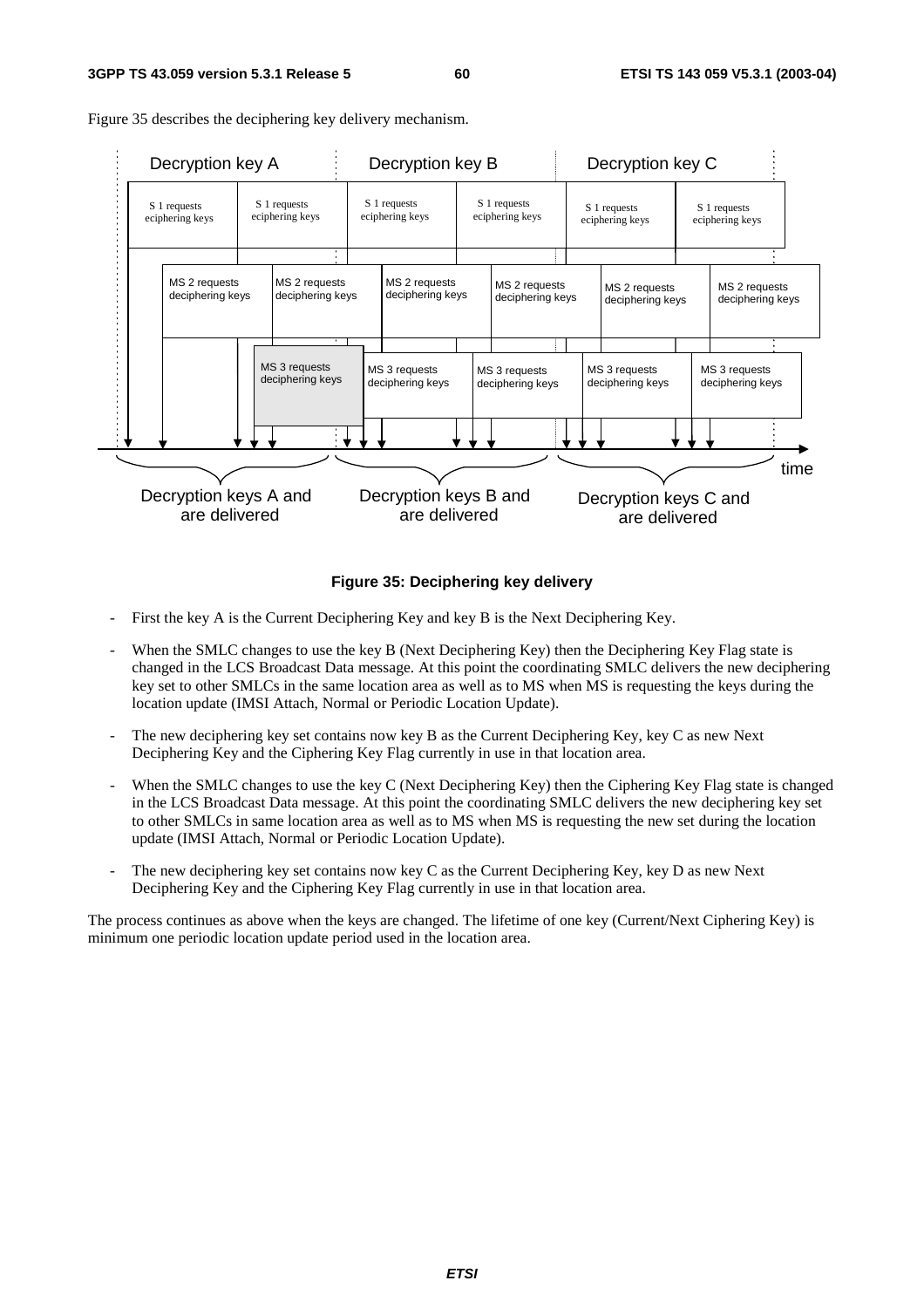## 10 Information storage

This clause describes information storage structures that are mandatory (M), conditional (C) or optional (O) for LCS in GERAN, and the recovery and restoration procedures needed to maintain service if inconsistencies in databases occur and for lost or invalid database information.

## 10.1 SMLC

#### Common Data

Table 2 holds permanent BTS data:

#### **Table 2: Permanent SMLC Data for a BTS**

| <b>Permanent BTS Data Item</b> | <b>Status</b> | <b>Description</b>                                          |
|--------------------------------|---------------|-------------------------------------------------------------|
| <b>BTS</b> position            | М             | <b>BTS</b> position (latitude/longitude) of the Serving BTS |
| CGI                            | М             | Cell global identity.                                       |
| <b>BSIC</b>                    | М             | Base station identity code.                                 |
| <b>BCCH</b>                    | M             | Frequency of the broadcast carrier.                         |

The SMLC holds data for its associated LMUs. The main key to LMU data in the SMLC is the IMSI for a Type A LMU and a cell site identifier for a Type B LMU. LMU data provides the location capabilities of the LMU (e.g. which location and assistance measurements are supported). The following permanent data shall be administered for any LMU.

| <b>Permanent LMU Data Item</b>      | <b>Status</b> | <b>Description</b>                                                                                                                                                                 |
|-------------------------------------|---------------|------------------------------------------------------------------------------------------------------------------------------------------------------------------------------------|
| Type of LMU                         | M             | Indicates if LMU is Type A or Type B                                                                                                                                               |
| <b>IMSI</b>                         | С             | Main key to data for a Type A LMU. Not applicable to a Type B LMU                                                                                                                  |
| $LAC + CI$                          | C             | Cell site identifier to address a Type B LMU. Not applicable to a Type A<br>LMU.                                                                                                   |
| <b>Signaling Access</b>             | M             | Information regarding signalling access to the LMU including the<br>following:<br>address of default serving BSC<br>SS7 link set to serving BSC (or to an intermediate STP)        |
| Serving Cell                        | м             | Identity of the cell in which the LMU is physically located                                                                                                                        |
| Geographic location                 | C             | Latitude/longitude coordinates<br>Storage of coordinates is mandatory for E-OTD if an LMU is not co-<br>located with a BTS                                                         |
| Position measurement<br>functions   | O             | List of supported position measurements<br>For each type of position measurement, a list of associated capabilities -<br>details are outside the scope of the present document     |
| Assistance measurement<br>functions | O             | List of supported assistance measurements<br>For each type of assistance measurement, a list of associated capabilities<br>- details are outside the scope of the present document |
| Diagnostic functions                | O             | List of supported diagnostic functions - details are outside the scope of<br>the present document                                                                                  |

#### **Table 3: Permanent SMLC Data for an LMU**

The SMLC also holds the following temporary data for each LMU for which there has been any previous signalling interaction.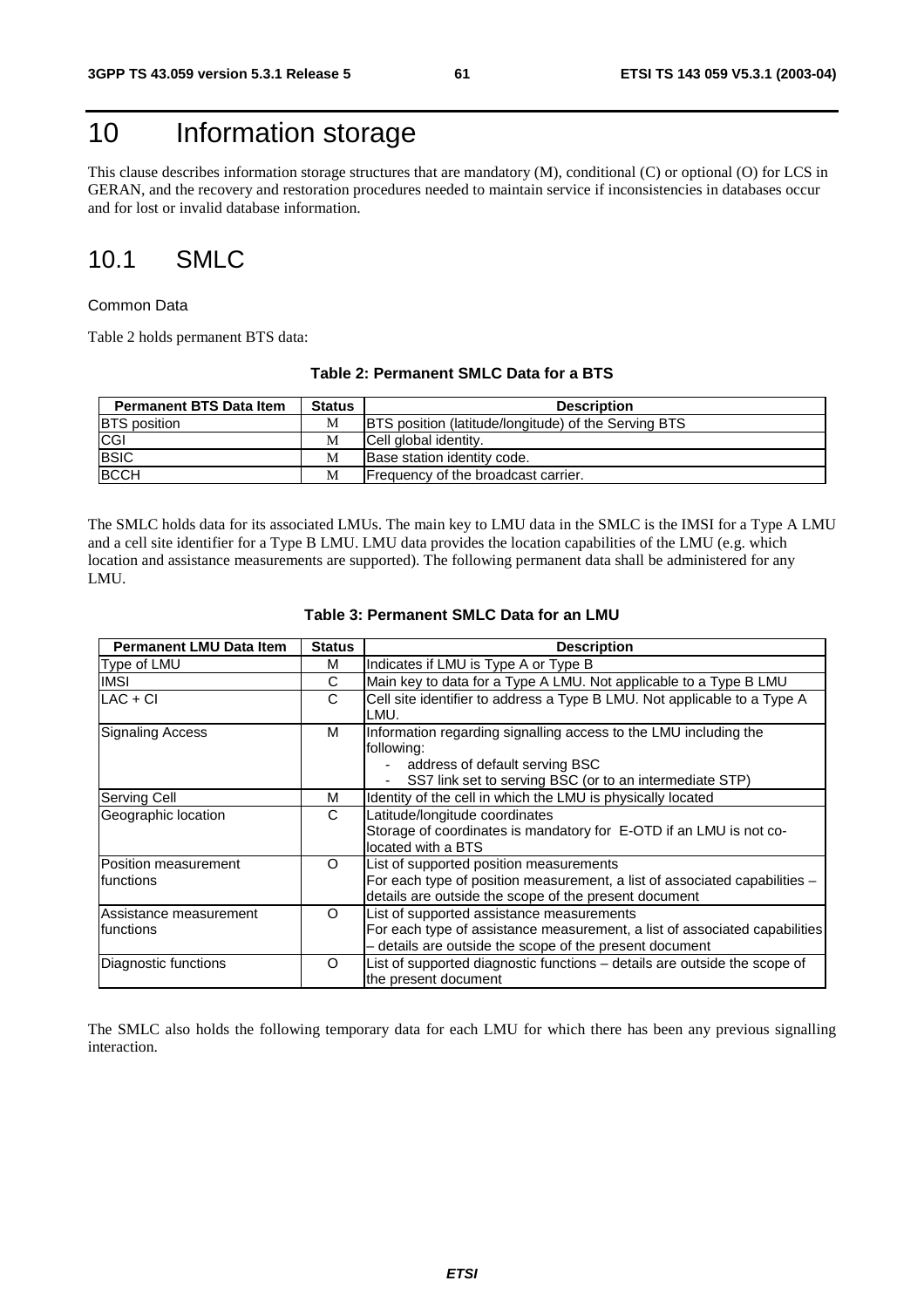| <b>Temporary LMU Data Item</b> | <b>Status</b> | <b>Description</b>                                                                                                                        |
|--------------------------------|---------------|-------------------------------------------------------------------------------------------------------------------------------------------|
| <b>Position Measurements</b>   | O             | Ongoing and scheduled position measurements ordered in the<br>LMU by the SMLC - details are outside the scope of the<br>Ipresent document |
| Assistance Measurements        | $\Omega$      | Ongoing and scheduled assistance measurements ordered by<br>the SMLC – details are outside the scope of the present<br>document           |
| <b>O&amp;M</b> Activities      | $\Omega$      | Ongoing and scheduled O&M activities ordered in the LMU by<br>the SMLC – details are outside the scope of the present<br><b>document</b>  |

**Table 4: Temporary SMLC Data for an LMU** 

An LMU contains no mandatory data regarding its associated SMLC. An LMU shall contain permanent data regarding its measurement and O&M capabilities and may contain pre-administered data regarding location assistance measurements and O&M activities that the LMU is to perform without the need for any command from the SMLC. The content of such location measurement and O&M related data is outside the scope of the present document.

## 10.2 Recovery and Restoration Procedures

The LCS recovery and restoration procedures allow temporary data to be recovered or re-initialized following loss or corruption of data, such that normal LCS service is rapidly restored and inconsistency between the data held by different LCS network elements is removed. For a full description, refer to 3GPP TS 23.007 [4].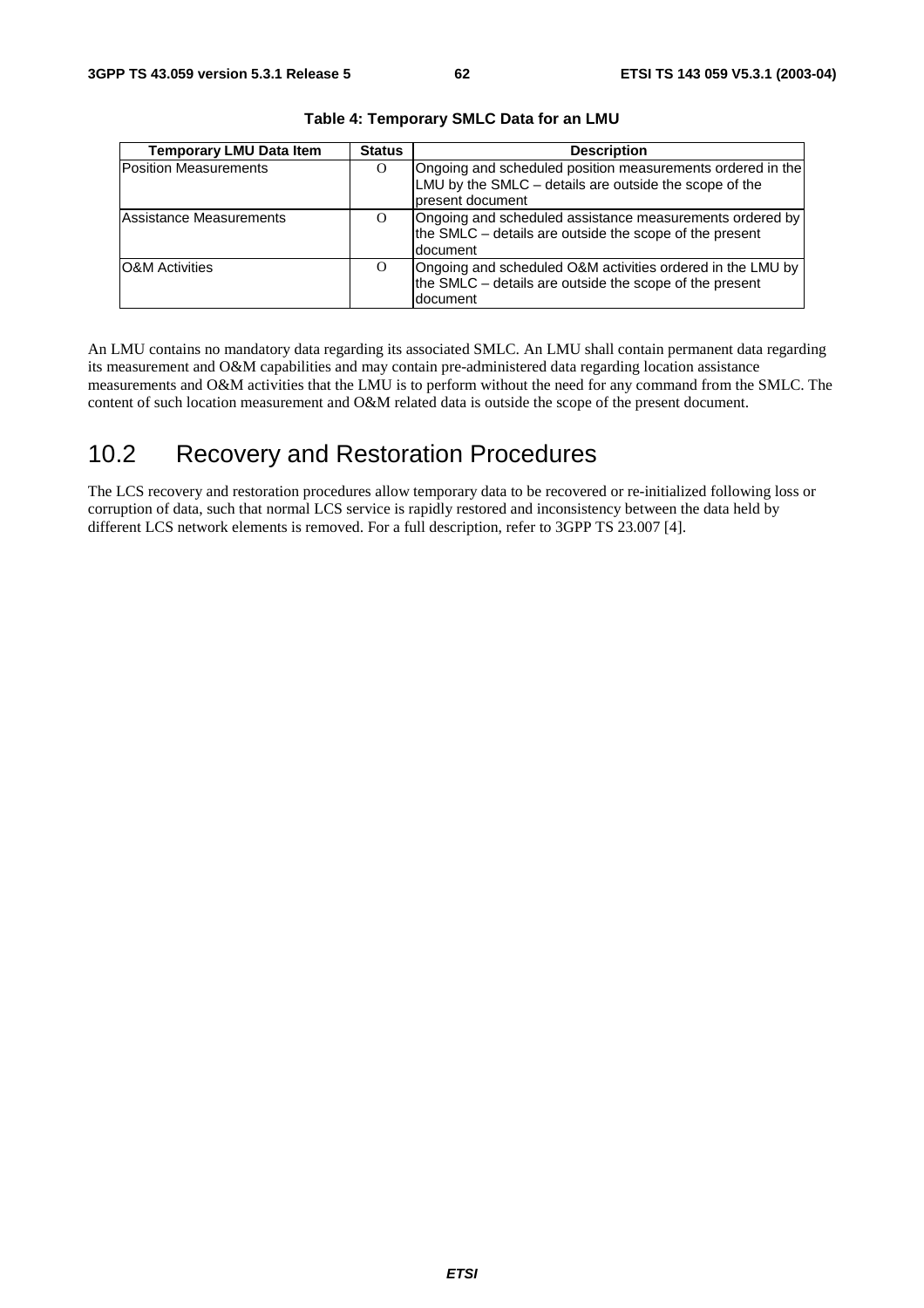## Annex A (informative): Change history

| <b>Change history</b> |                             |                 |           |     |                                                                           |       |            |
|-----------------------|-----------------------------|-----------------|-----------|-----|---------------------------------------------------------------------------|-------|------------|
| <b>Date</b>           | <b>TSG</b><br><b>GERAN#</b> | <b>TSG Doc.</b> | <b>CR</b> | Rev | Subject/Comment                                                           | Old   | <b>New</b> |
| 2001-04               | 04                          | GP-010942       |           |     | Version for Release 4                                                     |       | 4.0.0      |
| 2001-06               | 05                          | GP-010988       | 001       |     | LCS error handling (Inter-BSC Handover)                                   | 4.0.0 | 4.1.0      |
| 2001-06               | 05                          | GP-011308       | 007       |     | Geographic Shape Restriction                                              | 4.0.0 | 4.1.0      |
| 2001-08               | 06                          | GP-011935       | $010$ 2   |     | Correct Faulty References to the BSSAP-LE and RR<br><b>Specifications</b> | 4.1.0 | 4.2.0      |
| 2001-08               | 06                          | GP-011905       | 011       |     | Update of GERAN LCS Stage 2 for Release 5                                 | 4.2.0 | 5.0.0      |
| 2001-11               | 07                          | GP-012836       | $012$ 3   |     | Inter NSE Cell Change for LCS for GPRS                                    | 5.0.0 | 5.1.0      |
| 2001-11               | 07                          | GP-011993       | 014       |     | Clean-up CR for LCS for GPRS                                              | 5.0.0 | 5.1.0      |
| 2001-11               | 07                          | GP-011998       | 016       |     | Correction of Inconsistent Text                                           | 5.0.0 | 5.1.0      |
| 2001-11               | 07                          | GP-012210       | 018       |     | Error Handling for E-OTD and GPS                                          | 5.0.0 | 5.1.0      |
| 2001-11               | 07                          | GP-012822       | 019       |     | Use of TOM signaling to support LCS for Gb Mode                           | 5.0.0 | 5.1.0      |
| 2001-11               | 07                          | GP-012280       | 021       |     | Editorial revision definition section for TS 43.059                       | 5.0.0 | 5.1.0      |
| 2002-02               | 08                          | GP-020039       | 023       |     | TOM Protocol Header Definition for LCS for GPRS                           | 5.1.0 | 5.2.0      |
| 2002-02               | 08                          | GP-020437       | 025 1     |     | Informing an SMLC of a change in the LAC for LCS using<br><b>BSSLAP</b>   | 5.1.0 | 5.2.0      |
| 2002-02               | 08                          | GP-020493       | $026$ 2   |     | Stage 2 Updates for Iu Mode LCS                                           | 5.1.0 | 5.2.0      |
| 2002-04               | 09                          | GP-021215       | 027       |     | Corrections to LCS Stage 2 for Release 5                                  | 5.2.0 | 5.3.0      |
| 2002-04               | 09                          | GP-020621       | 028       |     | Inclusion of PTP BVCI for Positioning Procedure over the<br>Gb Interface  | 5.2.0 | 5.3.0      |
| 2002-04               | 09                          | GP-021127       | 030       |     | Correction of timing when SMLC enters LOCATION state                      | 5.2.0 | 5.3.0      |
| 2002-04               | 09                          | GP-021225       | $031$ 2   |     | <b>LCS Stage 2 Corrections</b>                                            | 5.2.0 | 5.3.0      |
| 2002-04               | 09                          | GP-020998       | 032       |     | Correction of MS-SMLC Information Transfer Description                    | 5.2.0 | 5.3.0      |
| 2003-04               |                             |                 |           |     | Editorial correction (hidden fields eliminated)                           | 5.3.0 | 5.3.1      |